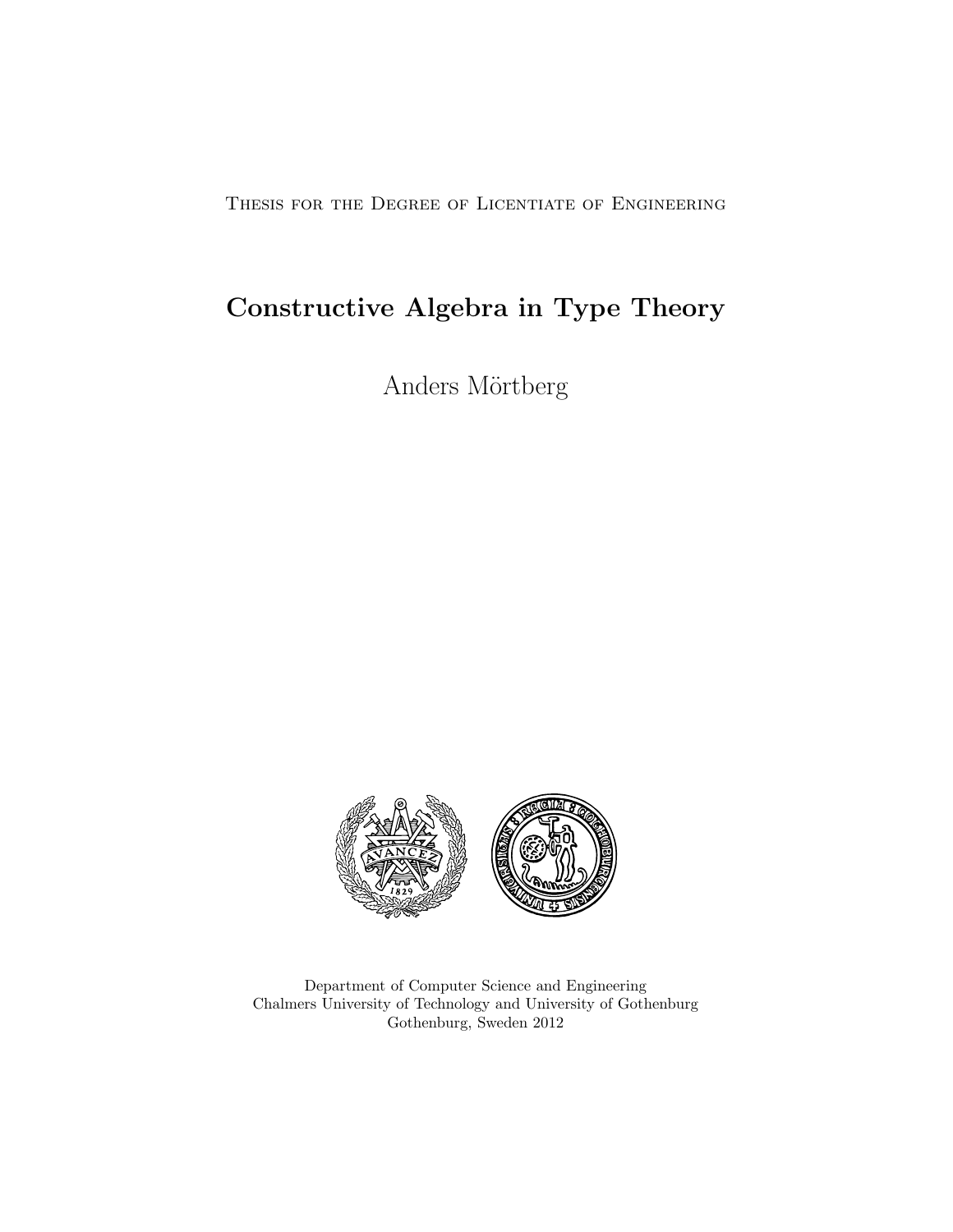Constructive Algebra in Type Theory Anders Mörtberg ISSN 1652-876X

c Anders M¨ortberg, 2012

Technical Report no. 96L Department of Computer Science and Engineering Programming Logic Research Group

Department of Computer Science and Engineering Chalmers University of Technology and University of Gothenburg SE-412 96 Gothenburg, Sweden Telephone +46 (0)31-772 1000

Printed at Chalmers Reproservice Gothenburg, Sweden 2012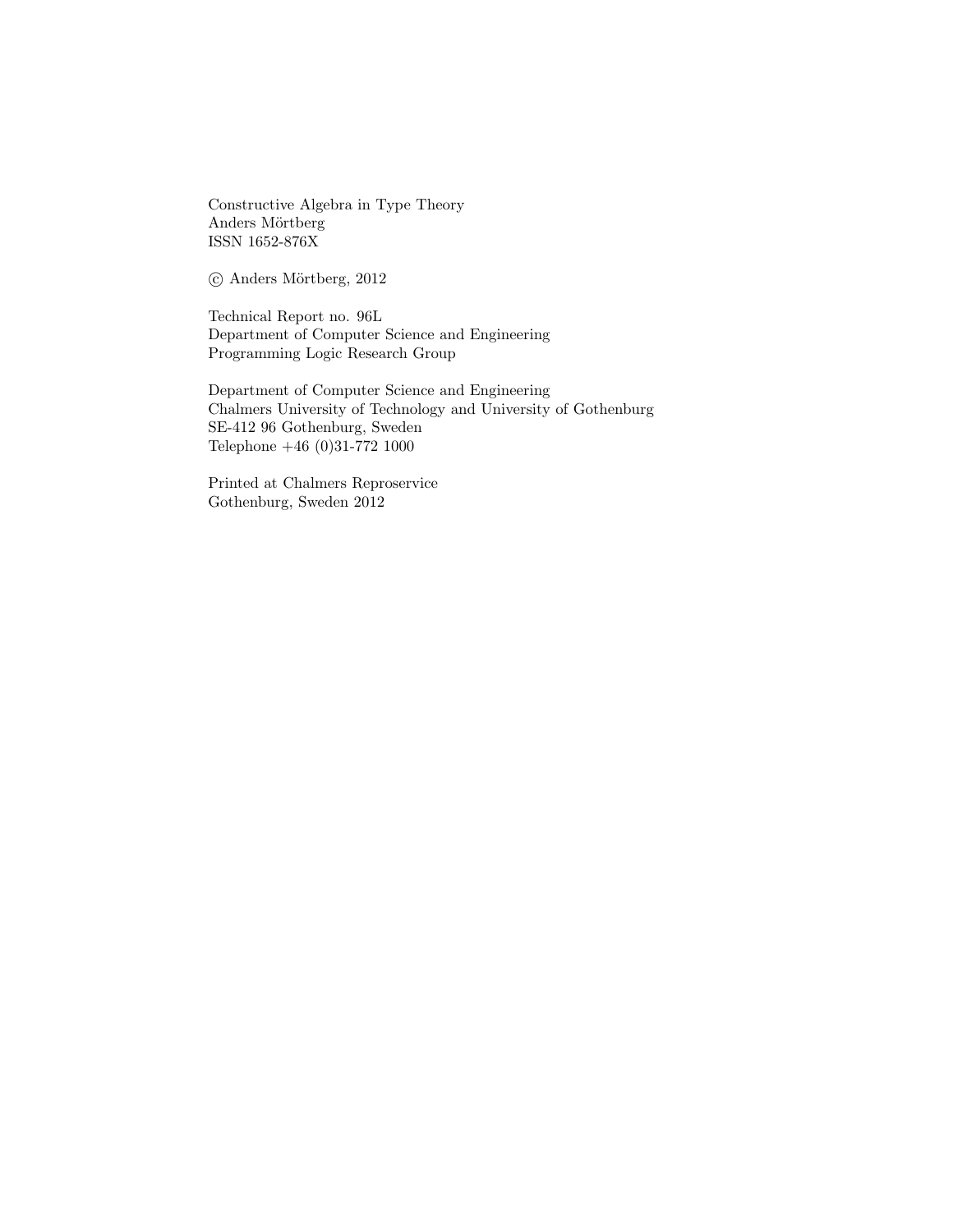# Abstract

This thesis contains four papers aiming at bridging the gap between algorithms implemented in computer algebra systems and interactive proof assistants. This is done by implementing and verifying efficient algorithms using the Coq proof assistant together with the SSREFLECT extension.

First there is a methodology, based on refinements, for linking implementations of algorithms using rich dependent types to implementations on low-level data types. The first implementation is suitable for deriving theoretical properties while the second one is suited for computation. This methodology is illustrated on four key applications: matrix rank computation, Winograd's fast matrix product, Karatsuba's polynomial multiplication and the computation of the greatest common divisor of multivariate polynomials.

The method has also been applied for verifying an implementation of the Sasaki-Murao algorithm for computing the determinant of a square matrix over a commutative ring in polynomial time. This algorithm can be written as a short and simple functional program, but its correctness involves nontrivial mathematics. The correctness proof, which is new, has been formalized in Coq.

Next the formalization of the notion of (strongly discrete) coherent rings is described. This is a fundamental structure in constructive algebra which represents rings in which it is possible to solve (in)homogeneous systems of equations. Instances of this structure are Bézout domains (for instance  $\mathbb Z$  and  $k[x]$  where  $k$  is a field) and Prüfer domains (a generalization of Dedekind domains). We obtain formally verified algorithms for solving systems of equations that are applicable on these structures.

Finally the approach of the first paper is applied to develop algorithms for computing homology groups of simplicial complexes obtained from digital images. This give a formally verified program for counting the number of connected components and holes in digital images. We apply this to count the number of neurons in pictures obtained from synaptical structures.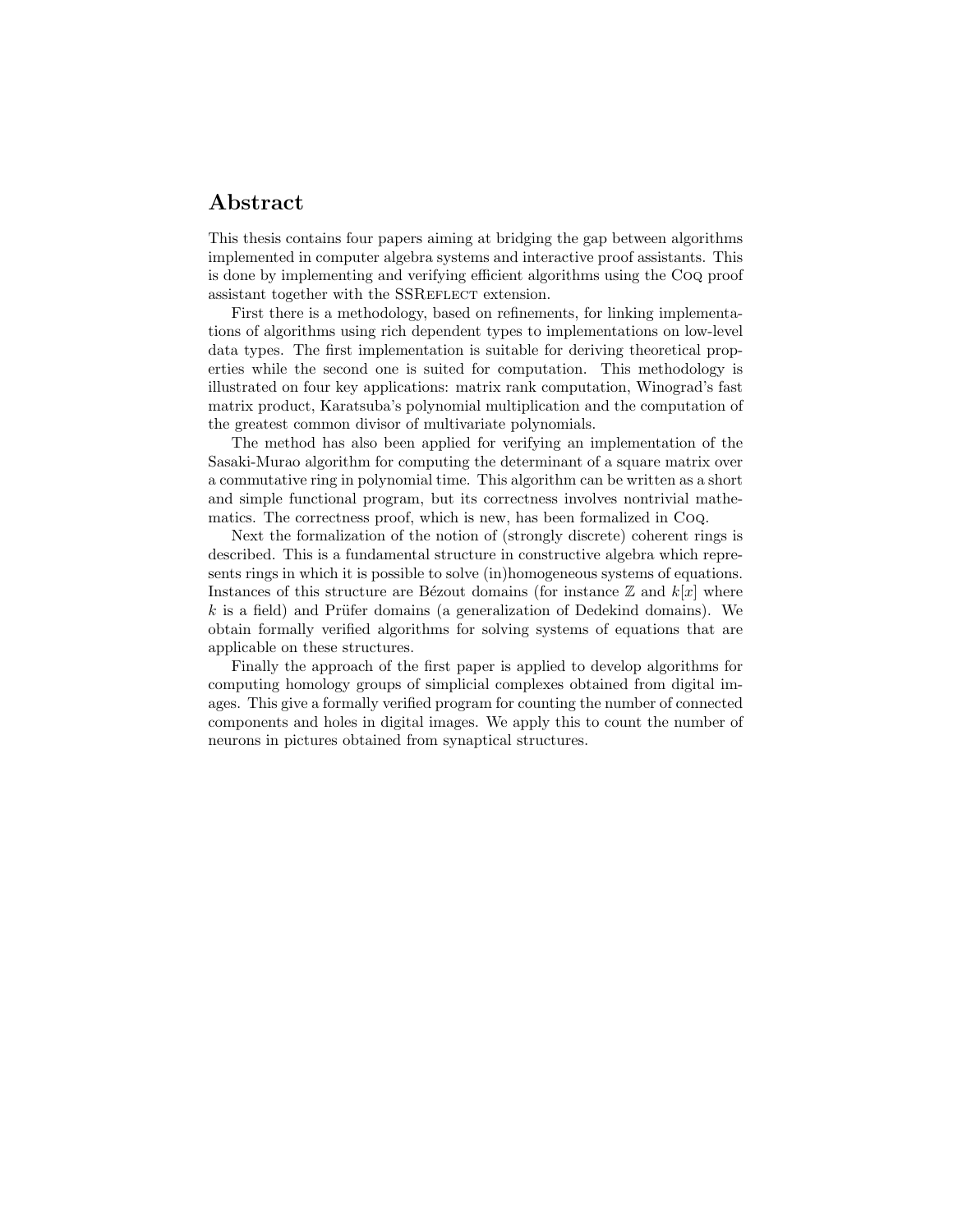# Acknowledgments

First of all I would like to thank my supervisor Thierry Coquand for his help and ideas that have made it possible for me to finish this thesis. I am also grateful to Cyril Cohen and Vincent Siles for teaching me SSREFLECT and CoQ.

Most of my time as a PhD student has been spent in an office shared with Bassel Mannaa, Guilhem Moulin and Simon Huber who I would like to thank for being such nice office mates and friends. I would also like to thank the people I have written papers with, my colleagues in the ForMath project and the Programming Logic group at Chalmers. Other important people to mention are the members of my follow up group, the administrative personnel that has made my life a lot easier and the rest of the department for making my time here so enjoyable.

On the private side I would like to thank Anjelica and Masjenka for their patience and encouragement. I would also like to thank my family and relatives for always being helpful and supportive. Even if you don't think so, it has been good for me to try to explain my work and the purpose of it. Bruno and Ikaros should also be mentioned for helping me clear my mind and enduring all of my adventures. I would also like to thank all of my friends that I have found during my years at Chalmers and in Gothenburg.

A special thanks goes to Simon Huber, Anjelica Hammersjö, Bassel Mannaa, Malin Ahlberg and Pontus Lindström for interesting and helpful comments on earlier versions of this thesis and to Ramona Enache for answering my numerous questions about practical issues.

The research leading to these results has received funding from the European Union's 7th Framework Programme under grant agreement nr. 243847 (ForMath).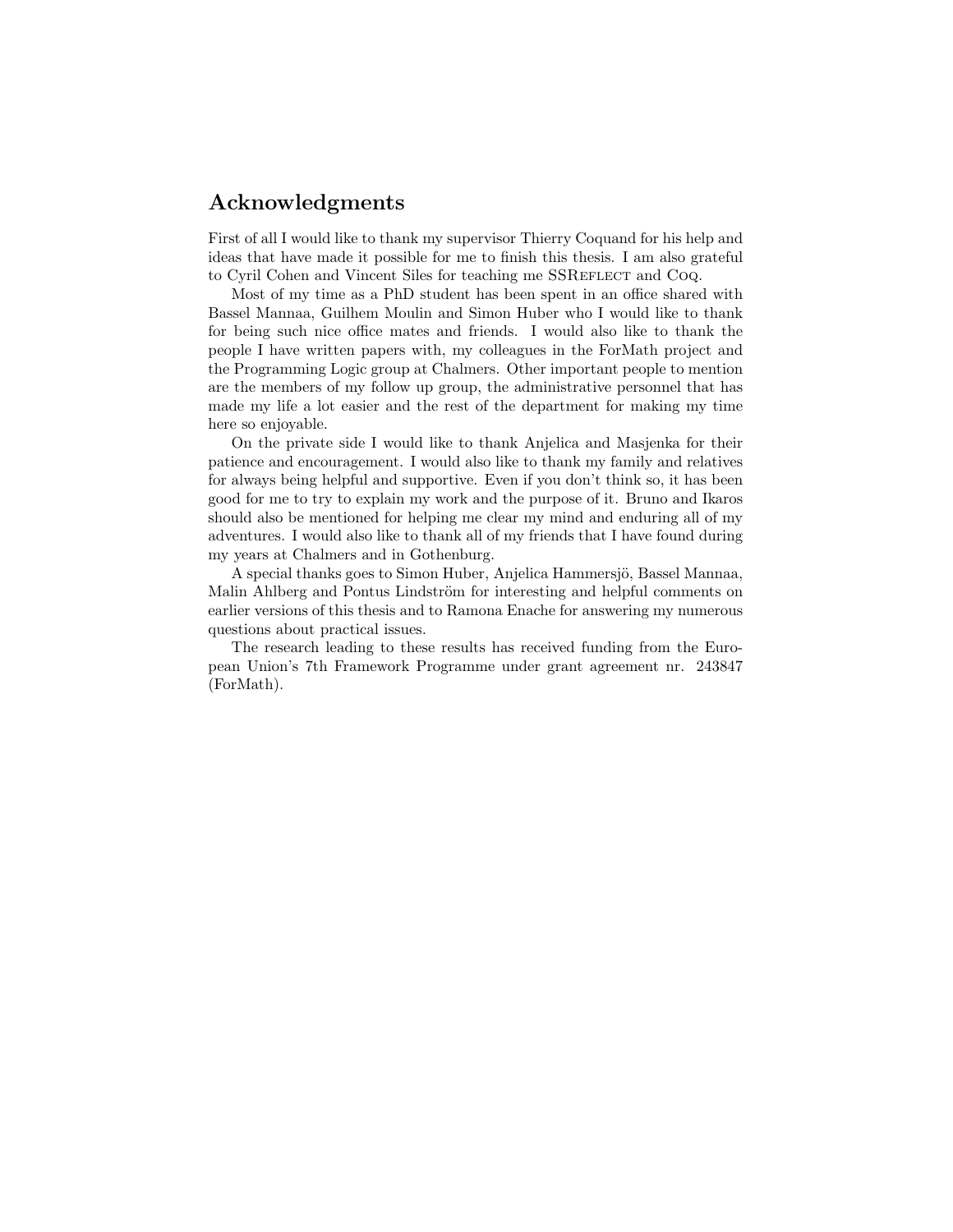# **Contents**

|              | <b>Preliminaries</b>                                                       |          |                                                              | $\mathbf{1}$   |
|--------------|----------------------------------------------------------------------------|----------|--------------------------------------------------------------|----------------|
|              | 1.1                                                                        |          |                                                              | $\mathbf{1}$   |
|              | 1.2                                                                        |          |                                                              | 3              |
|              |                                                                            | 1.2.1    | A Refinement-Based Approach to Computational                 |                |
|              |                                                                            |          |                                                              | $\overline{4}$ |
|              |                                                                            | 1.2.2    | A Formal Proof of Sasaki-Murao Algorithm                     | $\overline{5}$ |
|              |                                                                            |          | 1.2.3 Coherent and Strongly Discrete Rings in Type Theory    | 6              |
|              |                                                                            |          | 1.2.4 Towards a Certified Computation of Homology Groups for |                |
|              |                                                                            |          |                                                              | $\overline{7}$ |
|              | 1.3                                                                        |          |                                                              | 8              |
| $\mathbf{2}$ | Paper 1:<br>A Refinement-Based Approach to Computational Algebra in<br>Coq |          |                                                              |                |
|              |                                                                            |          |                                                              | 13             |
| 3            |                                                                            | Paper 2: | A Formal Proof of Sasaki-Murao Algorithm                     | 33             |
| 4            |                                                                            | Paper 3: | Coherent and Strongly Discrete Rings in Type Theory          | 45             |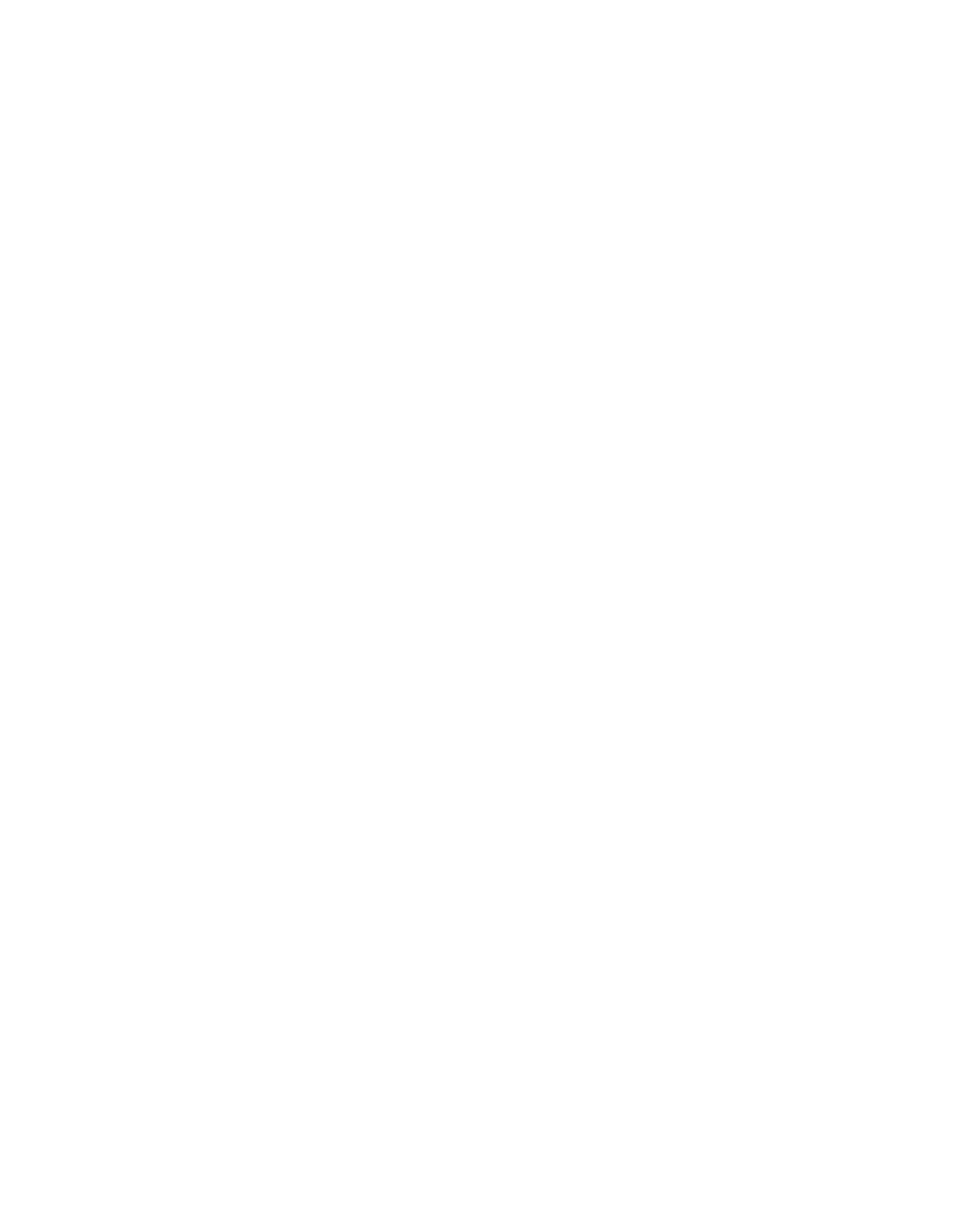# <span id="page-6-0"></span>Chapter 1

# Preliminaries

# <span id="page-6-1"></span>1.1 Introduction

Computers play an increasingly important role in modern mathematics. Computer algebra systems like Matlab and Mathematica are fundamental tools in scientific computation and also to a greater extent in pure mathematics. Hence it is important that these systems are reliable. A possible approach for increasing the reliability is to use a tool for random testing like QuickCheck [\[6\]](#page-15-0). This kind of tool could be used to prevent bugs like the one that was found in 2009 when MATLAB gave an incorrect solution to a simple system of equations [\[29\]](#page-17-0).

In any case, it is necessary to give mathematically precise specifications of the algorithms represented in computer algebra systems. To have completely formal specifications in an interactive proof assistant seems to be an interesting approach since the specification has to be given in full detail. In formalisms integrating computations and reasoning, like Type Theory [\[22\]](#page-16-0), there is a clear connection between the specification of the algorithm and what is actually implemented, which can be used to further increase the reliability in the implemented algorithms.

Computers have been useful to prove theorems where standard pen and paper approaches were intractable. Two examples of this are the Four Color Theorem and the Kepler Conjecture that were both proven with the aid of computer programs. In order to increase the reliability of these proofs there have been substantial efforts to formalize the programs and mathematics involved so that all of the logical inference steps in the proofs can be checked by a computer. The first of these was finished by George Gonthier et al. in 2004 [\[12\]](#page-16-1) and the second is, as of August 2012, still being verified by the FlySpeck Project [\[26\]](#page-17-1) led by Thomas Hales.

There is also a reliability issue of very large and complicated mathematical results that might be understood by only a few experts. One example of such a proof is the proof of Fermat's Last Theorem where the first version was believed to be correct in 1993 but an error was corrected in 1995. Another example is the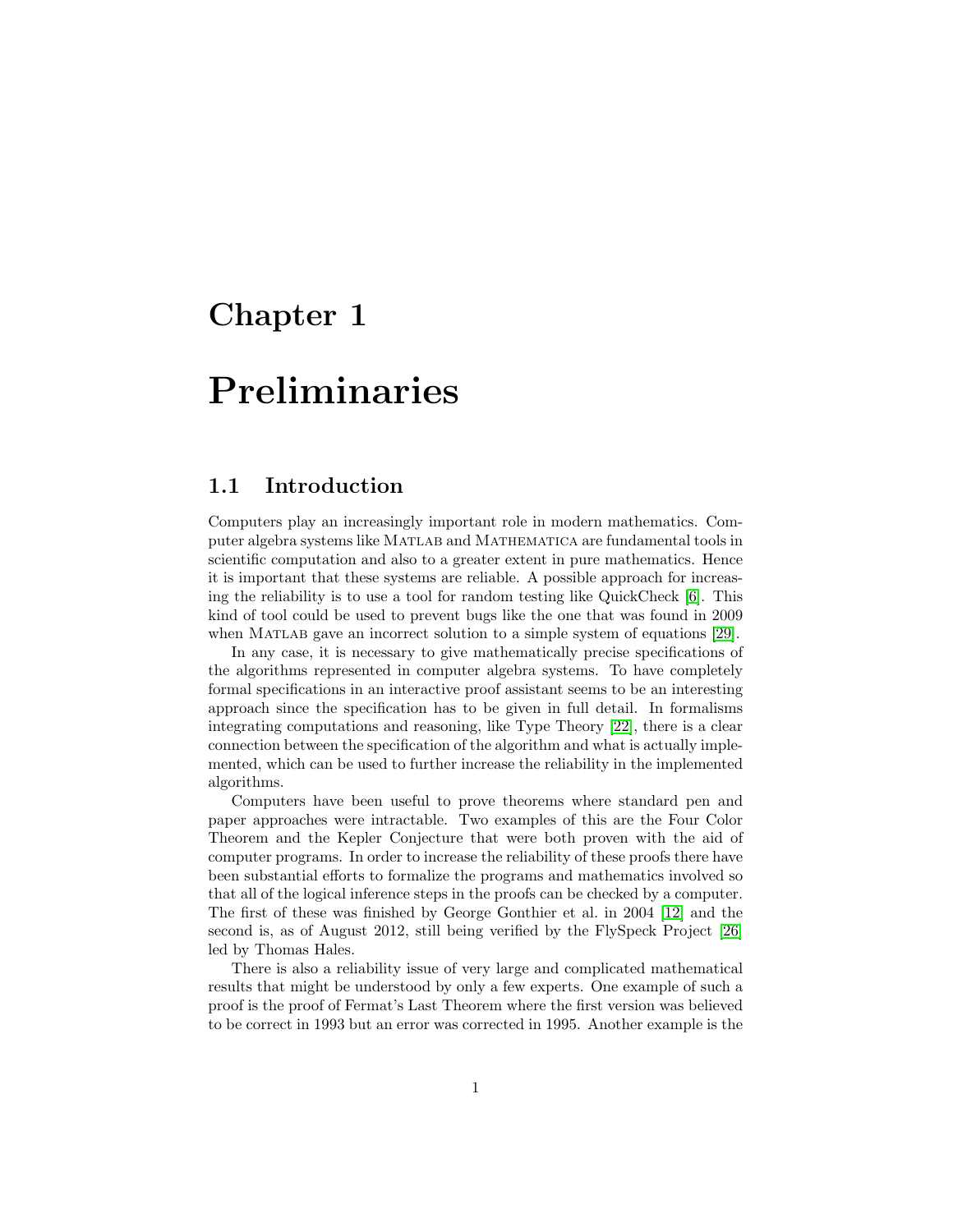classification of finite simple groups whose proof consists of tens of thousands of pages written by many authors over a long period of time. This problem is discussed further by Jean-Pierre Serre in an interview from when he was awarded the Abel prize in 2003 [\[24\]](#page-16-2). Formal proofs of these results would increase the reliability and the formalization would, hopefully, also give rise to new methods and results.

Another motivation behind formalizing mathematical results is that it involves carefully representing mathematical concepts and proofs in order to make them suited for implementation on a computer. This way simpler, clearer and more elegant proofs can be obtained. This works the other way around as well: When formalizing a mathematical result the proof assistant might need to be improved in order to be able to represent mathematics more conveniently yielding better tools and techniques. Furthermore, formally verified efficient algorithms are useful for implementing decision procedures that can be used in proof assistants for doing proofs by reflection.

Although the formalization of big theorems like the Four Color Theorem and the Kepler Conjecture provide evidence that proof assistants are mature enough to handle modern mathematics. However, there is still a large gap between the mathematical algorithms formalized in proof assistants and the algorithms in computer algebra systems used by mathematicians and scientists. We believe in the approach of the Mathematical Components Project [\[20\]](#page-16-3) which says that this gap can be bridged by implementing general purpose libraries of mathematical theories using ideas and design principles from software engineering to obtain scalability and reusability of both code and proofs.

The system used in the formalizations<sup>[1](#page-7-0)</sup> presented in this thesis is the interactive proof assistant Coq [\[7\]](#page-15-1). This system is based on the calculus of inductive constructions which by the Curry-Howard isomorphism is not only a system for making formal proofs but also a functional programming language. This means that both the programs and their proofs of correctness can be implemented using the same language and logic. Another consequence is that the algorithms have to be written using functional programming, which differs from standard presentations of mathematical algorithms that are usually imperative. We believe that functional programming is more natural than imperative programming for implementing mathematical algorithms.

The formalizations have been performed using the small scale reflection (SSReflect) [\[13\]](#page-16-4) extension to Coq. This extension was initially developed during the formalization of the Four Color Theorem by George Gonthier et al. It has since then been used in the Mathematical Components Project [\[20\]](#page-16-3) during the ongoing formalization of the Feit-Thompson Theorem which is part of the classification of finite simple groups. The idea of small scale reflection is to use computation to automate small proof steps resulting in a concise proof style that is closer to pen and paper proofs.

The SSREFLECT extension contains a large and well designed library of al-

<span id="page-7-0"></span><sup>&</sup>lt;sup>1</sup>The formalizations can be found at: <http://www.cse.chalmers.se/~mortberg/>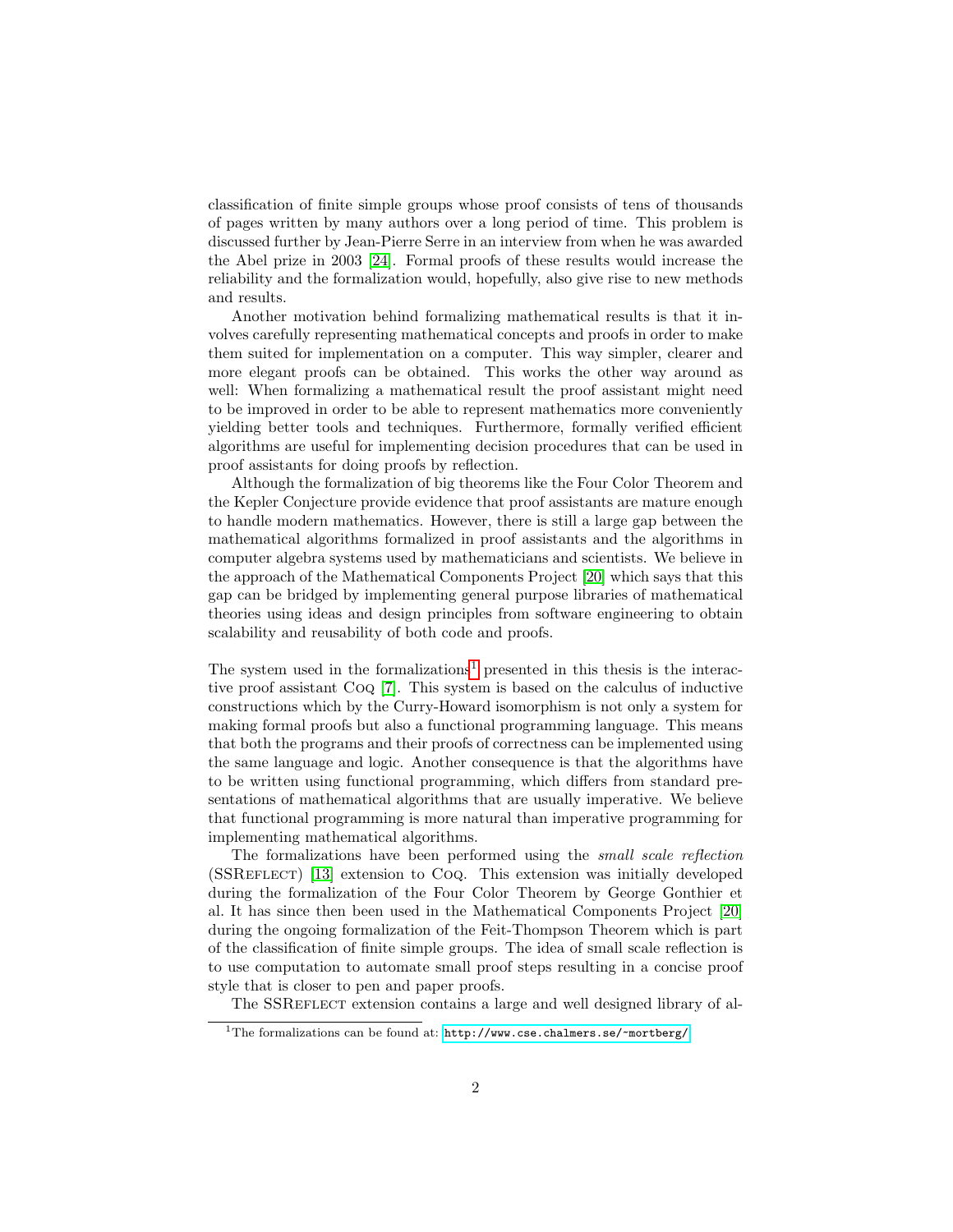ready formalized mathematical theories containing, among other things: polynomials, matrices and an algebraic hierarchy. By using this library we avoid reimplementing these fundamental notions and may start building on what is already implemented.

However, although SSREFLECT has a well designed library, it imposes some limitations on the user. In order to prevent definitions from being expanded during type checking some definitions are locked [\[13\]](#page-16-4) which means that computation on them are blocked. This implies that many definitions lack direct effective computation, which is strange from the point of view of Type Theory [\[22\]](#page-16-0).

Another limitation is that the algebraic hierarchy only captures discrete structures (i.e. with decidable equality) in order to enable equational reasoning. This limitation to discrete structures is not very natural from the point of view of constructive mathematics. In constructive mathematics the law of excluded middle and proof by contradiction are not valid methods for doing proofs in general. By avoiding these principles the mathematical theories become inherently computational (see e.g. [\[5\]](#page-15-2)) which makes them suitable for implementation on computers, but it is usually not necessary to restrict to discrete structures [\[21\]](#page-16-5).

The work in this thesis has been carried out as part of the European project For-Math – Formalization of Mathematics [\[27\]](#page-17-2). The goal of the project is to develop formally verified libraries of mathematics concerning algebra, linear algebra, real number computations and algebraic topology. These libraries should be designed as software libraries using ideas from software engineering to increase reusability and scalability.

This thesis presents an approach for bridging the gap between computer algebra systems and proof assistants. This approach is applied to implement formally verified libraries and algorithms based on mathematical theories from linear algebra and commutative algebra using CoQ and SSREFLECT. The main sources of constructive algebra used during the formalizations are the book by Mines, Richman and Ruitenburg [\[21\]](#page-16-5) and the more recent book by Lombardi and Quitté [\[18\]](#page-16-6). The libraries and algorithms have been successfully applied to represent formally verified algorithms from computational algebraic topology with applications in biomedical engineering.

# <span id="page-8-0"></span>1.2 Contributions

This section contains summaries of the four papers in this thesis. The papers contains a methodology for implementing and formally verifying mathematical algorithms together with examples of this methodology being applied to obtain implementations of algorithms suitable for computation.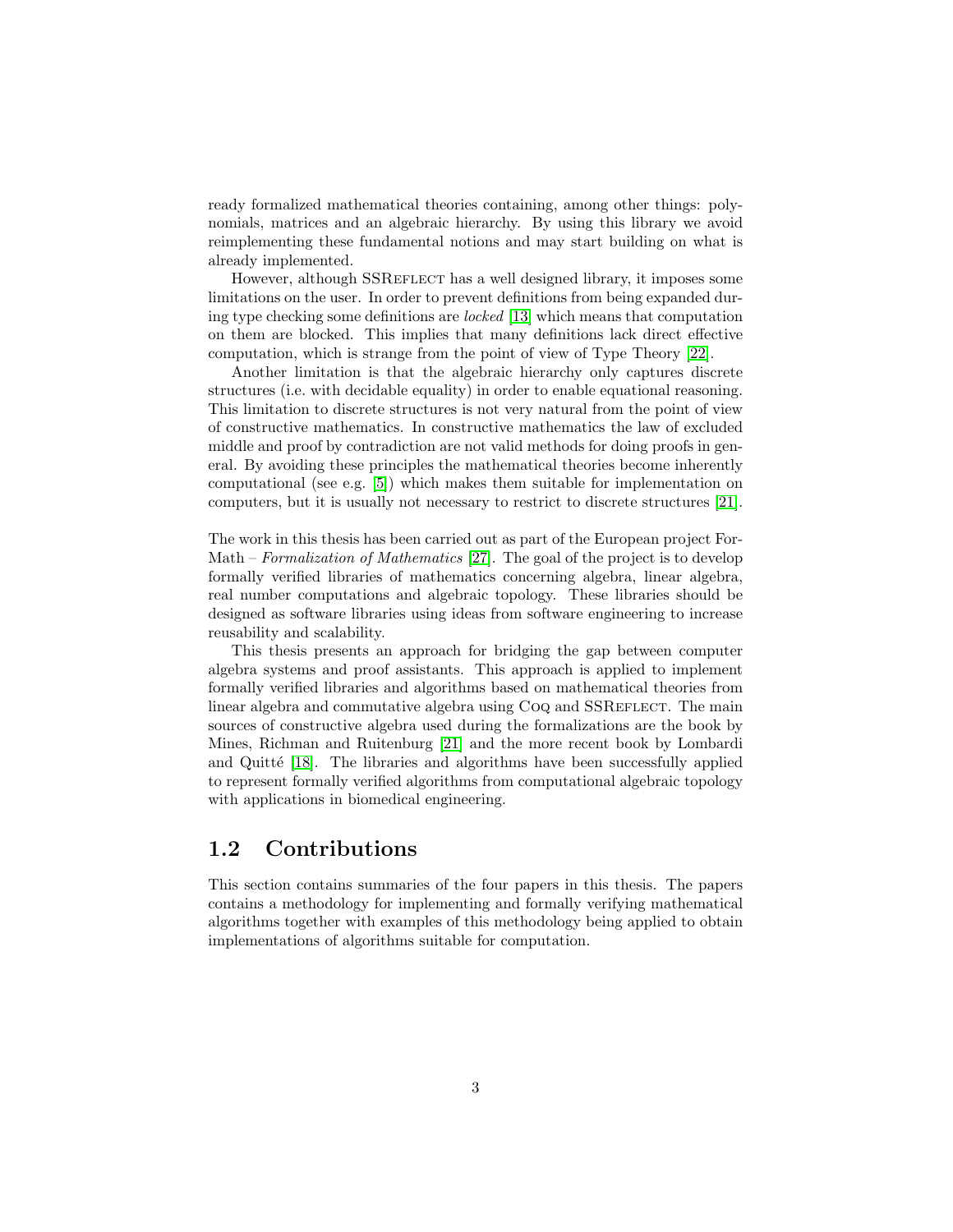## <span id="page-9-0"></span>1.2.1 A Refinement-Based Approach to Computational Algebra in Coq

The first paper [\[11\]](#page-15-3) presents a methodology for implementing efficient algebraic algorithms and proving them correct. This is done by implementing a simple and often inefficient version of the algorithm on rich datatypes which is refined to a more efficient version on simple types. The two versions of the algorithms are then linked to each other and the correctness of the translation is proved correct in Coq using a library that we have implemented using the SSREFLECT library and tactics.

The idea of program refinements used in the paper is summarized in Fig. [1.1:](#page-9-1)



<span id="page-9-1"></span>Figure 1.1: The three steps of refinements

The methodology in Fig. [1.1](#page-9-1) can be more concretely summarized in our setting as:

- 1. Implement an abstract version of the algorithm using SSREFLECT's structures and use the libraries to prove properties about them. Here we may use the full power of dependent types when proving correctness.
- 2. Refine this algorithm into an efficient one using SSREFLECT's structures and prove that it behaves like the abstract version.
- 3. Translate the SSREFLECT structures and the efficient algorithm to the low-level data types, ensuring that they will perform the same operations as their high-level counterparts.

By separating the implementation of the algorithm used for deriving properties and the one used for computation we overcome the limitation of SSREFLECT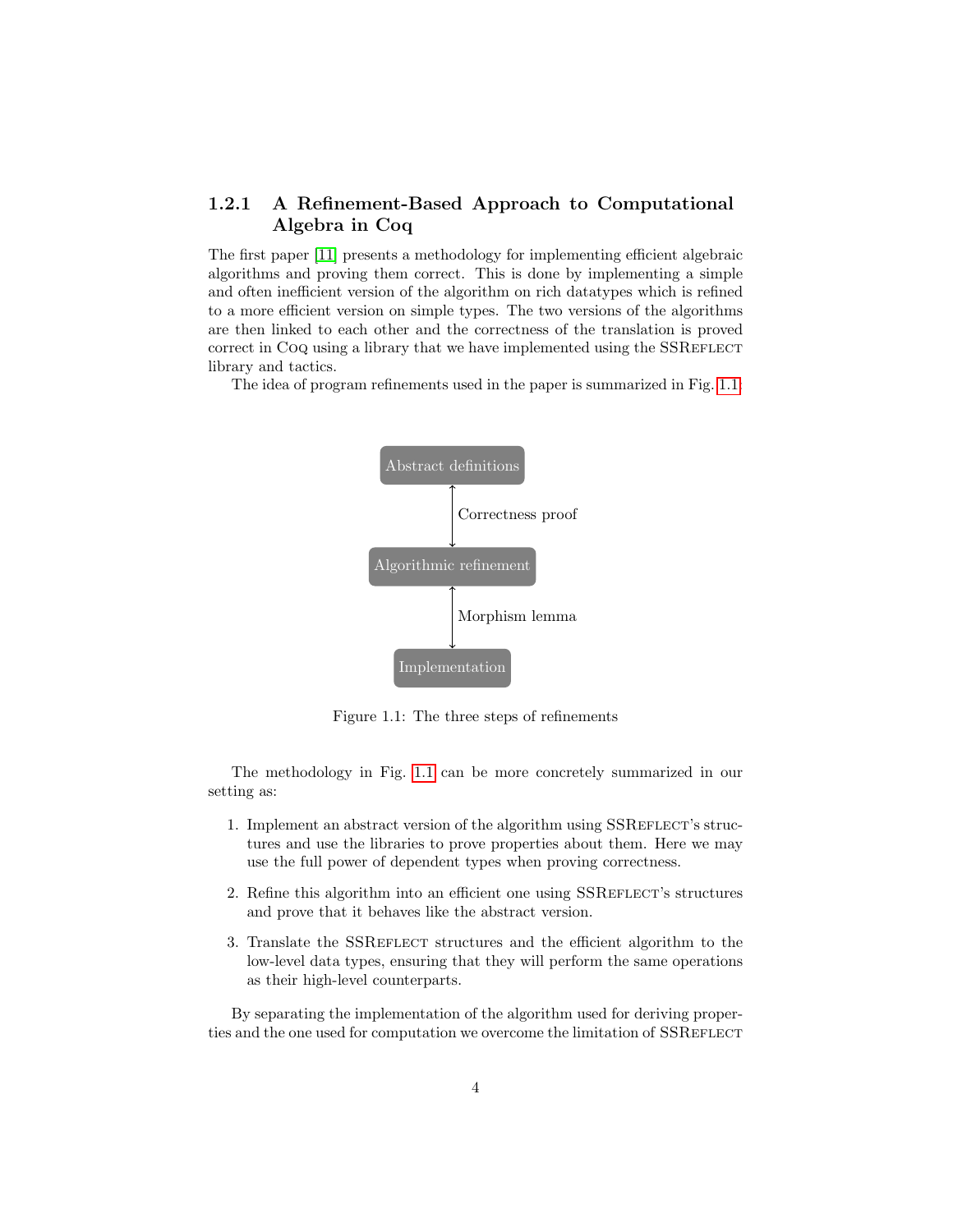not having direct effective computation. In the rest of the thesis we will refer to the noneffective implementation as abstract and the other one as effective or computational.

Using this methodology we have implemented a library of computational structures with four main examples of algorithms from linear and commutative algebra:

- Efficient polynomial multiplication using Karatsuba's algorithm.
- Multivariate greatest common divisor (gcd) of polynomials.
- Rank computation of matrices with coefficients in a field.
- Efficient multiplication of matrices based on the Winograd algorithm.

The second of these, multivariate gcd of polynomials, is interesting from the point of view of constructive algebra as the correctness proof neither rely on the field of fractions nor unique factorization. It is instead based on Gauss' Lemma as in [\[17\]](#page-16-7) and the notion of gcd domains [\[21\]](#page-16-5).

My contribution to this paper is the implementation and correctness proof of the algorithms on polynomials together with the implementation of the algebraic hierarchy of computational structures used in the library. I have written the sections on polynomials and I also participated in writing the other sections of the paper.

This paper has been accepted for publication in the LNCS post-proceedings of the 2012 edition of the conference on Interactive Theorem Proving.

### <span id="page-10-0"></span>1.2.2 A Formal Proof of Sasaki-Murao Algorithm

The second paper [\[8\]](#page-15-4) explains the formalization of a simple polynomial time algorithm for computing the determinant of square matrices over any commutative ring. The algorithm is based on Bareiss' algorithm [\[4\]](#page-15-5), which can be compactly presented using functional programming notations as:

```
data Matrix R = Empty | Cons R [R] [R] (Matrix R)
dvd_step :: R -> Matrix R -> Matrix R
dvd_step g M = mapM (\{x \rightarrow g | x) M
bareiss_rec :: R -> Matrix R -> R
bareiss_rec g M = case M of
  Empty \rightarrow g
  Cons a l c M \rightarrow bareiss_rec a (dvd_step g (a * M - c * l))
bareiss :: Matrix R -> R
bareiss M = bareiss_rec 1 M
```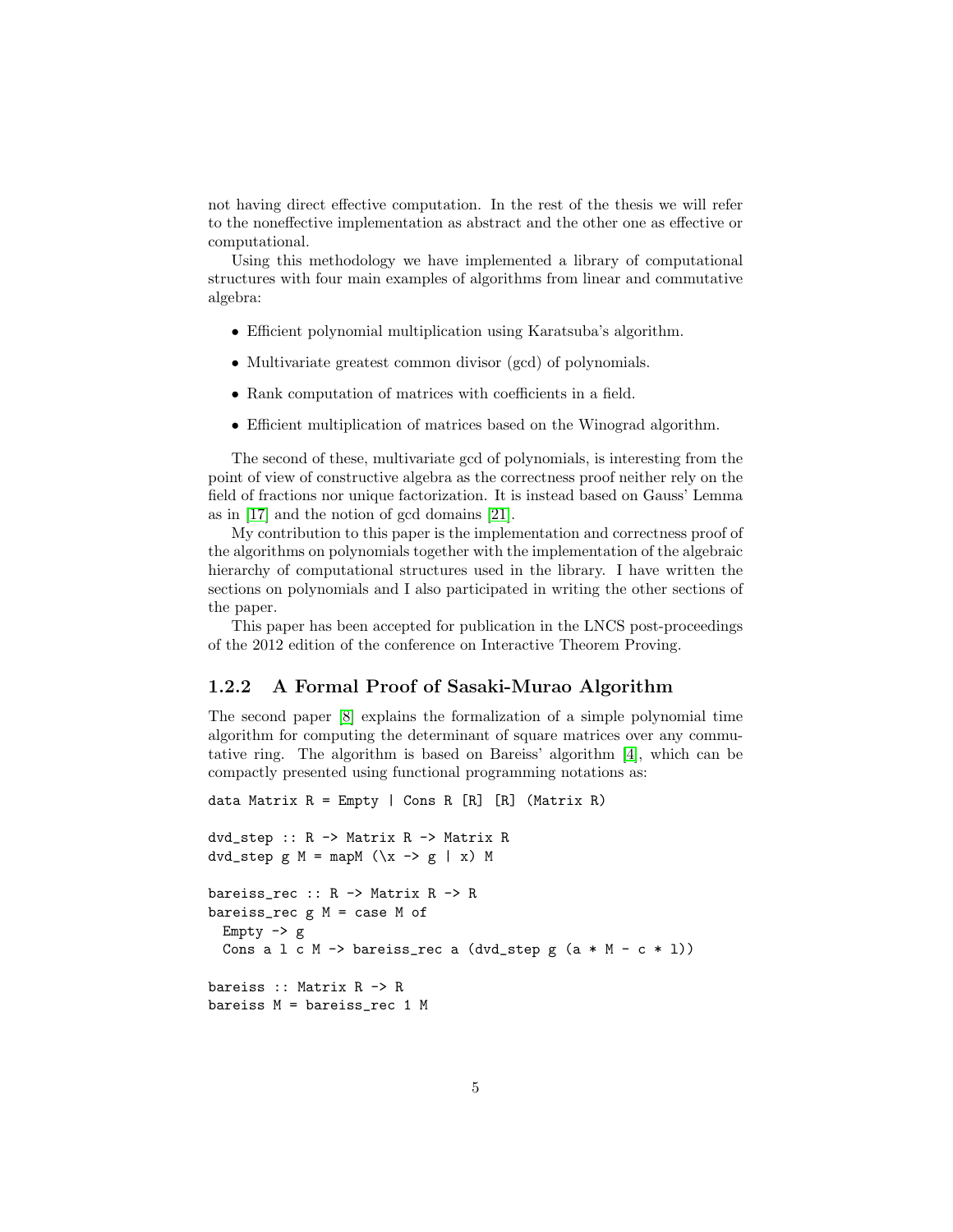Here R is assumed to be a ring with a division operation |. The datatype Matrix is a convenient datastructure for this algorithm where the first element is the top-left element and the two lists are the first row and column without the top-left element. This algorithm is both simple and computes the determinant over any commutative ring in polynomial time. But, the standard proof of correctness involves complicated identities for determinants called Sylvester identities [\[1\]](#page-15-6). In order to formalize the correctness of this algorithm an alternative correctness proof, more suitable for formalization, was found. This proof is (arguably) simpler and some of the Sylvester identities can be proved as corollaries of it.

The Sasaki-Murao algorithm [\[25\]](#page-16-8) uses an elegant trick to avoid zeroes on the main diagonal which is to apply the algorithm to the matrix used when computing the characteristic polynomial of a matrix, that is, we negate the matrix and add  $x$  to every element on the diagonal. This way Bareiss' algorithm can be applied without any swapping of rows, which makes it possible to obtain not only the determinant but also the characteristic polynomial of the matrix in polynomial time. Another benefit of doing the computations on the polynomial ring is that polynomial pseudo-division [\[17\]](#page-16-7) may be used, which means that there is no need to assume that the ring has a division operation.

The effective version of the algorithm has been implemented using the approach presented in the first paper. This implementation required us to combine many of the different parts of the library as the computations are done on matrices of polynomials. The effective version is a simple and verified algorithm for computing the determinant of a matrix using operations like matrix multiplication, polynomial pseudo-division and Horner evaluation of polynomials.

My contribution to this paper is mainly in working on the formalization of the correctness proof and the implementation of the efficient version of the algorithm. I also implemented a Haskell version used for benchmarks and comparison in the section with conclusions in the paper.

This paper has been accepted for publication in the Journal of Formalized Reasoning in 2012.

## <span id="page-11-0"></span>1.2.3 Coherent and Strongly Discrete Rings in Type Theory

The third paper [\[9\]](#page-15-7) presents the formalization of algebraic structures that were not present in the SSREFLECT libraries: coherent and strongly discrete rings. These notions abstract over the ability to solve systems of homogeneous and inhomogeneous equations. Examples are Bézout domains (for example  $\mathbb Z$  and  $k[x]$  where k is a field) and Prüfer domains (a generalization of Dedekind domains). We obtain formally verified algorithms for solving systems of equations over these structures.

The methodology of the first paper has been applied in order to develop computational versions of the structures and effective versions of the algorithms. This was complicated as some of the algorithms, especially for Prüfer domains, are quite involved. The main difficulty seems to appear when the library has to be extended to support new operations and the reason for this is the ingenuity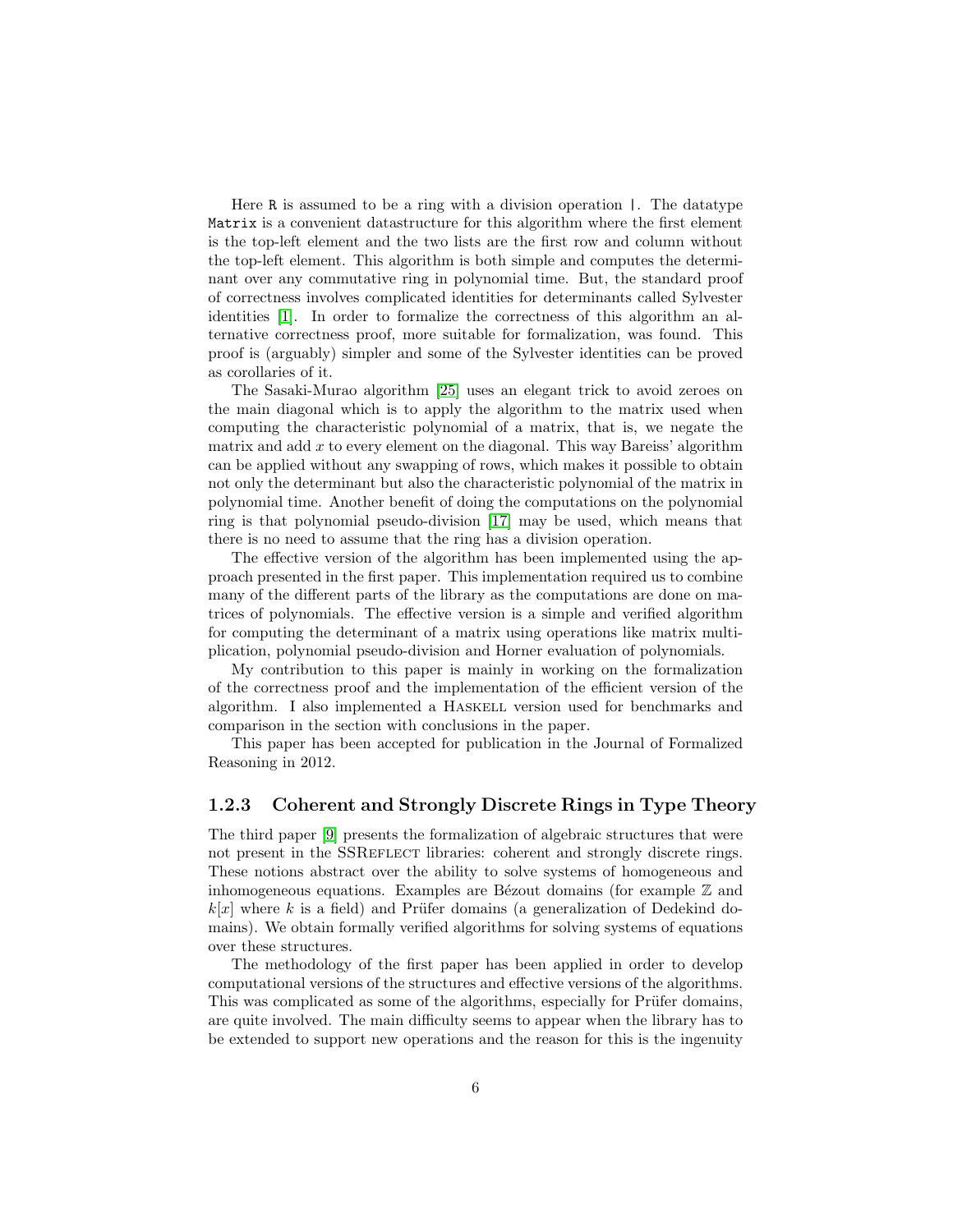of the representation of many algorithms in the SSREFLECT library. However we managed to implement effective versions of the algorithms which indicates that the methodology is applicable on more complicated examples as well.

In order to benefit as much as possible from the SSREFLECT libraries and tactics some specializations had to be made that are not natural from the point of view of constructive mathematics. For instance, we only consider coherent rings that are strongly discrete (i.e. with decidable ideal membership) in order to be able to develop ideal theory in a convenient way. However when restricting to these decidable structures the SSREFLECT approach yields quite compact and simple formal proofs.



<span id="page-12-1"></span>Figure 1.2: The extension to the SSREFLECT hierarchy

In Fig. [1.2](#page-12-1) the extension to the SSREFLECT hierarchy is presented. Integral domains are already present in the hierarchy and the extension consists of the other structures. The arrows mean that the target is an instance of the source.

Our main motivation for studying these kind of structures is that strongly discrete coherent rings is a fundamental structure in constructive algebra [\[21\]](#page-16-5) which can be used as a basis for developing formalized libraries of computational homological algebra as in [\[2\]](#page-15-8).

I have contributed to all parts of this paper, both formalizing the results and writing the paper. I also implemented the executable versions and correctness proof of the algorithms and structures.

The paper has been submitted to the 2012 edition of the conference on Certified Programs and Proofs.

## <span id="page-12-0"></span>1.2.4 Towards a Certified Computation of Homology Groups for Digital Images

In the fourth paper [\[14\]](#page-16-9) we implement formally verified algorithms for counting the number of connected components and holes in digital images by computing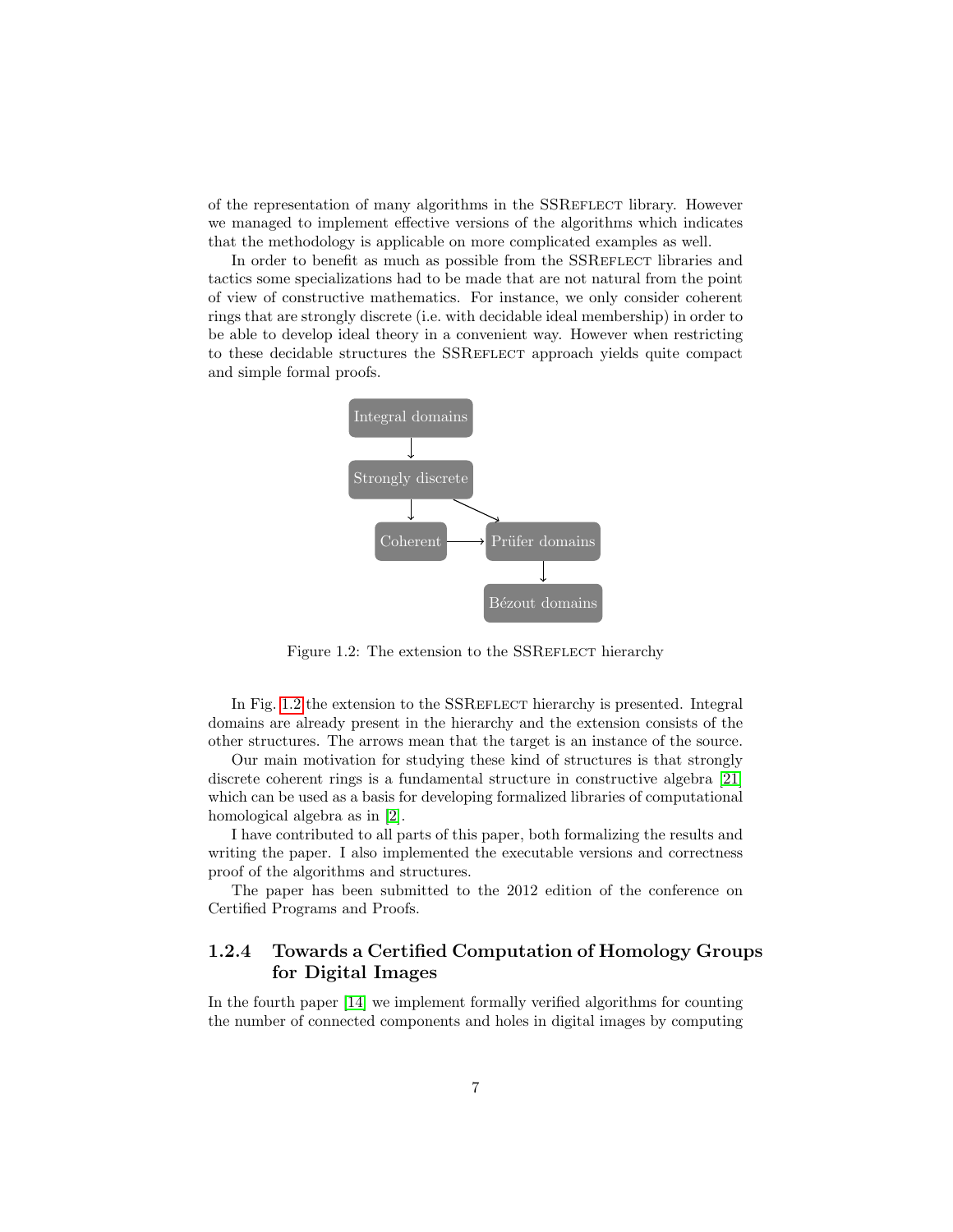homology groups. These groups are topological invariants that can be computed, in our setting, using only basic linear algebra.

The algorithm that is used for this is summarized in Fig. [1.3:](#page-13-1)



<span id="page-13-1"></span>Figure 1.3: Computing homology from a digital image

The biomedical image is represented as a list of pixels that is converted to a simplicial complex which is a combinatorial representation of the image suitable for homology computation. From this boundary (or incidence) matrices are computed as in [\[15\]](#page-16-10) which are then simplified using an algorithm from discrete Morse theory. Finally the homology groups of the simplicial complex is obtained by computing the rank of the matrices [\[16\]](#page-16-11). As we work with two dimensional digital images it suffices to perform the computations on  $\mathbb{Z}/2\mathbb{Z}$  which means, as this is a field, that we can reuse the rank algorithm from the first paper.

The homology groups in dimension zero and one counts the number of connected components and holes in the image. We explain in the paper an application from biomedical engineering for counting the number of synapses in a picture of a neuron using this technique.

My contribution to this paper is mainly on the computational side of the formalization and the linking of the different effective algorithms. I also developed a Haskell prototype that was used to compare the results and for doing benchmarks.

This paper has been published in the LNCS post-proceedings of the 4th International Workshop on Computational Topology in Image Context 2012.

# <span id="page-13-0"></span>1.3 Future Work

This thesis presents a methodology and basis for developing formally verified efficient mathematical algorithms in Coq that seems to be applicable on many different mathematical theories and algorithms.

A possible future direction would be to use this approach to develop a formally verified library of computational homological algebra inspired by the HOMALG project [\[3\]](#page-15-9). Building on the results presented in the third paper, the category of finitely presented modules over strongly discrete coherent rings can be represented. The first step would be to prove that this forms an abelian category, that is, that this is suitable for building homological algebra on top of. The next step would then be to use this to implement algorithms for computing homological functors like homology,  $Ext$  and  $Tor$ .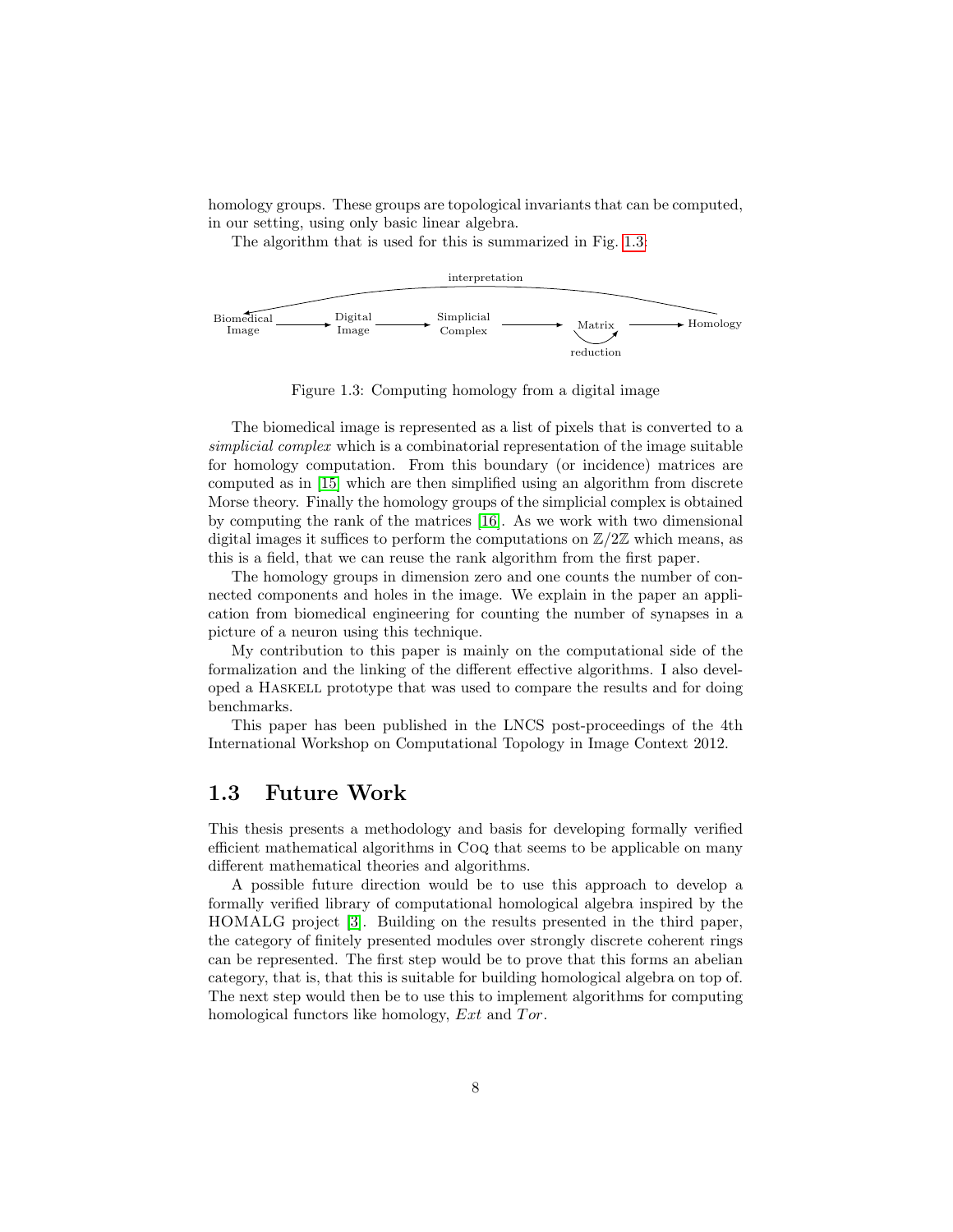The results could be used as a basis for extending the work presented in the fourth paper to consider other homology theories, for example, homology with coefficients in Z. Using this the computation of more interesting homological properties of different topological spaces can be computed using formally verified algorithms.

A very important example of coherent rings are multivariate polynomial rings,  $k[x_1, \ldots, x_n]$ , over a field k. Proving that these are coherent would involve the formalization of the theory of Gröbner bases and Buchberger's algorithm. This has been done previously in Coq [\[23,](#page-16-12) [28\]](#page-17-3) and would be an interesting problem to study as the simple Buchberger algorithm for computing Gröbner bases is inefficient and has many possible optimizations [\[10\]](#page-15-10). The methodology of the first paper should then be applicable for developing formally verified versions of more efficient algorithms for computing Gröbner bases.

Another interesting problem is to extend the work on multivariate gcd computations by considering more efficient algorithms based on subresultants [\[17\]](#page-16-7). This problem has also been studied previously in Coq [\[19\]](#page-16-13) and it would be interesting to compare this work with a formalization done using the approach of the first paper.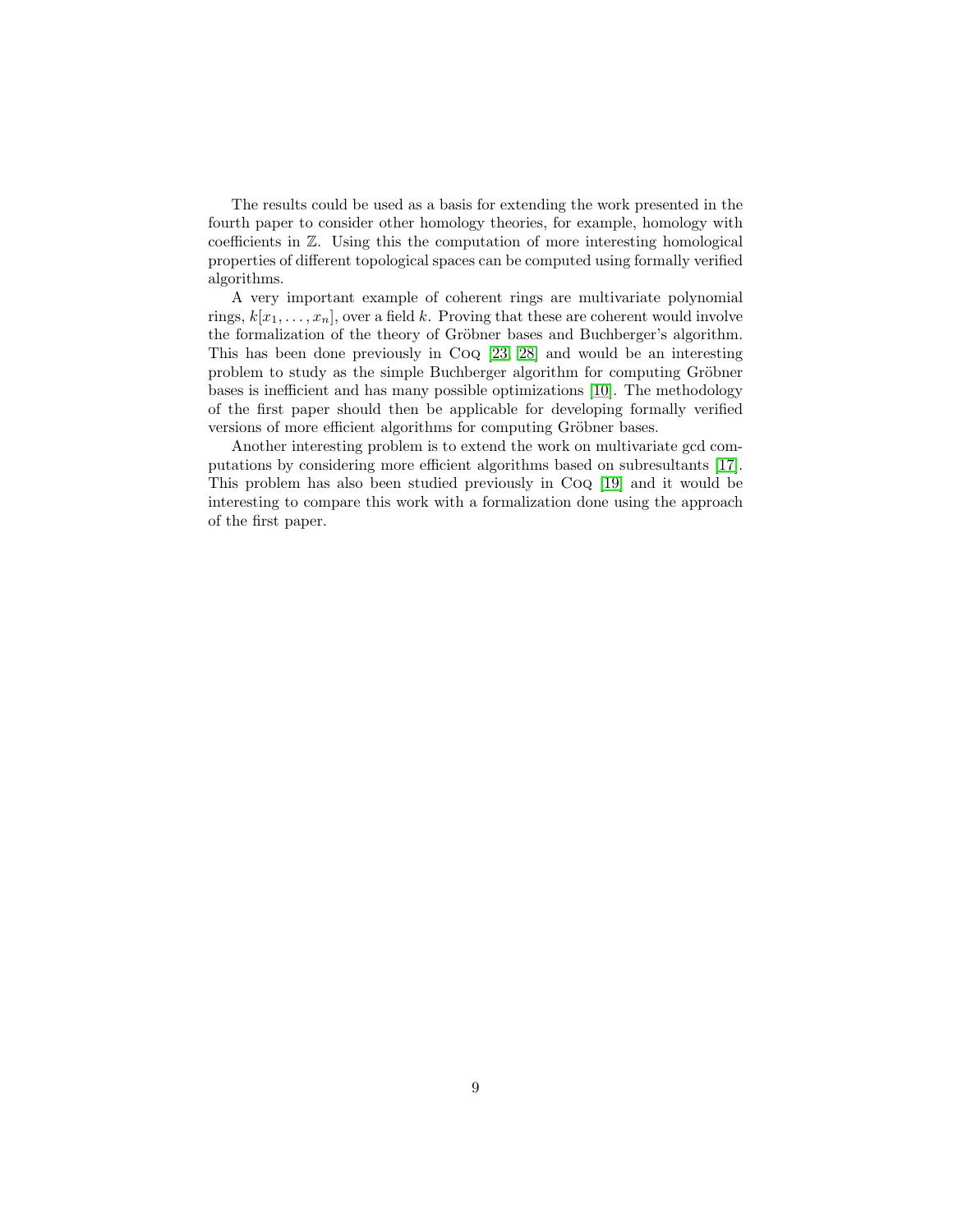# Bibliography

- <span id="page-15-6"></span>[1] J. Abdeljaoued and H. Lombardi. *Méthodes matricielles - Introduction*  $\dot{a}$ la complexité algébrique. Springer, 2004.
- <span id="page-15-8"></span>[2] M. Barakat and M. Lange-Hegermann. An Axiomatic Setup for Algorithmic Homological Algebra and an Alternative Approach to Localization. J. Algebra Appl., 10(2):269–293, 2011.
- <span id="page-15-9"></span>[3] M. Barakat and D. Robertz. homalg – A Meta-Package for Homological Algebra. J. Algebra Appl., 7(3):299–317, 2008.
- <span id="page-15-5"></span>[4] E. H. Bareiss. Sylvester's Identity and Multistep Integer-Preserving Gaussian Elimination. Mathematics of Computation, 22(103):565 – 578, 1968.
- <span id="page-15-2"></span>[5] D. Bridges. Constructive Mathematics. In E. N. Zalta, editor, The Stanford Encyclopedia of Philosophy. Fall edition, 2012.
- <span id="page-15-0"></span>[6] K. Claessen and J. Hughes. Quickcheck: a lightweight tool for random testing of haskell programs. In Proceedings of the fifth ACM SIGPLAN international conference on Functional programming, ICFP '00, pages 268– 279, New York, NY, USA, 2000. ACM.
- <span id="page-15-1"></span>[7] Coq development team. The Coq Proof Assistant Reference Manual, version 8.3. Technical report, 2010.
- <span id="page-15-4"></span>[8] T. Coquand, A. Mörtberg, and V. Siles. A Formal Proof of Sasaki-Murao Algorithm. Journal of Formalized Reasoning, 2012.
- <span id="page-15-7"></span>[9] T. Coquand, A. Mörtberg, and V. Siles. Coherent and Strongly Discrete Rings in Type Theory. 2012.
- <span id="page-15-10"></span>[10] D. Cox, J. Little, and D. O'Shea. Ideals, Varieties and Algorithms: An introduction to Computational Algebraic Geometry and Commutative Algebra. Springer, 2006.
- <span id="page-15-3"></span>[11] M. Dénès, A. Mörtberg, and V. Siles. A Refinement Based Approach to Computational Algebra in Coq. In Interactive Theorem Proving, volume 7406 of Lectures Notes in Computer Science, 2012.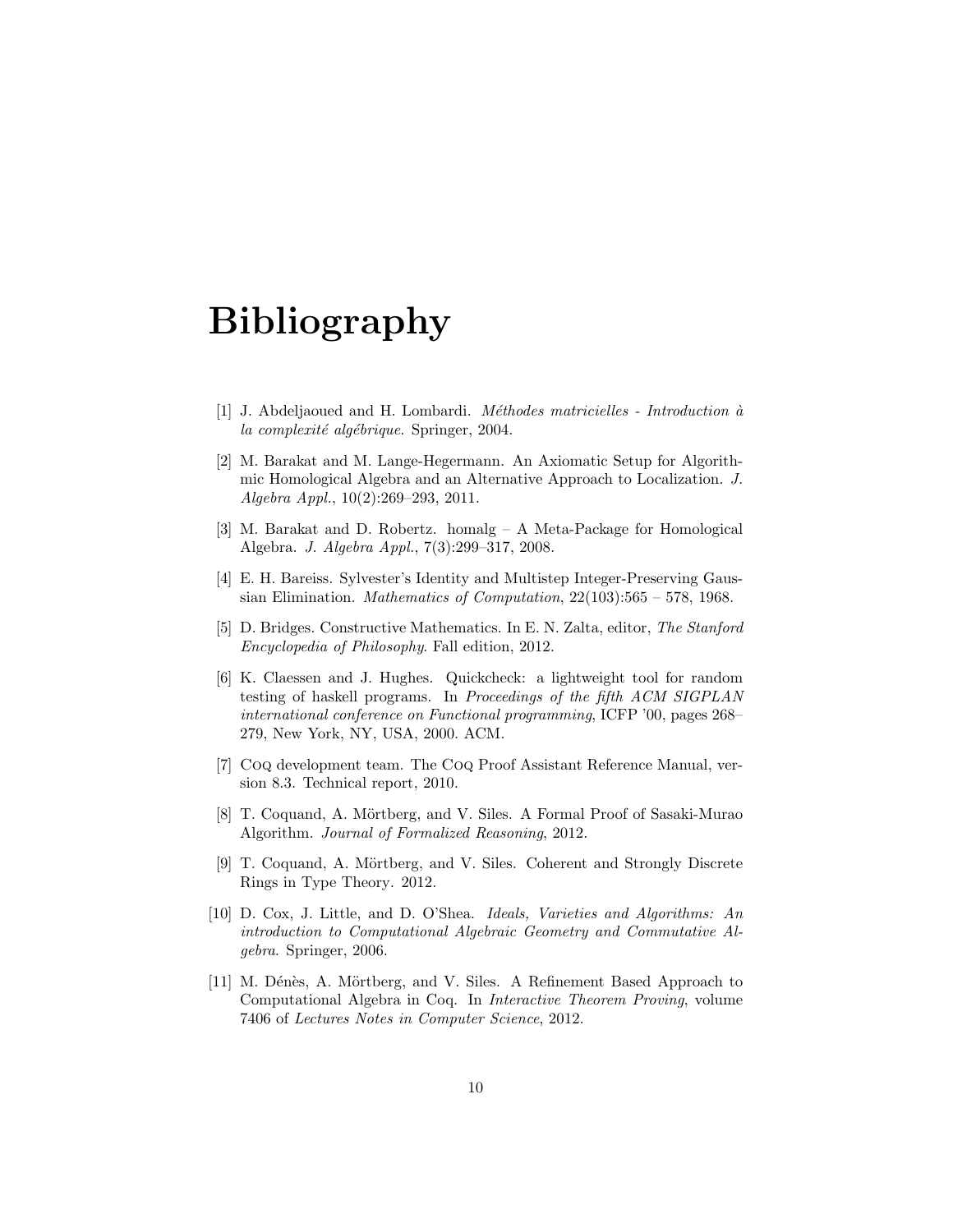- <span id="page-16-1"></span>[12] G. Gonthier. Formal Proof—The Four-Color Theorem. In Notices of the American Mathematical Society, volume 55, pages 1382–1393, 2008.
- <span id="page-16-4"></span>[13] G. Gonthier, A. Mahboubi, and E. Tassi. A Small Scale Reflection Extension for the Coq System. Rapport de recherche RR-6455, INRIA, 2008.
- <span id="page-16-9"></span>[14] J. Heras, M. Dénès, G. Mata, A. Mörtberg, M. Poza, and V. Siles. Towards a Certified Computation of Homology Groups for Digital Images. In Computational Topology in Image Context, volume 7309 of Lecture Notes In Computer Science, pages 49–57, Bertinoro, Italie, 2012. Springer.
- <span id="page-16-10"></span>[15] J. Heras, M. Poza, M. Dénès, and L. Rideau. Incidence Simplicial Matrices Formalized in Coq/SSReflect. In Proceedings 18th Symposium on the Integration of Symbolic Computation and Mechanised Reasoning (Calculemus'2011), volume 6824 of Lectures Notes in Computer Science, pages 30–44, 2011.
- <span id="page-16-11"></span>[16] T. Kaczynski, K. Mischaikow, and M. Mrozek. Computational Homology, volume 157 of Applied Mathematical Sciences. Springer, 2004.
- <span id="page-16-7"></span>[17] D. E. Knuth. The Art of Computer Programming, Volume 2: Seminumerical Algorithms. Addison-Wesley, 1981.
- <span id="page-16-6"></span>[18] H. Lombardi and C. Quitté. Algèbre commutative, Méthodes constructives: Modules projectifs de type fini. Calvage et Mounet, 2011.
- <span id="page-16-13"></span>[19] A. Mahboubi. Proving Formally the Implementation of an Efficient gcd Algorithm for Polynomials. In 3rd International Joint Conference on Automated Reasoning (IJCAR), Lecture Notes in Artificial Intelligence, pages 438–452. Springer-Verlag, 2006.
- <span id="page-16-3"></span>[20] Mathematical Components Project. [http://www.msr-inria.inria.fr/](http://www.msr-inria.inria.fr/Projects/math-components/) [Projects/math-components/](http://www.msr-inria.inria.fr/Projects/math-components/), Accessed August 2012.
- <span id="page-16-5"></span>[21] R. Mines, F. Richman, and W. Ruitenburg. A Course in Constructive Algebra. Springer-Verlag, 1988.
- <span id="page-16-0"></span>[22] B. Nordström, K. Petersson, and J. M. Smith. *Programming in Martin*-Löf's Type Theory: An Introduction. Oxford University Press, USA, 1990.
- <span id="page-16-12"></span>[23] H. Persson. An Integrated Development of Buchberger's Algorithm in Coq. 2001.
- <span id="page-16-2"></span>[24] M. Raussen and C. Skau. Interview with Jean-Pierre Serre. Notices of the American Mathematical Society, 51(2):210–214, 2004.
- <span id="page-16-8"></span>[25] T. Sasaki and H. Murao. Efficient Gaussian Elimination Method for Symbolic Determinants and Linear Systems. ACM Trans. Math. Softw., 8(3):277–289, Sept. 1982.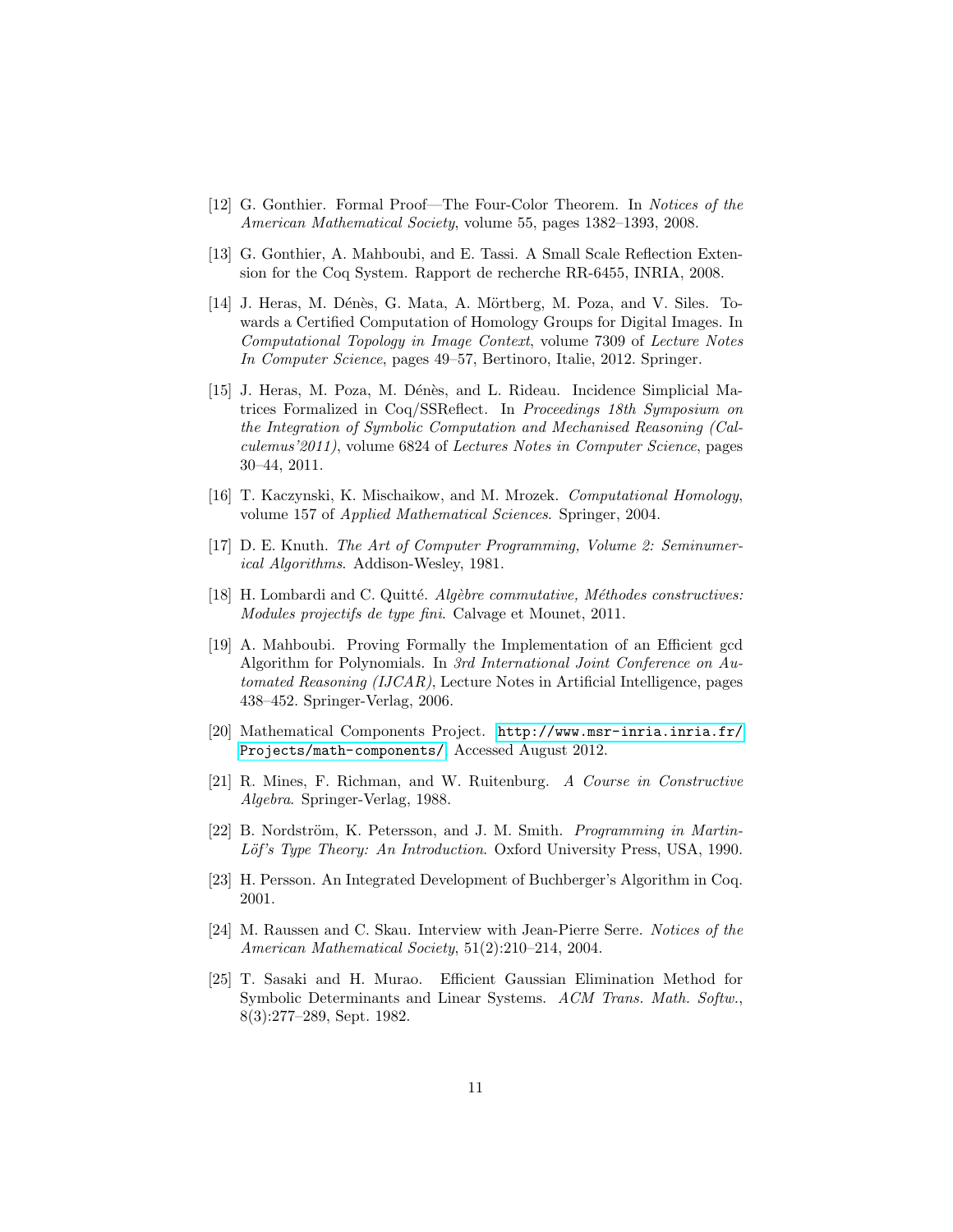- <span id="page-17-1"></span>[26] The FlySpeck Project. <http://code.google.com/p/flyspeck/>, Accessed August 2012.
- <span id="page-17-2"></span>[27] The ForMath Project. [http://wiki.portal.chalmers.se/cse/pmwiki.](http://wiki.portal.chalmers.se/cse/pmwiki.php/ForMath/) [php/ForMath/](http://wiki.portal.chalmers.se/cse/pmwiki.php/ForMath/), Accessed August 2012.
- <span id="page-17-3"></span>[28] L. Théry. A Certified Version of Buchberger's Algorithm. In Proceedings of the 15th International Conference on Automated Deduction: Automated Deduction, CADE-15, pages 349–364, London, UK, 1998. Springer-Verlag.
- <span id="page-17-0"></span>[29] Walking Randomly. A serious bug in MATLAB 2009b? [http://www.](http://www.walkingrandomly.com/?p=1964) [walkingrandomly.com/?p=1964](http://www.walkingrandomly.com/?p=1964), Accessed August 2012.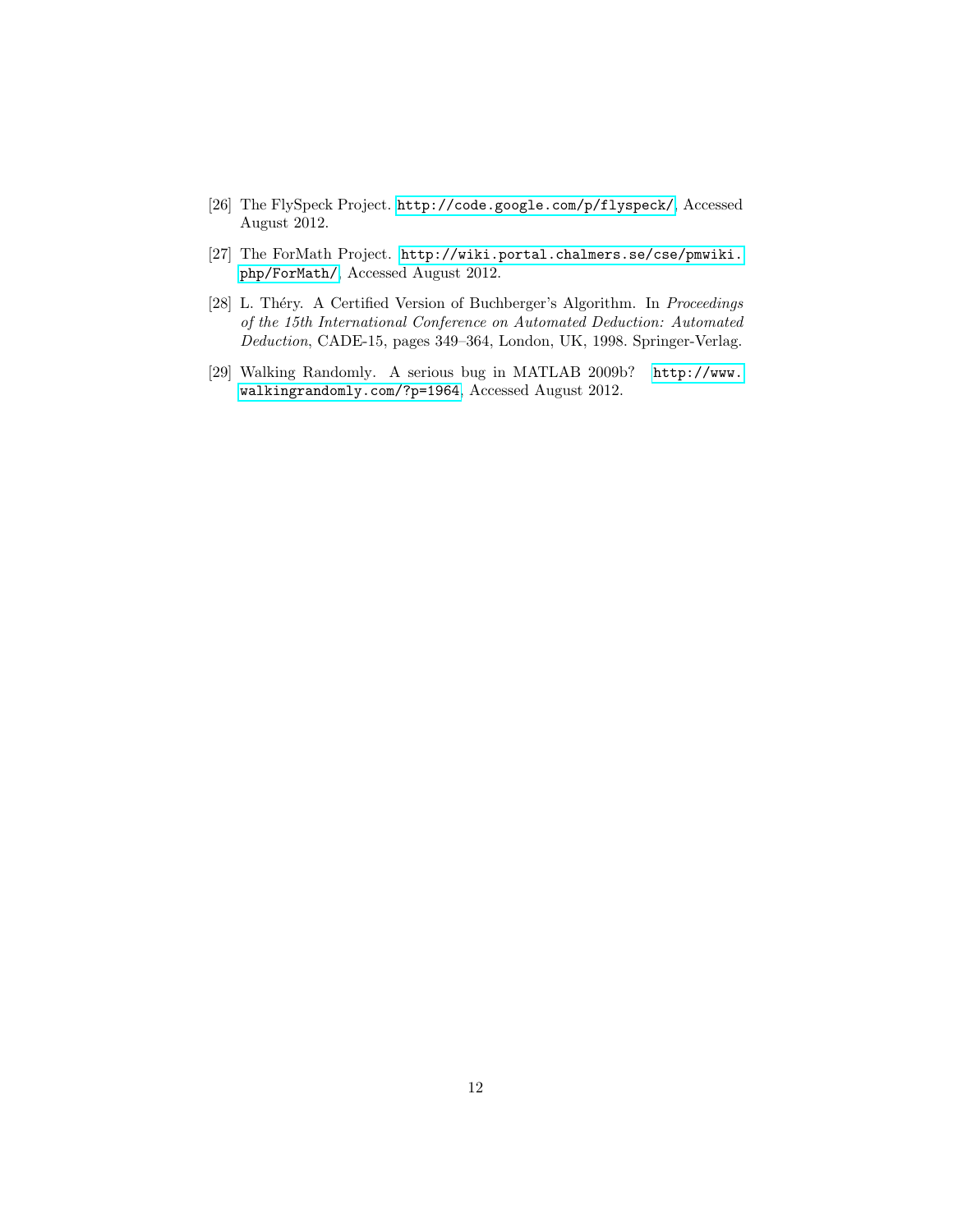<span id="page-18-0"></span>Chapter 2

Paper 1: A Refinement-Based Approach to Computational Algebra in Coq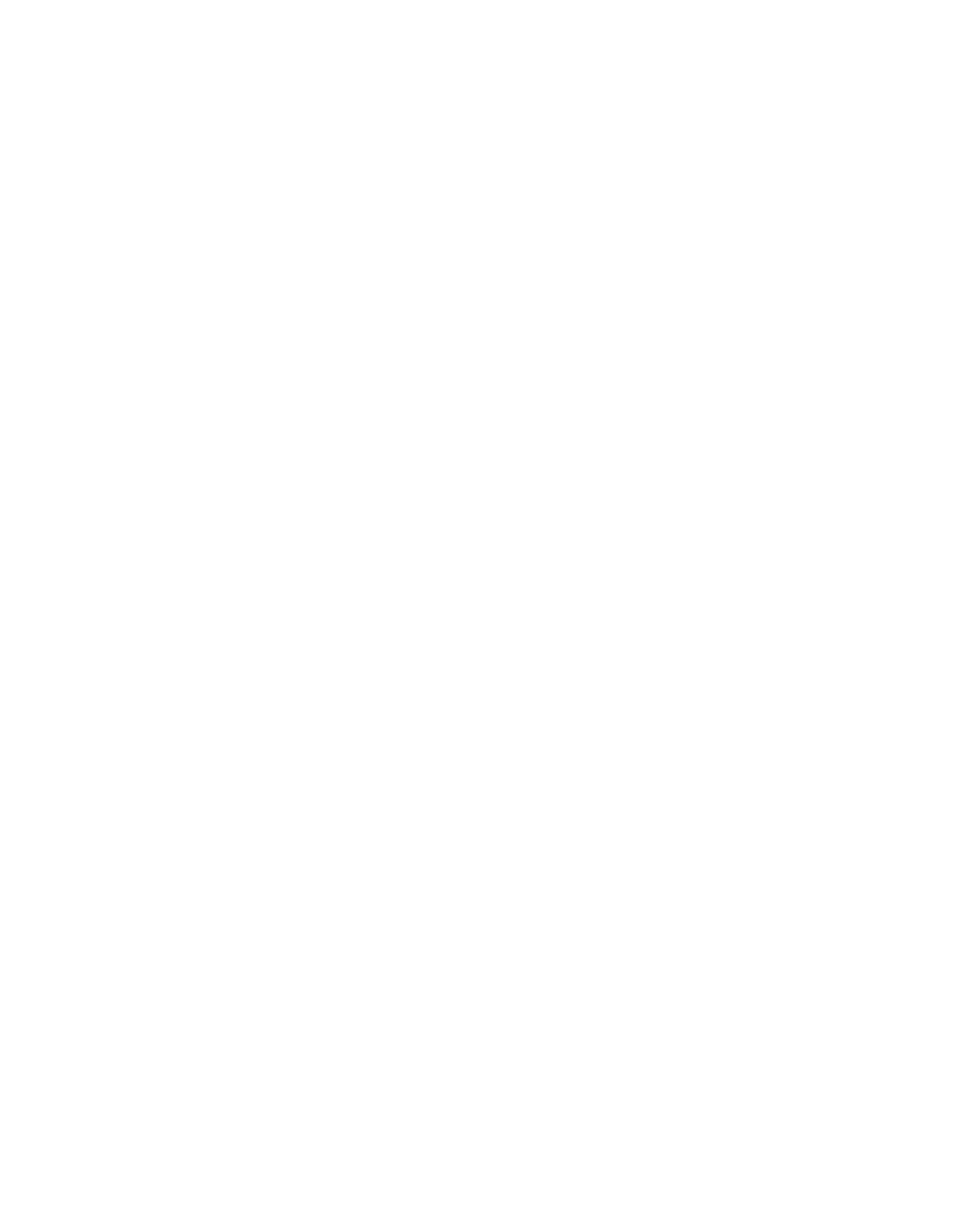# A Refinement-Based Approach to Computational Algebra in Coq<sup>\*</sup>

Maxime Dénès<sup>1</sup>, Anders Mörtberg<sup>2</sup>, and Vincent Siles<sup>2</sup>

<sup>1</sup> INRIA Sophia Antipolis – Méditerranée, France <sup>2</sup> University of Gothenburg, Sweden Maxime.Denes@inria.fr, {mortberg, siles}@chalmers.se

Abstract. We describe a step-by-step approach to the implementation and formal verification of efficient algebraic algorithms. Formal specifications are expressed on rich data types which are suitable for deriving essential theoretical properties. These specifications are then refined to concrete implementations on more efficient data structures and linked to their abstract counterparts. We illustrate this methodology on key applications: matrix rank computation, Winograd's fast matrix product, Karatsuba's polynomial multiplication, and the gcd of multivariate polynomials.

Keywords: Formalization of mathematics, Computer algebra, Efficient algebraic algorithms, CoQ, SSREFLECT

## 1 Introduction

In the past decade, the range of application of proof assistants has extended its traditional ground in theoretical computer science to mainstream mathematics. Formalized proofs of important theorems like the Fundamental Theorem of Algebra [2], the Four Color Theorem [6] and the Jordan Curve Theorem [10] have advertised the use of proof assistants in mathematical activity, even in cases when the pen and paper approach was no longer tractable.

But since these results established proofs of concept, more effort has been put into designing an actually scalable library of formalized mathematics. The Mathematical Components project (developing the SSREFLECT library [8] for the Coq proof assistant) advocates the use of small scale reflection to achieve a nearly comparable level of detail to usual mathematics on paper, even for advanced theories like the proof of the Feit-Thompson Theorem. In this approach, the user expresses significant deductive steps while low-level details are taken care of by small computational steps, at least when properties are decidable. Such an approach makes the proof style closer to usual mathematics.

One of the main features of these libraries is that they heavily rely on rich dependent types, which gives the opportunity to encode a lot of information

<sup>?</sup> The research leading to these results has received funding from the European Union's 7th Framework Programme under grant agreement nr. 243847 (ForMath).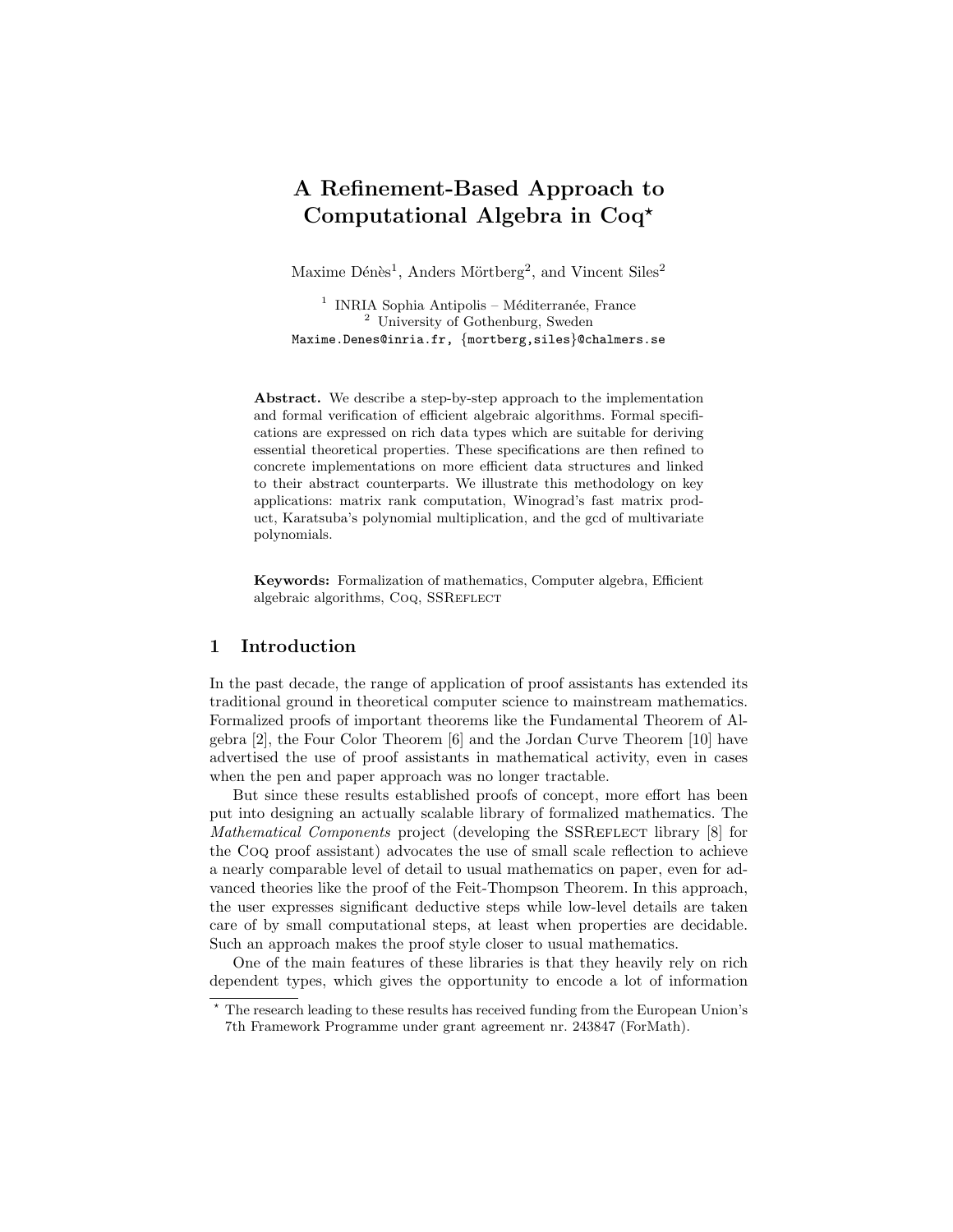directly into the type of objects: for instance, the type of matrices embeds their size, which makes operations like multiplication easy to implement. Also, algorithms on these objects are simple enough so that their correctness can easily be derived from the definition. However in practice, most efficient algorithms in modern computer algebra systems do not rely on dependent types and do not provide any proof of correctness. We show in this paper how to use this rich mathematical framework to develop efficient computer algebra programs with proofs of correctness. This is a step towards closing the gap between proof assistants and computer algebra systems.

The methodology we suggest for achieving this is the following: we are able to prove the correctness of some mathematical algorithms having all the high-level theory at our disposal and we then refine them to an implementation on simpler data structures that will be actually running on machines. In short, we aim at formally linking convenient high-level properties to efficient low-level implementations, ensuring safety of the whole approach while enjoying better performance thanks to the separation of proofs and computational content.

In the next section, we describe the methodology of refinements. Then, we give two examples of such refinements for matrices in Section 3, and polynomials in Section 4. In Section 5, we give a solution to unify both examples by describing  $CoQEAL<sup>3</sup>$ , a library built using this methodology on top of the SSREFLECT libraries.

### 2 Refinements

Refinements are commonly used to describe successive steps when verifying a program. Typically, a specification is expressed in Hoare logic, then the program is described in a high-level language and finally implemented in C. Each step is proved correct with respect to the previous one. By using several formalisms, one has to trust every translation step or prove them correct in yet another formalism.

Our approach is similar: we refine the definition of a concept to an efficient algorithm described on high-level data structures. Then, we implement it on data structures that are closer to machine representations, once we no longer need rich theory to prove the correctness. Thus the implementation is an immediate translation of the algorithm, see Fig. 1.

However, in our approach, the three layers can be expressed in the same formalism (the Calculus of Inductive Constructions), though they do not use exactly the same features. On one hand, the high-level layers use rich dependent types that are very useful when describing theories because they allow abuse of notations and concise statements which quickly become necessary when working with advanced mathematics. On the other hand, the efficient implementations use simple types, which are closer to standard implementations in traditional

<sup>3</sup> Documentation available at http://www-sop.inria.fr/members/Maxime.Denes/ coqeal/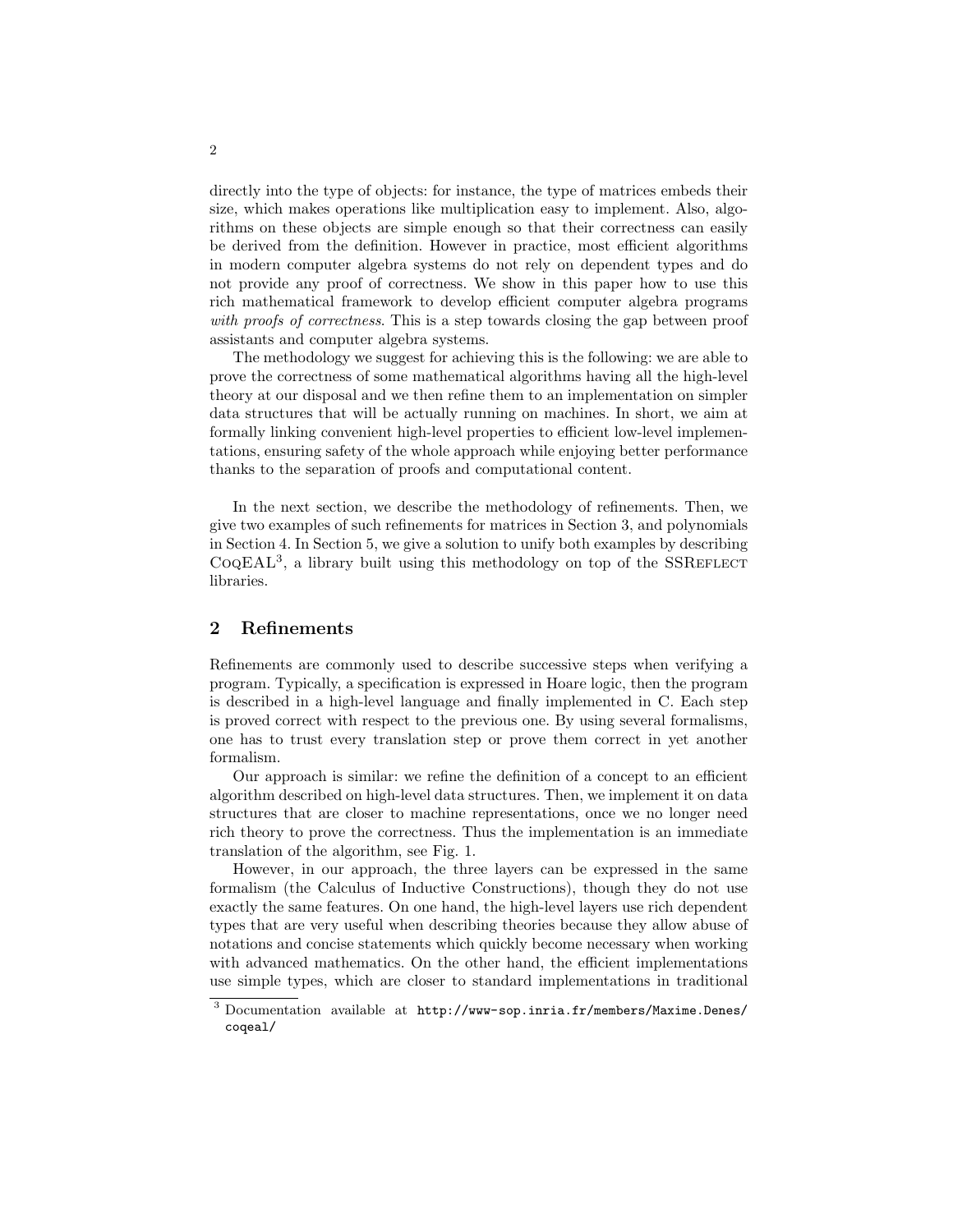

Fig. 1. The three steps of refinement

programming languages. The main advantage of this approach is that the correctness of translations can easily be expressed in the formalism itself, and we do not rely on any additional external proofs.

In the next sections, we are going to use the following methodology to build efficient algorithms from high-level descriptions:

- 1. Implement an abstract version of the algorithm using SSREFLECT's structures and use the libraries to prove properties about them. Here we can use the full power of dependent types when proving correctness.
- 2. Refine this algorithm into an efficient one using SSREFLECT's structures and prove that it behaves like the abstract version.
- 3. Translate the SSREFLECT structures and the efficient algorithm to the lowlevel data types, ensuring that they will perform the same operations as their high-level counterparts.

## 3 Matrices

Linear algebra is a natural first test-case to validate our approach, as a pervasive and inherently computational area of mathematics, which is well covered by the SSREFLECT library [7]. In this section, we will detail the (quite simple) data structure we use to represent matrices and then review two fundamental examples: rank computation and efficient matrix product.

#### 3.1 Representation

Matrices are represented by finite functions over pairs of ordinals (the indices):

```
(* 'I_n *)Inductive ordinal (n : nat) : predArgType := Ordinal m of m < n.
(* 'M[R]_{(m,n) *})Inductive matrix R m n := Matrix of {ffun 'I_m * 'I_n -> R}.
```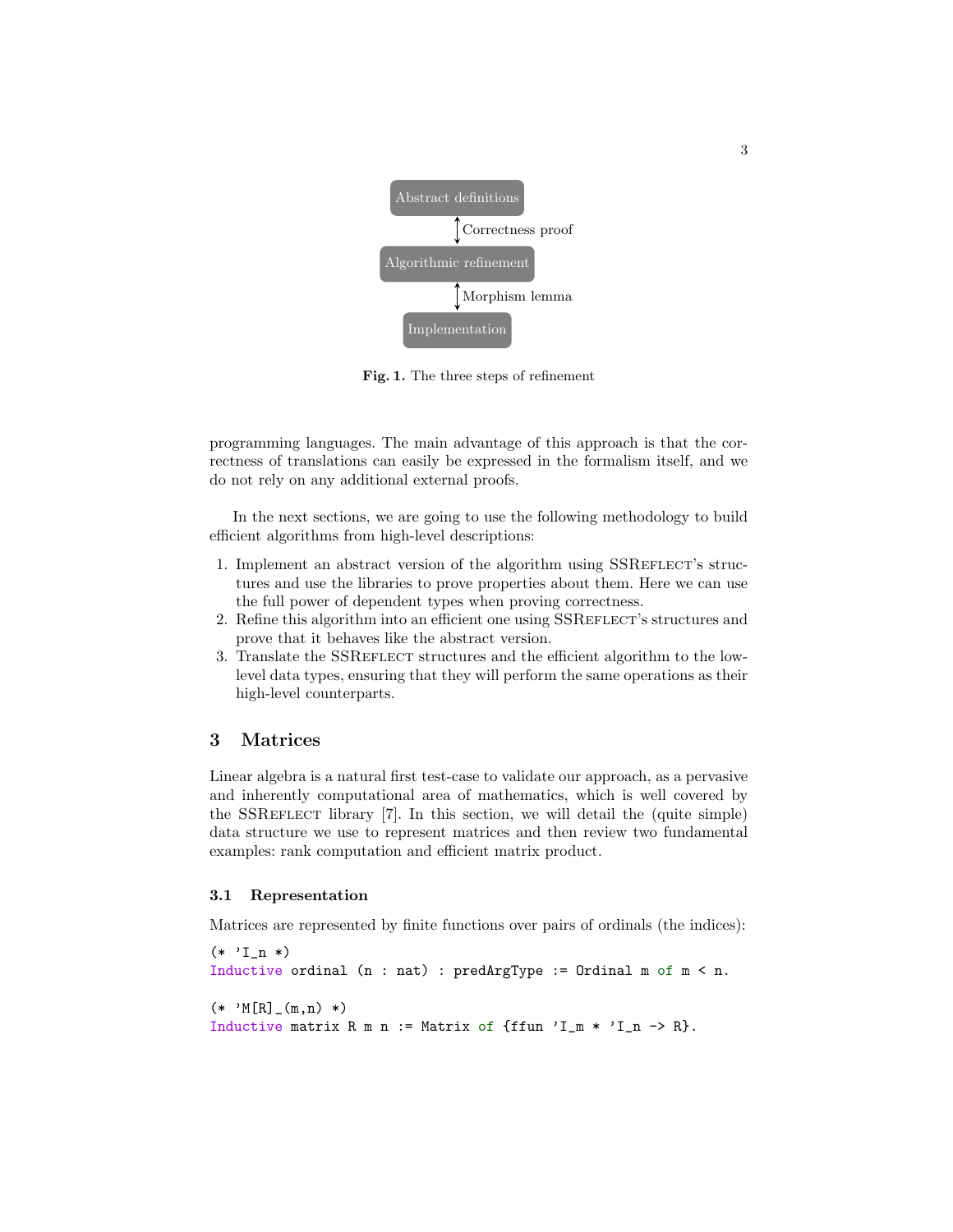This encoding makes many properties easy to derive, but it is inefficient for evaluation. Indeed, a finite function over  $'I_m * 'I_n$  is internally represented as a flat list of  $m \times n$  values which has to be traversed whenever the function is evaluated. Moreover, having the size of matrices encoded in their type allows to state concise lemmas without explicit side conditions, but it is not always flexible enough when getting closer to machine-level implementation details.

To be able to implement efficient matrix operations we introduce a low-level data type seqmatrix representing matrices as lists of lists. A concrete matrix is built from an abstract one by mapping canonical enumerations (enum) of ordinals to the corresponding coefficients in the abstract matrix:

```
Definition seqmx_of_mx (M : 'M[R]_-(m,n)) : seqmatrix :=[seq [seq M i j | j <- enum 'I_n] | i <- enum 'I_m].
```
To ensure the correct behavior of concrete matrices it is sufficient to prove that seqmx\_of\_mx is injective (== denotes boolean equality):

```
Lemma seqmx_eqP (M N : 'M[R]_{m,m}) :
 reflect (M = N) (seqmx_of_mx M == seqmx_of_mx N).
```
Operations like addition are straightforward to implement, and their correctness is expressed through a morphism lemma, stating that the concrete representation of the sum of two matrices is the concrete sum of their concrete representations:

```
Definition addseqmx (M N : seqmatrix) : seqmatrix :=
 zipwith (zipwith (fun x y => add x y)) M N.
```
#### Lemma addseqmxE :

```
{morph (Qseqmx_of_mx m n) : M N / M + N} >-> addseqmx M N}.
```
Here morph is notation meaning that seqmx\_of\_mx is an additive morphism from abstract to concrete matrices. It is worth noting that we could have stated all our morphism lemmas with the converse operator (from concrete matrices to abstract ones). But these lemmas would then have been quantified over lists of lists, with poorer types, which would have required a well-formedness predicate as well as premises expressing size constraints. The way we have chosen takes full advantage of the information carried by richer types.

Like the addseqmx operation, we have developed concrete implementations of most of the matrix operations provided by the SSREFLECT library and proved the corresponding morphism lemmas. Among these operations we can cite: subtraction, scaling, transpose and block operations.

#### 3.2 Computing the rank

Now that the basic data structure and operations have been defined, it is possible to apply our approach to an algorithm based on Gaussian elimination which computes the rank of a matrix  $A = (a_{i,j})$  over a field K. We first specify the algorithm using abstract matrices and then refine it to the low-level structures.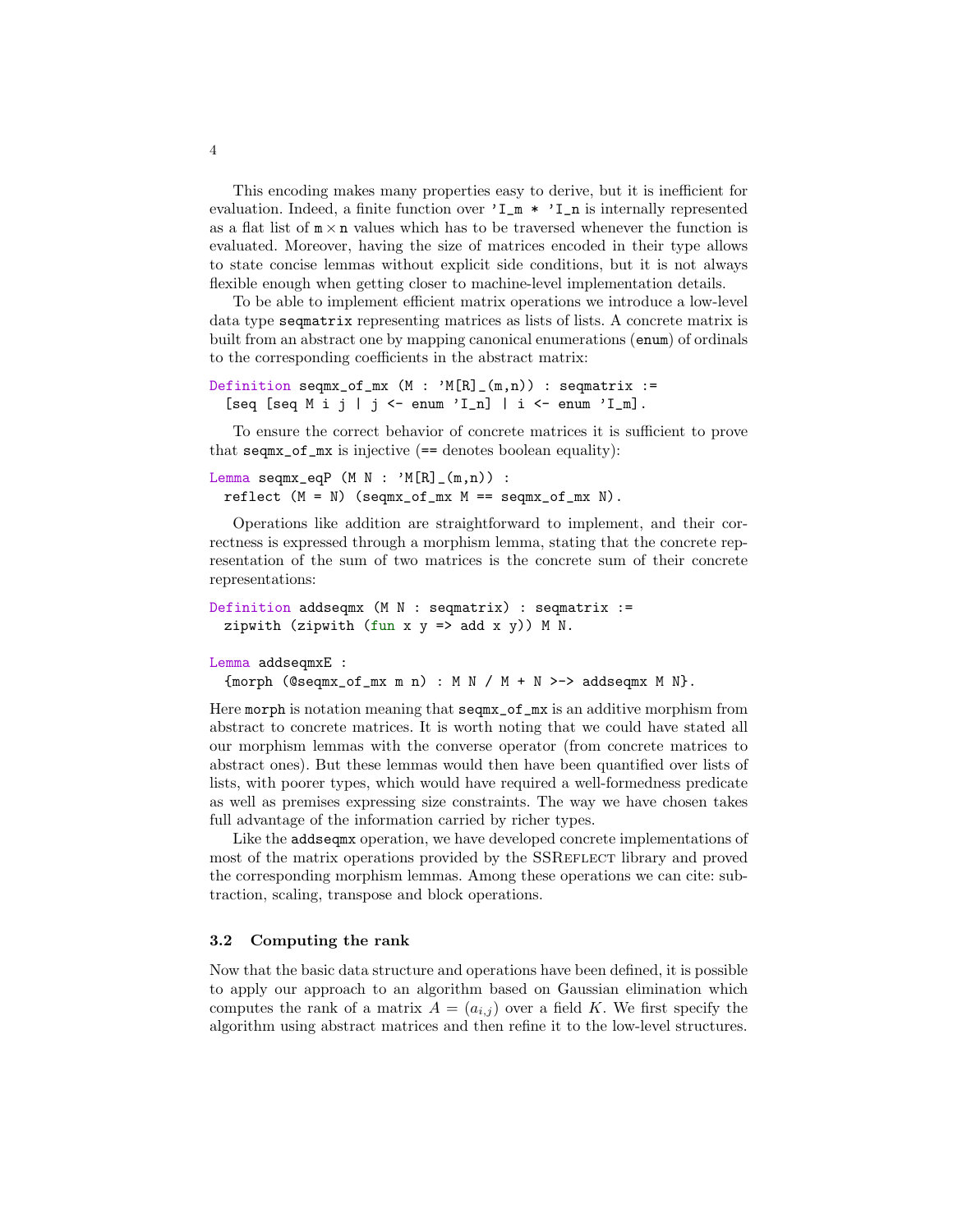An elimination step consists of finding a nonzero pivot in the first column of A. If there is none, it is possible to drop the first column without changing the rank. Otherwise, there is an index i such that  $a_{i,1} \neq 0$ . By linear combinations of rows (preserving the rank)  $A$  can be transformed into the following matrix  $B$ :

$$
B = \begin{bmatrix} 0 & a_{1,2} - \frac{a_{1,1} \times a_{i,2}}{a_{i,1}} & \cdots & a_{1,n} - \frac{a_{1,1} \times a_{i,n}}{a_{i,1}} \\ 0 & \vdots & & \vdots \\ a_{i,1} & a_{i,2} & \cdots & a_{i,n} \\ 0 & \vdots & & \vdots \\ 0 & a_{n,2} - \frac{a_{n,1} \times a_{i,2}}{a_{i,1}} & \cdots & a_{n,n} - \frac{a_{n,1} \times a_{i,n}}{a_{i,1}} \end{bmatrix} = \begin{bmatrix} 0 & & & \\ \vdots & & R_1 & \\ 0 & & & \\ 0 & & & \\ \vdots & & R_2 & \\ 0 & & & \end{bmatrix}
$$

Now pose  $R =$  $R_1$  $R_{2}$  $\setminus$ , since  $a_{i,1} \neq 0$ , this means that rank  $A = rank B =$  $1 + rank R$ . Hence the current rank can be incremented and the algorithm can be recursively applied on R.

In our development we defined a function  $\text{elim\_step}$  returning the matrix R above and a boolean b indicating if a pivot has been found. A wrapper function rank\_elim is in charge of maintaining the current rank and performing the recursive call on R:

```
Fixpoint rank_elim (m n : nat) {struct n} : M[K]_{m,n} -> nat :=
 match n return 'M[K]_{(m,n)} \rightarrow nat with
  | q.+1 => fun M =>
    let (R,b) := elim_step M in (rank_elim R + b)%N
  | = > fun = \approx 0%N
  end.
```
Note that booleans are coerced to natural numbers:  $b$  is interpreted as 1 if true and 0 if false. The correctness of rank\_elim is expressed by relating it to the  $\rm \frac{1}{\rm \frac{1}{\rm \frac{1}{\rm \frac{1}{\rm \frac{1}{\rm \frac{1}{\rm \frac{1}{\rm \frac{1}{\rm \frac{1}{\rm \frac{1}{\rm \frac{1}{\rm \frac{1}{\rm \frac{1}{\rm \frac{1}{\rm \frac{1}{\rm \frac{1}{\rm \frac{1}{\rm \frac{1}{\rm \frac{1}{\rm \frac{1}{\rm \frac{1}{\rm \frac{1}{\rm \frac{1}{\rm \frac{1}{\rm \frac{1}{\rm \frac{1}{\rm \frac{1}{\rm \frac{1}{\rm \frac{1}{\rm \frac{1}{\rm \frac{1$ 

Lemma rank\_elimP n m  $(M : 'M[K]_m,n))$  : rank\_elim  $M = \rank M$ .

The proof of this specification relies on a key invariant of elim\_step, relating the ranks of the input and output matrices:

Lemma elim\_step\_rank m n  $(M : 'M[K]_m, 1 + n))$  : let  $(R,b) := elim\_step M in \rank M = (\rank R + b)$ .

Now the proof of  $\texttt{rank\_elimP}$  follows by induction on n. The concrete version of this algorithm is a direct translation of the algorithm using only concrete matrices and executable operations on them. This executable version (called rank\_elim\_seqmx) is then linked to the abstract implementation by the lemma:

```
Lemma rank_elim_seqmxE : forall m n (M : 'M[K]_(m, n)),
 rank_elim_seqmx m n (seqmx_of_mx M) = rank_elim M.
```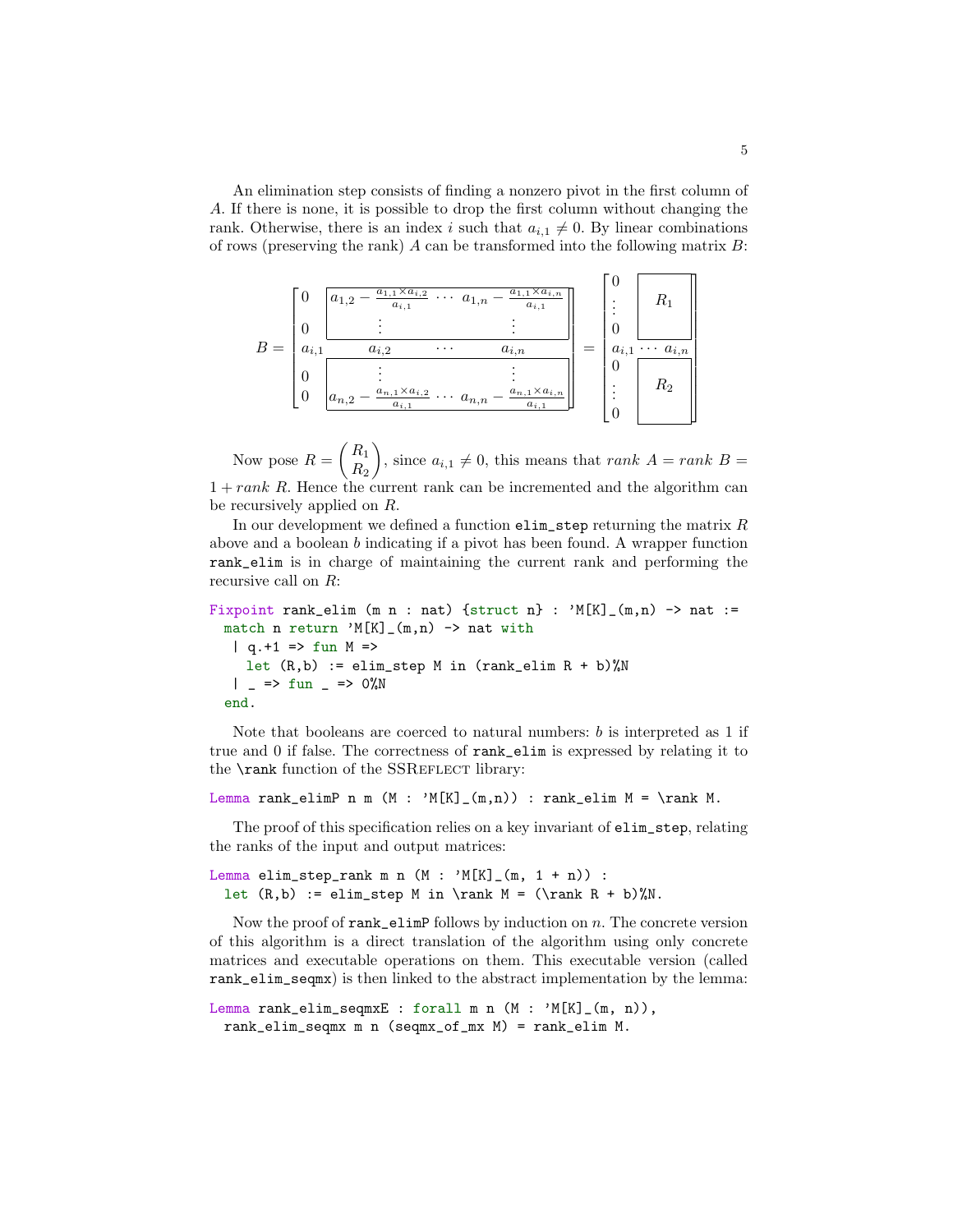The proof of this is straightforward as all of the operations on concrete matrices have morphism lemmas which means that the proof can be done simply by expanding the definitions and applying the translation morphisms.

#### 3.3 Fast matrix product

In the context we presented, the naïve matrix product (i.e. with cubic complexity) of two matrices  $M$  and  $N$  can be implemented by transposing the list of lists representing N and then for each i and j compute  $\sum_{k} M_{i,k} N_{j,k}^{T}$ :

```
Definition mulseqmx (M N : seqmatrix) : seqmatrix :=
 let N' := trseqmx N in
 map (fun r \Rightarrow map (foldl2 (fun z x y => x * y + z) 0 r) N') M.
Lemma mulseqmxE (M : 'M[R]_-(m,p)) (N : 'M[R]_-(p,n)) :
 mulseqmx (seqmx_of_mx M) (seqmx_of_mx N) = seqmx_of_mx (M *m N).
```
\*m is SSReflect's notation for the matrix product. Once again, the rich type information in the quantification of the morphism lemma ensures that it can be applied only if the two matrices have compatible sizes.

In 1969, Strassen [19] showed that  $2 \times 2$  matrices can be multiplied using only 7 multiplications without requiring commutativity. This yields an immediate recursive scheme for the product of two  $n \times n$  matrices with  $\mathcal{O}(n^{\log_2 7})$ complexity.<sup>4</sup> This is an important theoretical result, since matrix multiplication was commonly thought to be intrinsically of cubic complexity, it opened the way to many further improvements and gave birth to a fertile branch of algebraic complexity theory.

However, Strassen's result is also still of practical interest since the asymptotically best algorithms known today [4] are slower in practice because of huge hidden constants. Thus, we implemented a variant of this algorithm suggested by Winograd in 1971 [20], decreasing the required number of additions and subtractions to 15 (instead of 18 in Strassen's original proposal). This choice reflects the implementation of matrix product in most of modern computer algebra systems. A previous formal description of this algorithm has been developed in ACL2 [17], but it is restricted to matrices whose sizes are powers of 2. The extension to arbitrary matrices represents a significant part of our development, which is to the best of our knowledge the first complete formally verified description of Winograd's algorithm.

We define a function expressing a recursion step in Winograd's algorithm. Given two matrices  $A$  and  $B$  and an operator  $f$  representing matrix product, it reformulates the algebraic identities involved in the description of the algorithm:

```
Definition winograd_step {p : positive} (A B : ^{\prime}M[R]_(p + p)) f :=
 let A11 := ulsubmx A in let A12 := ursubmx A in
 let A21 := dlsubmx A in let A22 := drsubmx A in
```
6

 $4 \log_2 7$  is approximately 2.807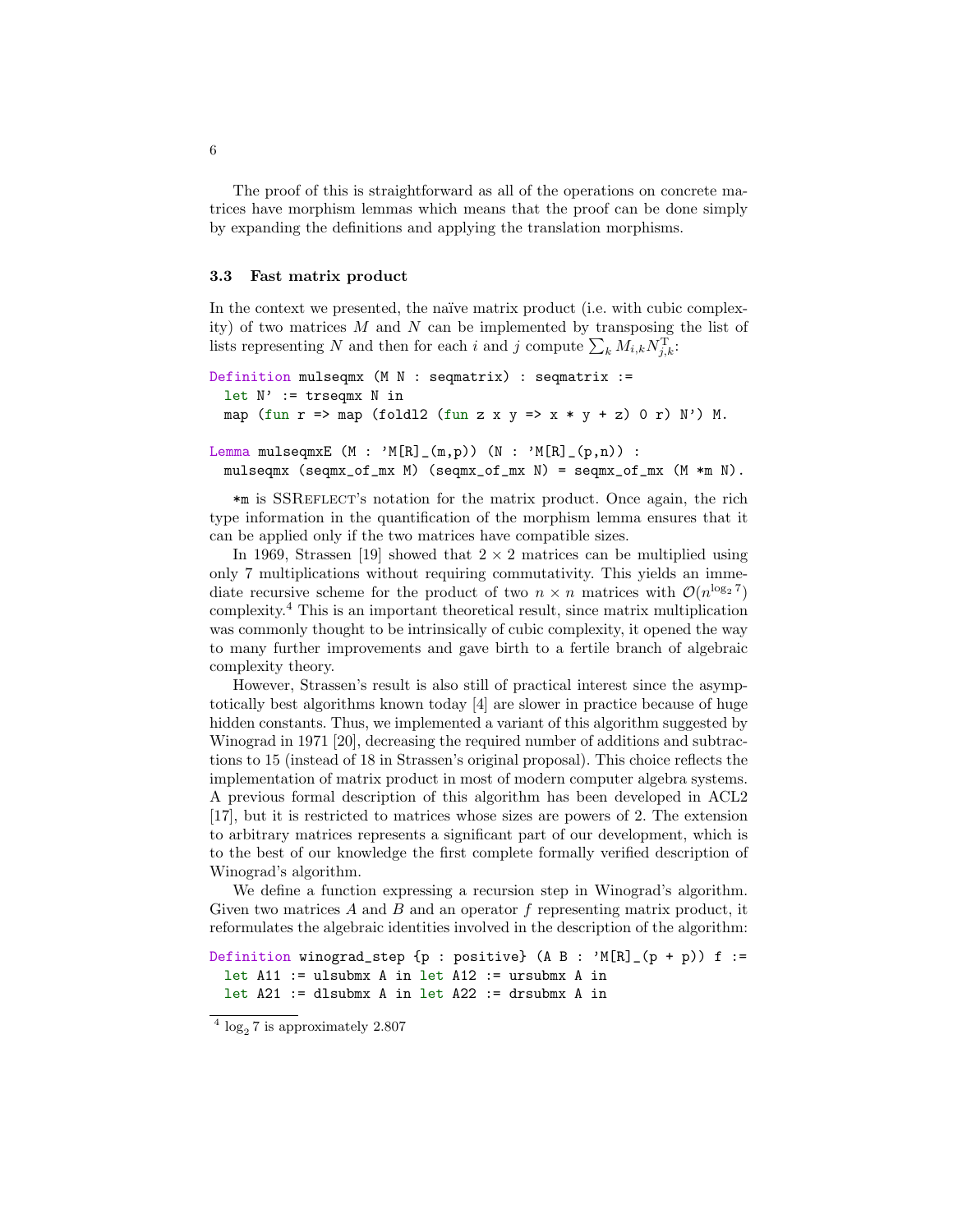```
let B11 := ulsubmx B in let B12 := ursubmx B in
let B21 := dlsubmx B in let B22 := drsubmx B in
let X := A11 - A21 in let Y := B22 - B12 in
let C21 := f X Y inlet X := A21 + A22 in let Y := B12 - B11 in
let C22 := f X Y in
let X := X - A11 in let Y := B22 - Y in
let C12 := f X Y in
let X := A12 - X in
let C11 := f X B22 in
let X := f A11 B11 in
let C12 := X + C12 in let C21 := C12 + C21 in
let C12 := C12 + C22 in let C22 := C21 + C22 in
let C12 := C12 + C11 in
let Y := Y - B21 in
let C11 := f A22 Y in let C21 := C21 - C11 in
let C11 := f A12 B21 in let C11 := X + C11 in
block_mx C11 C12 C21 C22.
```
This is an implementation of matrix multiplication that is clearly not suited for proving algebraic properties, like associativity. The correctness of this function is expressed by the fact that if  $f$  is instantiated by the multiplication of matrices, winograd\_step A B should be the product of A and B  $(=2$  denotes extensional equality):

```
Lemma winograd_stepP (p : positive) (A \ B : 'M[R]_{p}(p + p)) f :
  f = 2 mulmx \rightarrow winograd_step A B f = A *m B.
```
This proof is made easy by the use of the ring tactic (the script is two lines long). Since version 8.4 of Coq, ring is applicable to non-commutative rings, which has allowed its use in our context.

Note that the above implementation only works for even-sized matrices. This means that the general procedure has to implement a strategy for handling oddsized matrices. Several standard techniques have been proposed, which fall into two categories. Some are static, in the sense that they preprocess the matrices to obtain sizes that are powers of 2. Others are dynamic, meaning that parity is tested at each recursive step. Two standard treatments can be implemented either statically or dynamically: padding and peeling. The first consists of adding rows and/or columns of zeros as required to get even dimensions (or a power of 2), these lines are then simply removed from the result. Peeling on the other hand removes rows or columns when needed, and corrects the result accordingly.

We chose to implement dynamic peeling because it seemed to be the most challenging technique from the formalization point of view, since the size of matrices involved depend on dynamic information and the post processing of the result is more sophisticated than using padding. Another motivation is that dynamic peeling has shown to give good results in practice.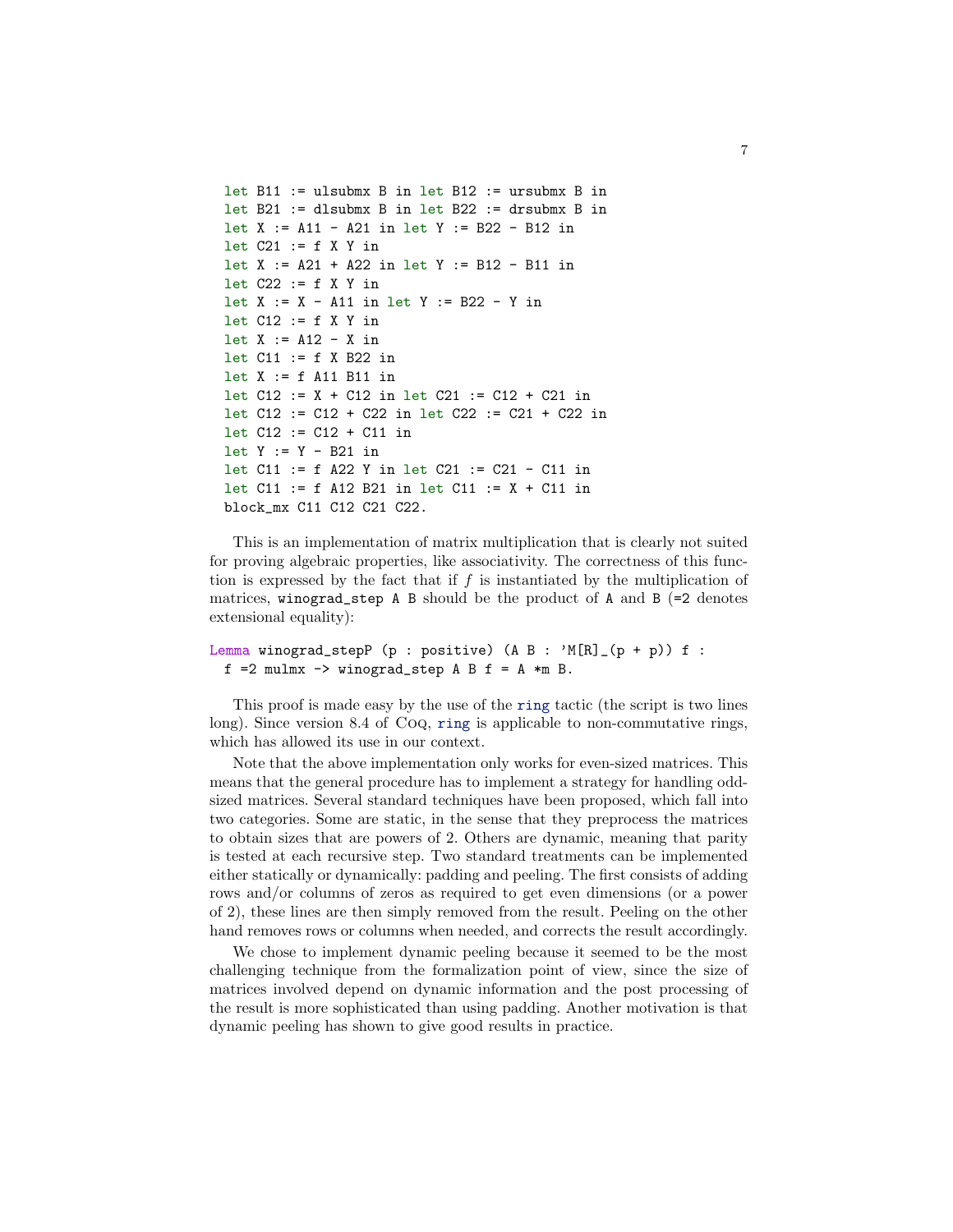The function that implements Winograd multiplication with dynamic peeling is called winograd and it is proved correct with respect to the usual matrix product:

```
Lemma winogradP : forall (n : positive) (M N : 'M[R]_n),
 winograd M N = M *m N.
```
The concrete version is called winograd\_seqmx and it is also just a direct translation of winograd using only concrete operations on seq based matrices. In the next section, Fig. 2 shows some benchmarks of how well this implementation performs compared to the naïve matrix product, but we will first discuss how to implement concrete algorithms based on dependently typed polynomials.

## 4 Polynomials

Polynomials in the SSREFLECT library are represented as records with a list representing the coefficients and a proof that the last of these is nonzero. The library also contains basic operations on this representation like addition and multiplication and proofs that the polynomials form a commutative ring using these operations. The implementation of these operations use big operators [3] which means that it is not possible to compute with them.

To remedy this we have implemented polynomials as lists without any proofs together with executable implementations of the basic operations. It is very easy to build a concrete polynomial from an abstract polynomial, simply apply the record projection (called polyseq) to extract the list from the record. The soundness of concrete polynomials is proved by showing that the pointwise boolean equality on the projected lists reflects the equality on abstract polynomials:

```
Lemma polyseqP p q : reflect (p = q) (polyseq p == polyseq q).
```
Basic operations like addition and multiplication are slightly more complicated to implement for concrete polynomials than for concrete matrices as it is necessary to ensure that these operations preserve the invariant that the last element is nonzero. For instance multiplication is implemented as:

```
Fixpoint mul_seq p q := \text{match } p, q with
  | [::], = > [::]| , [::] \Rightarrow [::]| x :: xs, _ = > add\_seq (scale_seq x q) (mul_seq xs (0%R :: q))
  end.
```

```
Lemma mul_seqE : {morph polyseq : p q / p * q >-> mul_seq p q}.
```
Here add\_seq is addition of concrete polynomials and scale\_seq x q means that every coefficient of q is multiplied by x (both of these are implemented in such a way that the invariant that the last element is nonzero is satisfied). Using this approach we have implemented a substantial part of the SSREFLECT polynomial library, including pseudo-division, using executable polynomials.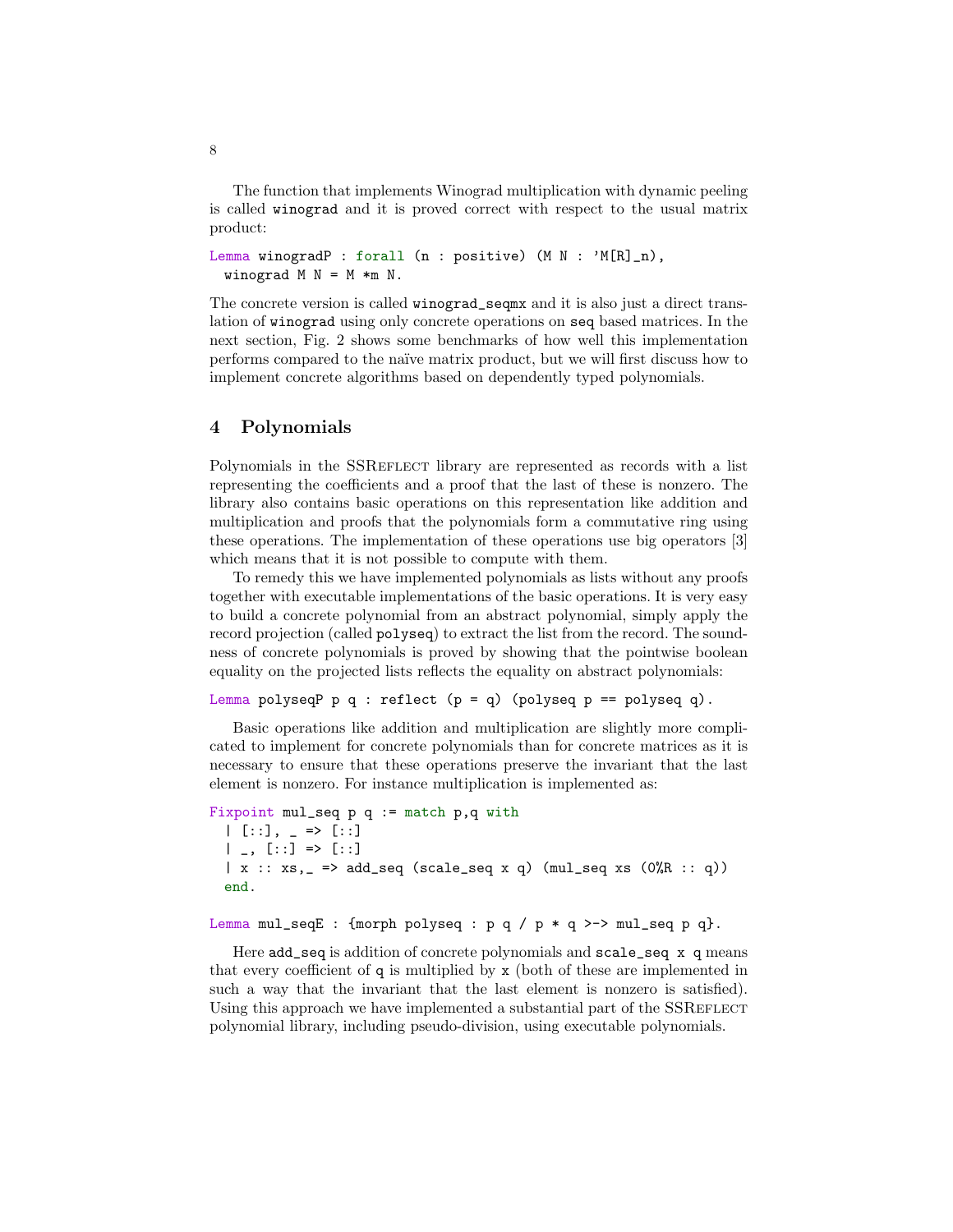#### 4.1 Fast polynomial multiplication

The naïve polynomial multiplication algorithm presented in the previous section requires  $\mathcal{O}(n^2)$  operations. A more efficient algorithm is Karatsuba's algorithm [1, 11] which is a divide and conquer algorithm based on reducing the number of recursive calls in the multiplication. More precisely, in order to multiply two polynomials written as  $aX^k + b$  and  $cX^k + d$  the ordinary method

$$
(aXk + b)(cXk + d) = acX2k + (ad + bc)Xk + cd
$$

requires four multiplications (as the multiplications by  $X^n$  can be implemented efficiently by padding the list of coefficients by  $n$  zeroes). The key observation is that this can be rewritten as

$$
(aXk + b)(cXk + d) = acX2k + ((a + b)(c + d) – ac – bd)Xk + bd
$$

which only requires three multiplication:  $ac, (a+b)(c+d)$  and bd. Now if the two polynomials have  $2^n$  coefficients and the splitting is performed in the middle at every point then the algorithm will only require  $\mathcal{O}(n^{\log_2 3})$  which is better than the naïve algorithm.<sup>5</sup> If the polynomials do not have  $2^n$  coefficients it is possible to split the polynomials at for example  $\lfloor n/2 \rfloor$  as the formula above holds for any  $k \in \mathbb{N}$  and still obtain a faster algorithm. This algorithm has been implemented in Coq previously for binary natural numbers [15] and for numbers represented by a tree-like structure [9]. But as far as we know, it has never been implemented for polynomials before. When implementing this algorithm we first implemented it using dependently typed polynomials as:

```
Fixpoint karatsuba_rec (n : nat) p q := match n with
  1 \, 0\%N \Rightarrow p * q| n'.+1 => if (size p \le 2) || (size q \le 2) then p * q else
     let m := min (size p)./2 (size q)./2 in
     let (p1,p2) := splitp m p in
     let (q1,q2) := splitp m q in
     let p1q1 := karatsuba_rec n' p1 q1 in
     let p2q2 := karatsuba_rec n' p2 q2 in
     let p12 := p1 + p2 in
     let q12 := q1 + q2 in
     let p12q12 := karatsuba_rec n' p12 q12 in
     p1q1 * 'X^-(2 * m) + (p12q12 - p1q1 - p2q2) * 'X^m + p2q2end.
```
Here splitp is a function that splits the polynomial at the correct point using take and drop. There is also a wrapper function named karatsuba that calls karatsuba\_seq with the greatest degree of p and q. The correctness of this algorithm is expressed by:

Lemma karatsubaE : forall  $p q$ , karatsuba  $p q = p * q$ .

 $5 \log_2 3$  is approximately 1.585.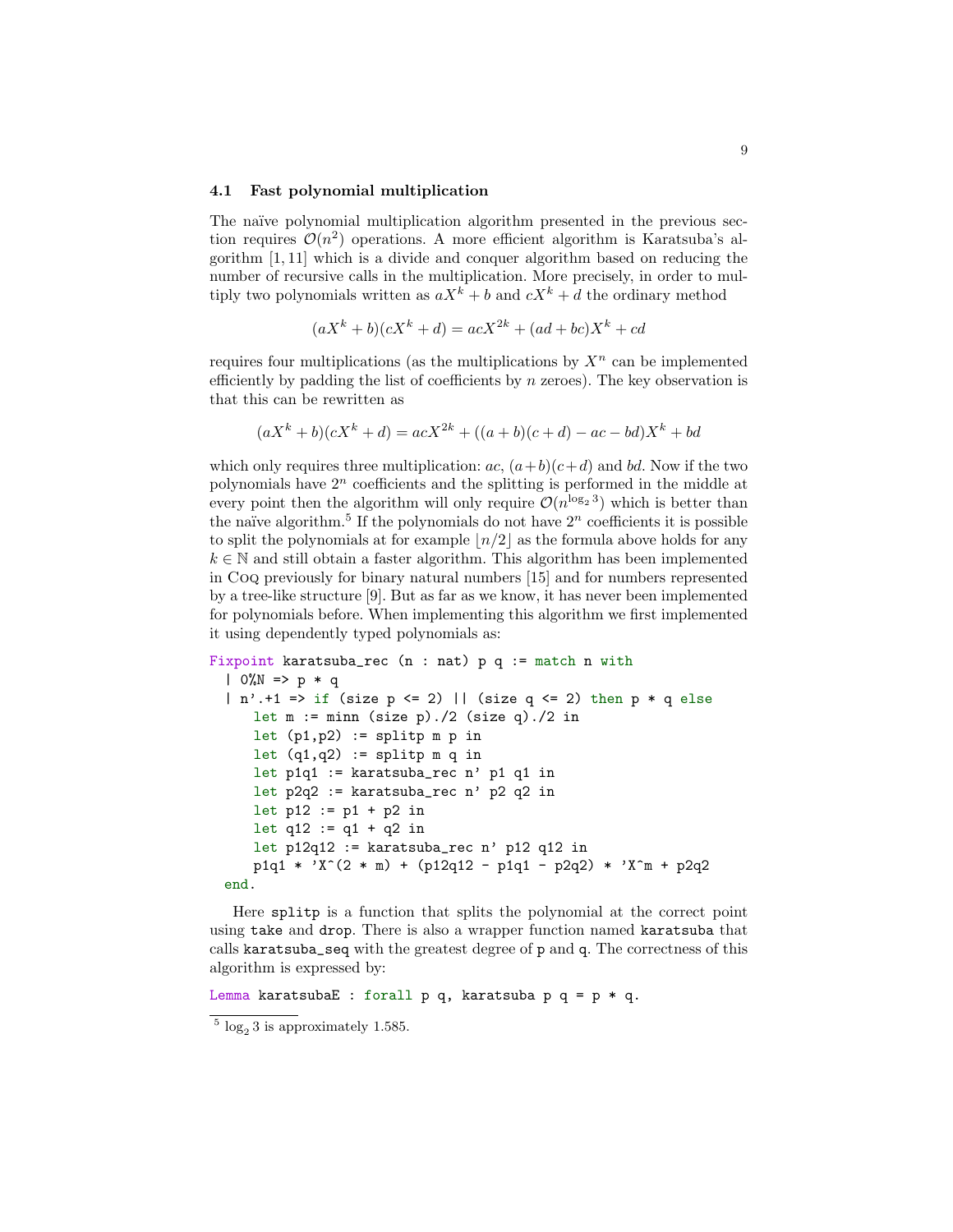As p and q are SSREFLECT polynomials this lemma can be proved using all of the theory in the library. The next step is to implement the executable version (karatsuba\_seq) of this algorithm which is done by changing all the operations in the above version to executable operations on concrete polynomials. The correctness of the concrete algorithm is then proved by:

```
Lemma karatsuba_seqE :
  {morph polyseq : p q / karatsuba p q >-> karatsuba_seq p q}.
```
The proof of this is straightforward as all of the operations have morphism lemmas for translating back and forth between the concrete representation and the high-level ones.

In Fig. 2 the running time of the different multiplication algorithms that we have implemented is compared:



Fig. 2. Benchmarks of Winograd and Karatsuba multiplication

The benchmarks have been done by computing the square of integer matrices and polynomials using the Coq virtual machine (i.e. by running vm\_compute). It is clear that both the implementation of Winograd matrix multiplication and Karatsuba polynomial multiplication is faster than their naïve counterparts, as expected.

#### 4.2 gcd of multivariate polynomials

An important feature of modern computer algebra systems is to compute the greatest common divisor (gcd) of multivariate polynomials. The main idea of

10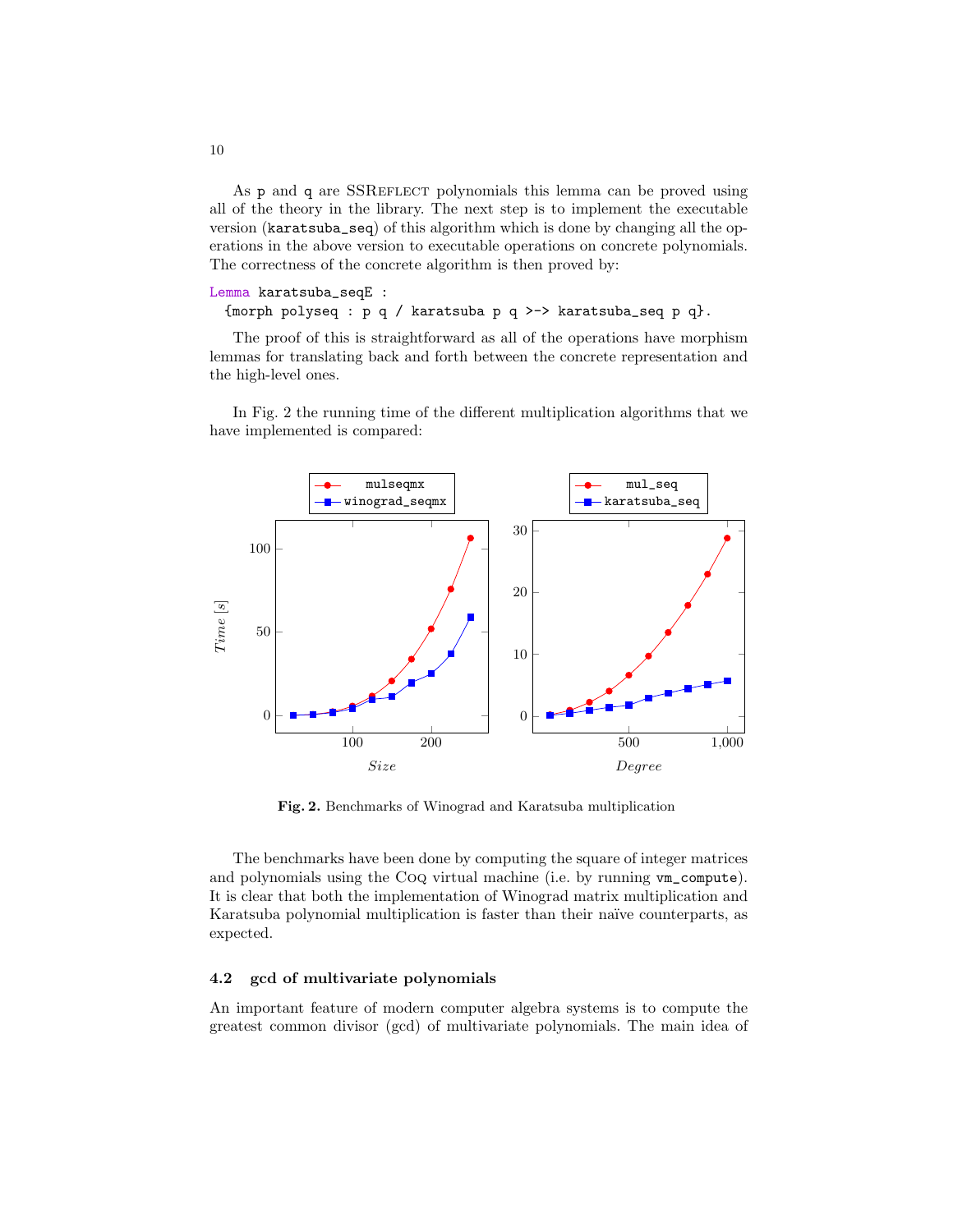our implementation is based on the observation that in order to compute the gcd of elements in  $R[X_1, \ldots, X_n]$  it suffices to show how to compute the gcd in  $R[X]$  given that it is possible to compute the gcd of elements in R. So, for example, to compute the gcd of elements in  $\mathbb{Z}[X, Y]$  we model it as  $(\mathbb{Z}[X])[Y]$ , i.e. as univariate polynomials in Y with coefficients in  $\mathbb{Z}[X]$ , and then use that there is a gcd algorithm in Z.

The algorithm that we implemented is based on the presentation of Knuth in [12] which uses that in order to compute the gcd of two multivariate polynomials it is possible to instead consider the task of computing the gcd of primitive polynomials, i.e. polynomials where all coefficients are coprime. Using that any polynomial can be split in a primitive part and a non-primitive part by dividing by the gcd of its coefficients (this is called the content of the polynomial) we get an algorithm for computing the gcd of any two polynomials. Below is our implementation of this algorithm together with explanations of the operations:

```
Fixpoint gcdp\_rec (n : nat) (p q : {poly R}) :=
 let r := \text{mod}p p q in
 if r == 0 then q
            else if n is m.+1 then gcdp_rec m q (pp r) else pp r.
```

```
Definition gcdp p q :=
```

```
let (p1,q1) := if size p < size q then (q,p) else (p,q) in
let d := (gcdr (gcdsr p1) (gcdsr q1))%:P in
d * gcdp_rec (size (pp p1)) (pp p1) (pp q1).
```
- modp p q computes the remainder after pseudo-dividing p by q.
- pp p computes the primitive part of p by dividing it by its content.
- gcdsr p computes the content of p.
- gcdr (gcdsr p1)(gcdsr q1) computes the gcd (using the operation in the underlying ring) of the content of p1 and the content of q1.

The correctness of this algorithm is now expressed by:

Lemma gcdpP : forall  $p q g, g \nmid g$ cdp  $p q = (g \nmid p)$  &  $(g \nmid q)$ .

Here  $p \nless | q$  computes whether p divides q or not. As divisibility is reflexive this equality is a compact way of expressing that the function actually computes the gcd of p and q.

Our result is stated in constructive algebra  $[14]$  as: If R is a gcd domain then so is  $R[X]$ . Our algorithmic proof is different (and arguably simpler) than the one in [14]; for instance, we do not go via the field of fractions of the ring.

As noted in [12], this algorithm may be inefficient when applied on the polynomials over integers. The reference [12] provides a solution in this case, based on subresultants. This would be a further refinement of the algorithm, which would be interesting to explore since subresultants have been already analyzed in Coq [13].

The executable version (gcdp\_seq) of the algorithm has also been implemented and is linked to the abstract version above by: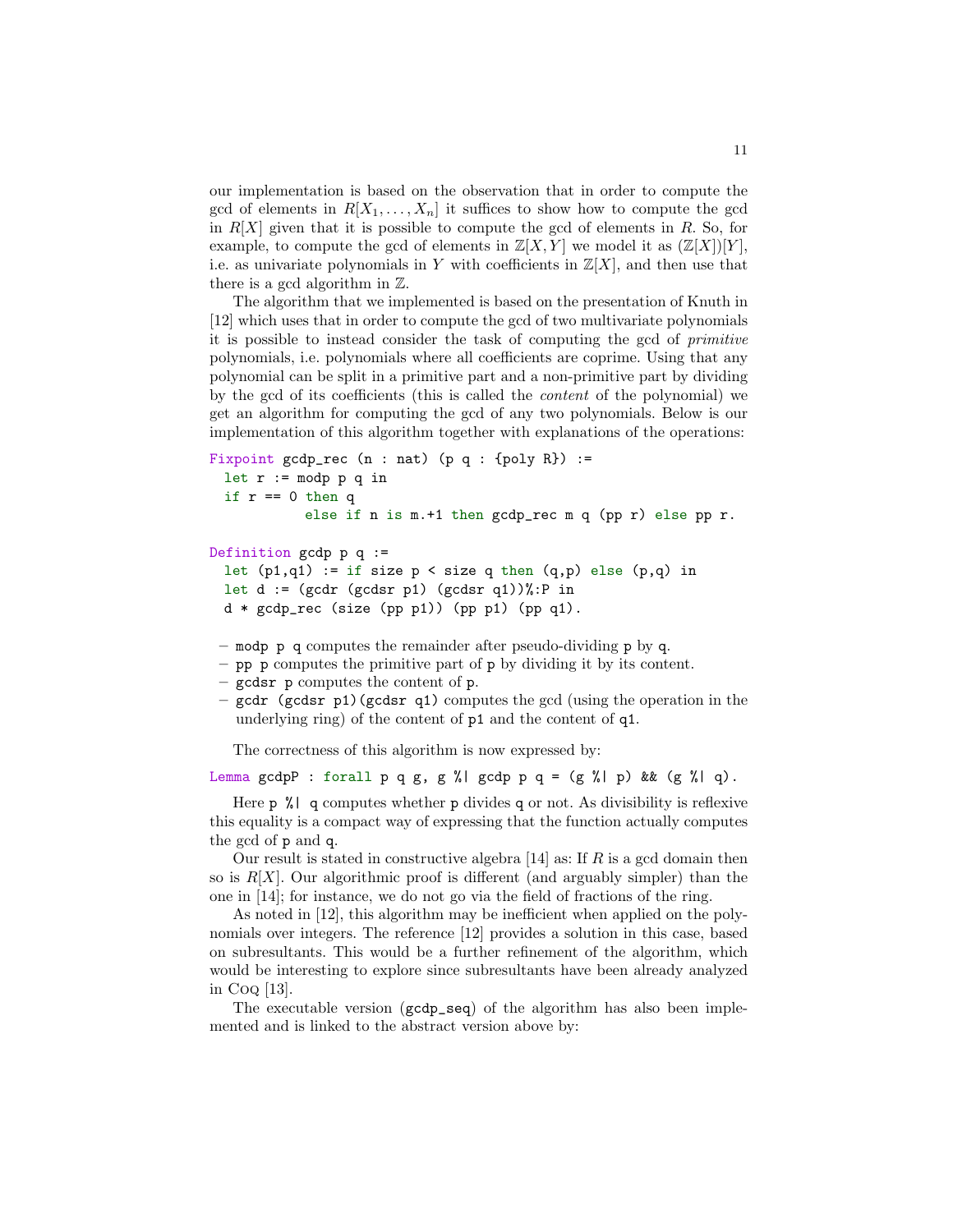```
Lemma gcdp_seqE :
  {morph polyseq : p q / gcdp p q >-> gcdp_seq p q}.
```
But when running the concrete implementation there is a quite subtle problem: the polyseq projection links the abstract polynomials with the concrete polynomials of type seq R where R is a ring with a gcd operation. Let us consider multivariate polynomials, for example  $R[x, y]$ . In this case the concrete type will be seq (seq R), but seq R is not a ring so our algorithm is not applicable! The next section explains how to resolve this issue so that it is possible to implement computable algorithms of the above kind that rely on the computability of the underlying ring.

## 5 Algebraic hierarchy of computable structures

As noted in the previous section there is a problem when implementing multivariate polynomials by iterating the polynomial construction, i.e. by representing  $R[X, Y]$  as  $(R[X])[Y]$ . The same problem occurs when considering other structures where the computation relies on the computability of the underlying ring as is the case when computing the characteristic polynomial of a square matrix for instance. For this, one needs to compute with matrices of polynomials which will require a concrete implementation of matrices with coefficients being a concrete implementation of polynomials.

However, both the list based matrices and polynomials have something in common: we can guarantee the correctness of the operations on a subset of the low-level structure. This can be used to implement another hierarchy of computable structures corresponding to the SSREFLECT algebraic hierarchy.

#### 5.1 Design of the library

We have implemented computable counterparts to the basic structures in this hierarchy, e.g.  $\mathbb{Z}$ -modules, rings and fields. These are implemented in the same manner as presented in [5] using canonical structures. Here are a few examples of the mixins we use:

```
Record trans_struct (A B: Type) : Type := Trans {
  trans : A \rightarrow B;
    : injective trans
}.
(* Mixin for "Computable" Z-modules *)
Record mixin_of (V : zmodType) (T: Type) : Type := Mixin {
 zero : T;
 opp : T -> T;
  add : T \rightarrow T \rightarrow T;
  tstruct : trans_struct V T;
  \_: (trans tstruct) 0 = zero;
```
12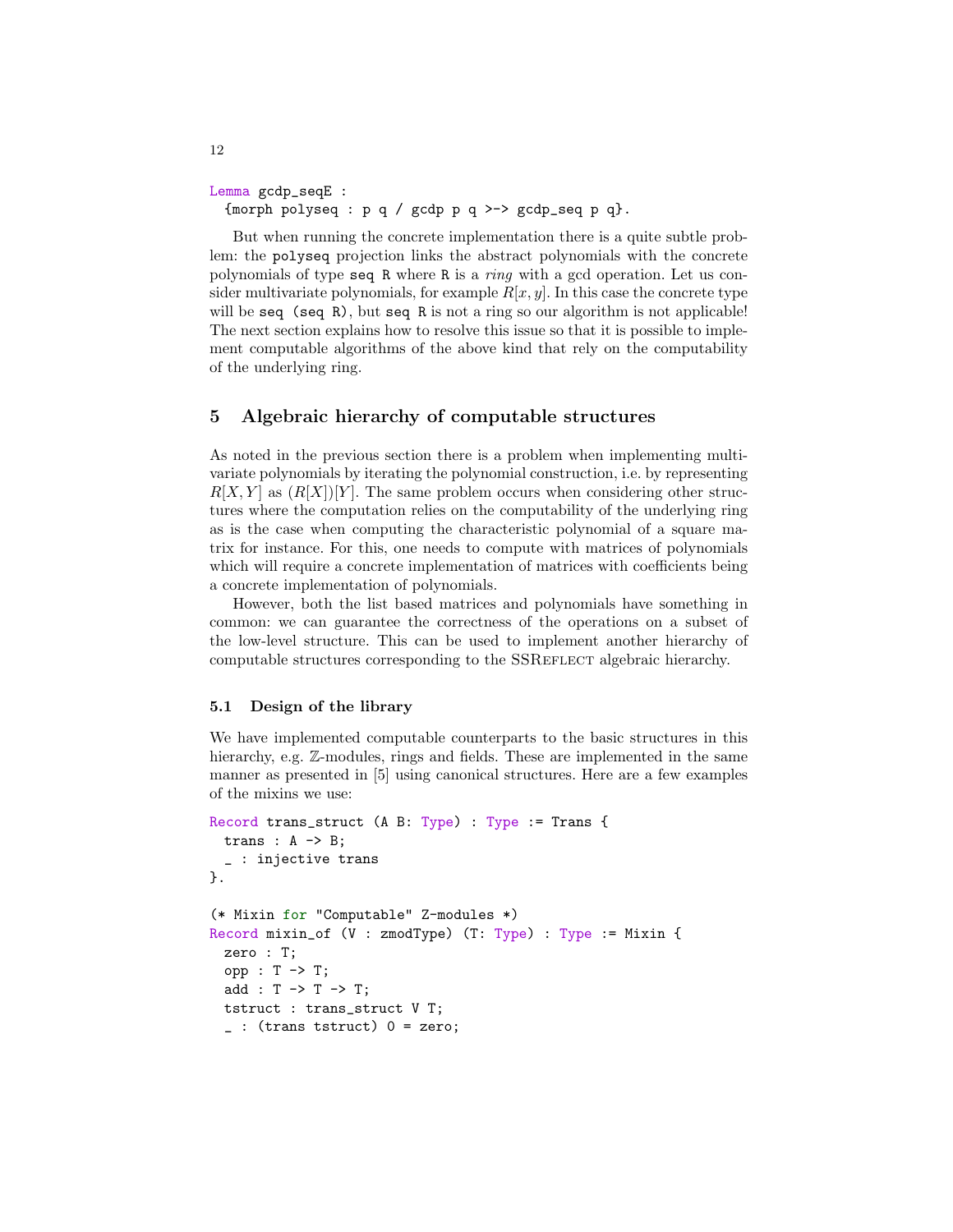```
\_: {morph (trans tstruct) : x / - x >-> opp x};
    : {morph (trans tstruct) : x y / x + y >-> add x y}
}.
(* Mixin for "Computable" Rings *)
Record mixin_of (R : ringType) (V : czmodType R) : Type := Mixin {
 one : V;
 mul : V \rightarrow V \rightarrow V;_ : (trans V) 1 = one;
  \angle: {morph (trans V) : x y / x * y >-> mul x y}
}.
```
The type czmodType is the computable Z-module type parametrized by a Zmodule. The trans function is the translation function from SSREFLECT structures to the computable structures and the only property that is required of it is that it is injective, so we are sure that different high-level objects are mapped to different computable objects.

This way we can implement all the basic operations of the algebraic structures the way we want (for example using fast matrix multiplication as an implementation of  $\ast$ m instead of a naïve one), and the only thing we have to prove is that the implementations behave the same as SSREFLECT's operations on the subset of "well-formed terms" (e.g. for polynomials, lists that do not end with 0). This is done by providing the corresponding morphism lemmas.

The operations presented in the previous sections can then be implemented by having computable structures as the underlying structure instead of dependently typed ones. This way one can prove that polynomials represented as lists is a computable ring by assuming that the coefficients are computable and hence get ring operations that can be applied on multivariate polynomials built by iterating the construction.

It is interesting to note that the equational behavior of an abstract structure is carried as a parameter, but does not appear in its computable counterpart, which depends only on the operations to be implemented. For instance, the same computable ring structure can implement a commutative ring or an arbitrary one, only its parameter varies.

#### 5.2 Example: computable ring of polynomials

Let us explain how the list based polynomials can be made a computable ring. First, we define:

```
Variable R : comRingType.
Variable CR : cringType R.
```
This says that CR is a computable ring parametrized by a commutative ring which makes sense as any commutative ring is a ring. Next we need to implement the translation function from {poly R} to seq CR and prove that this translation is injective: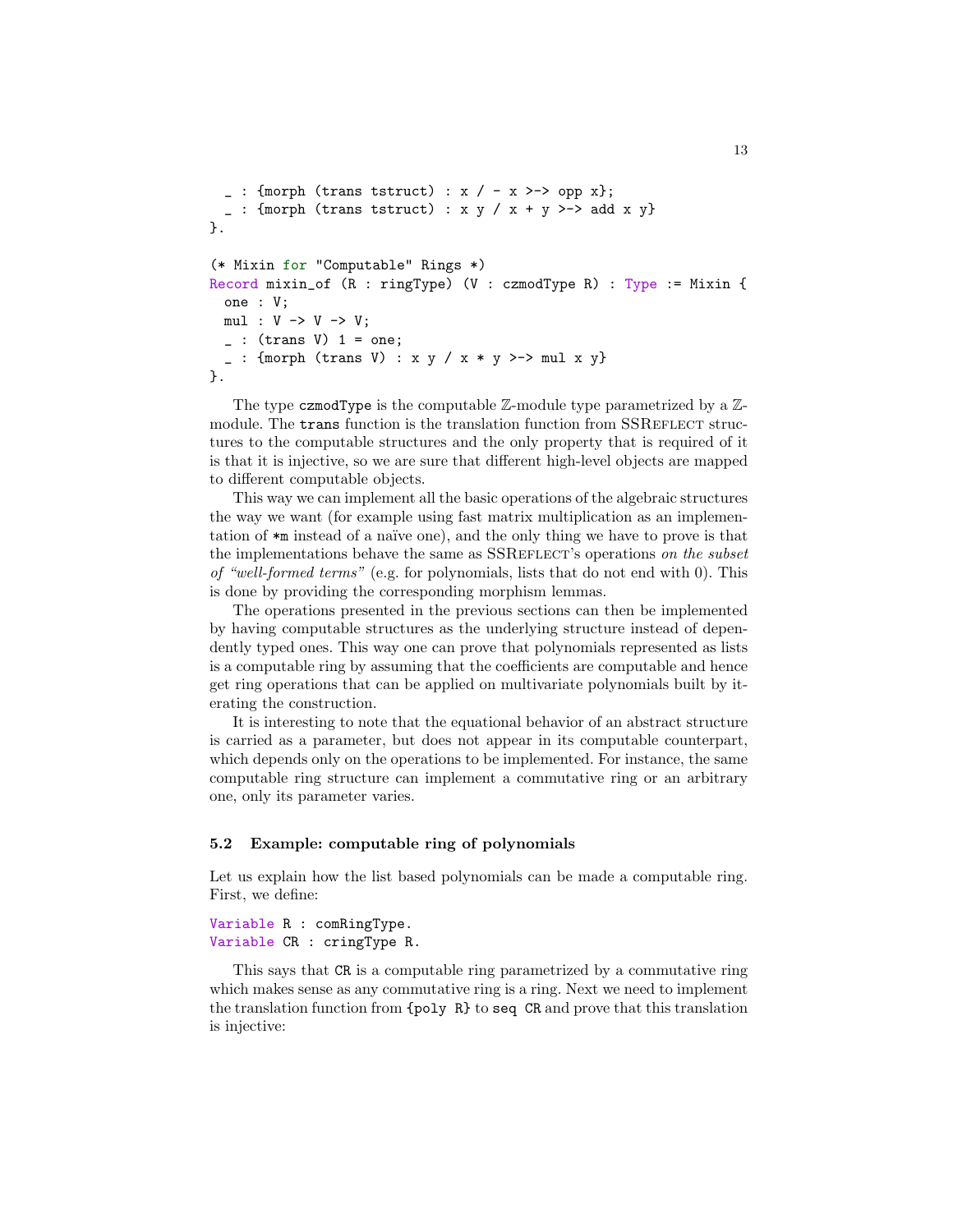```
Definition trans_poly (p : \{poly R\}) : seq CR :=map (@trans R CR) (polyseq p).
```

```
Lemma inj_trans_poly : injective trans_poly.
```
Assuming that computable polynomials already are an instance of the computable Z-module structure it is possible to prove that they are computable rings by implementing multiplication (exactly like above) and then prove the corresponding morphism lemmas:

```
Lemma trans_poly1 : trans_poly 1 = [:: (one CR)].Lemma mul_seqE :
  {morph trans_poly : p q / p * q >-> mul_seq p q }.
```
At this point, we could also have used the karatsuba\_seq implementation of polynomial multiplication instead of mul\_seq since we can prove its correctness using the karatsubaE and karatsuba\_seqE lemmas. Finally this can be used to build the CRing mixin and make it a canonical structure.

```
Definition seq_cringMixin := CRingMixin trans_poly1 mul_seqE.
```

```
Canonical Structure seq_cringType :=
 Eval hnf in CRingType {poly R} seq_cringMixin.
```
## 5.3 Examples of computations

This computable ring structure has also been instantiated by the Coq implementation of  $\mathbb Z$  and  $\mathbb Q$  which means that they can be used as basis when building multivariate polynomials. To multiply  $2 + xy$  and  $1 + x + xy + x^2y^2$  in  $\mathbb{Z}[x, y]$ one can write:

Definition  $p := [\dots [:: 2]; [[:: 0; 1]].$ Definition q := [:: [:: 1; 1]; [:: 0; 1]; [:: 0; 0; 1]].

#### > Eval compute in mul p q.

 $=$  [:: [:: 2; 2]; [:: 0; 3; 1]; [:: 0; 0; 3]; [:: 0; 0; 0; 1]]

The result should be interpreted as  $(2+2x) + (3x+x^2)y + 3x^2y^2 + x^3y^3$ . The gcd of  $1 + x + (x + x^2)y$  and  $1 + (1 + x)y + xy^2$  in  $\mathbb{Z}[x, y]$  can be computed by:

```
Definition p := [\dots [ \dots 1; 1] ; [\dots 0; 1; 1] ].
Definition q := [\dots [ \dots 1]; [ \dots 1; 1]; [ \dots 0; 1]].
```

```
> Eval compute in gcdp_seq p q.
 = [:: [:: 1]; [:: 0; 1]]
```
The result is  $1 + xy$  as expected. The following is an example over  $\mathbb{Q}[x, y]$ :

14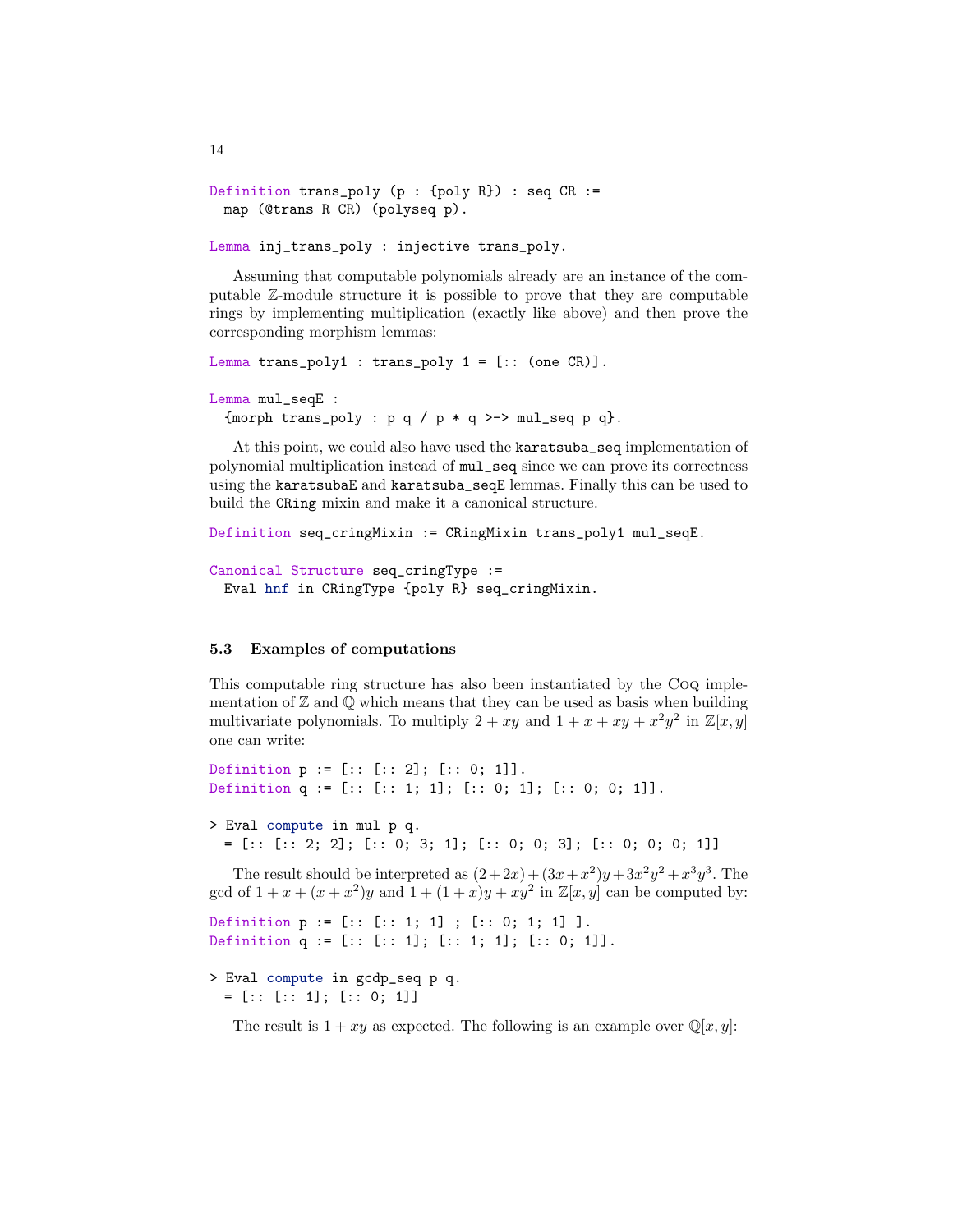Definition p := [:: [:: 2 # 3; 2 # 3]; [:: 0; 1 # 2; 1 # 2]]. Definition q := [:: [:: 2 # 3]; [:: 2 # 3; 1 # 2]; [:: 0; 1 # 2]].

## > Eval compute in gcdp\_seq p q.

 $=$  [:: [:: 1 # 3]; [:: 0; 1 # 4]]

The two polynomials are  $\frac{2}{3} + \frac{2}{3}x + \frac{1}{2}xy + \frac{1}{2}x^2y$  and  $\frac{2}{3} + \frac{2}{3}y + \frac{1}{2}xy + \frac{1}{2}xy^2$ . The resulting gcd should be interpreted as  $\frac{1}{3} + \frac{1}{4}xy$ .

## 6 Conclusions and Further Work

In this paper, we showed how to use high-level libraries to prove properties of algorithms, while retaining good execution capabilities by providing efficient low-level implementations. The need of modularity of the executable structure appears naturally and the methodology explained in [5] works quite well. The only thing a user has to provide is a proof of an injectivity lemma stating that the translation behaves correctly.

The methodology we suggest has already been used in other contexts, like the CoRN library, where properties of real numbers described in [16] are obtained by proving that these real numbers are isomorphic to an abstract, pre-existing but less efficient version. We tried to show that this approach can be applied in a systematic and modular way.

The library we designed also helps to solve a restriction of SSREFLECT: due to a lot of computations during deduction steps, some of the structures are locked to allow type-checking to be performed in a reasonable amount of time. This locking prevents full-scale reflection on some of the most complex types like big operators, polynomials or matrices. Our implementation restores the ability to perform full-scale reflection on abstract structures, and more generally to compute. For instance, addition of two fully instantiated polynomials cannot be evaluated to its actual numerical result but we can refine it to a computable object that will reduce. This is a first step towards having in the same system definitions of objects on which properties can be proved and some of the usual features of a computer algebra system.

However, in its current state, the inner structure of our library is slightly more rigid than necessary: we create a type for computable Z-modules, but in practice, all the operations it contains could be packaged independently. Indeed, on each of these operations we prove only a morphism lemma linking it to its abstract counterpart, whereas in usual algebraic structures, expressing properties like distributivity require access to several operations at once. This specificity would make it possible to reorganise the library and create independent structures for each operation, instead of creating one of them for each type. Also, we could use other packaging methods, like type classes [18], to simplify the layout of the library. However, modifying the library to use type classes on top of SSReflect's canonical structures is still on-going work, since we faced some incompatibilities between the different instance resolution mechanisms.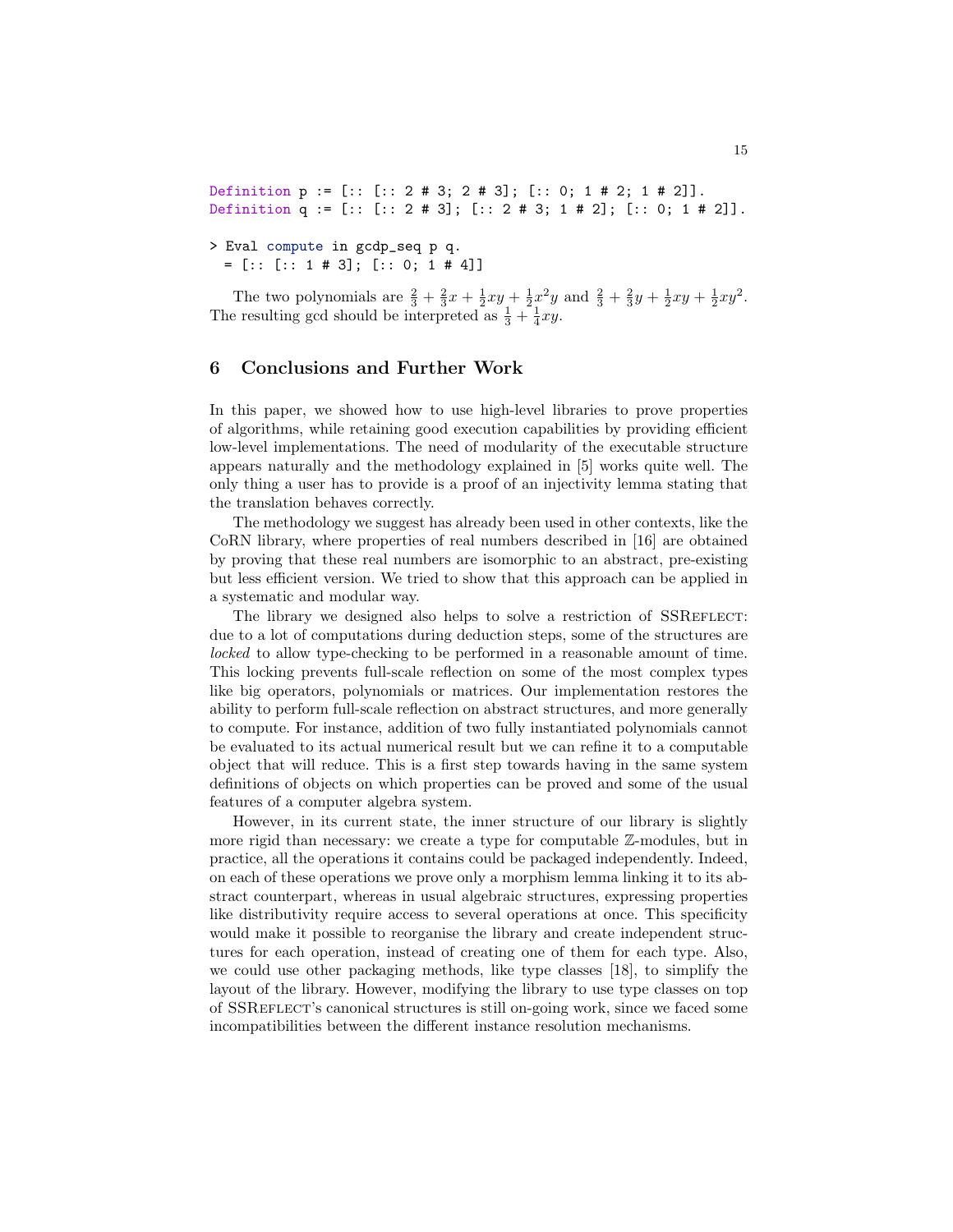### References

- [1] J. Abdeljaoued and H. Lombardi. *Méthodes matricielles Introduction à la* complexité algébrique. Springer, 2004.
- [2] H. Barendregt, H. Geuvers, R. Pollack, F. Wiedijk, and J. Zwanenburg. The "fundamental theorem of algebra" project. http://www.cs.ru.nl/ ~freek/fta/.
- [3] Y. Bertot, G. Gonthier, S. Biha, and I. Pasca. Canonical big operators. In Theorem Proving in Higher-Order Logics (TPHOLs'08), volume 5170 of LNCS, pages 86–101, 2008.
- [4] D. Coppersmith and S. Winograd. Matrix multiplication via arithmetic progressions. Journal of Symbolic Computation, 9(3):251–280, Mar. 1990.
- [5] F. Garillot, G. Gonthier, A. Mahboubi, and L. Rideau. Packaging mathematical structures. In Proceedings 22nd International Conference on Theorem Proving in Higher Order Logics (TPHOLs'09), volume 5674 of LNCS, pages 327–342, 2009.
- [6] G. Gonthier. Formal proof—the four-color theorem. In Notices of the American Mathematical Society, volume 55, pages 1382–1393, 2008.
- [7] G. Gonthier. Point-Free, Set-Free concrete linear algebra. In Interactive Theorem Proving, volume 6898 of LNCS, pages 103–118, 2011.
- [8] G. Gonthier and A. Mahboubi. A Small Scale Reflection Extension for the Coq system. Technical report, Microsoft Research INRIA, 2009. http: //hal.inria.fr/inria-00258384.
- [9] B. Grégoire and L. Théry. A purely functional library for modular arithmetic and its application to certifying large prime numbers. In U. Furbach and N. Shankar, editors, IJCAR, volume 4130 of LNCS, pages 423–437. Springer, 2006.
- [10] T. C. Hales. The jordan curve theorem, formally and informally. In The American Mathematical Monthly, volume 114, pages 882–894, 2007.
- [11] A. Karatsuba and Y. Ofman. Multiplication of many-digital numbers by automatic computers. In USSR Academy of Sciences, volume 145, pages 293–294, 1962.
- [12] D. E. Knuth. The art of computer programming, volume 2: seminumerical algorithms. Addison-Wesley, 1981.
- [13] A. Mahboubi. Proving formally the implementation of an efficient gcd algorithm for polynomials. In 3rd International Joint Conference on Automated Reasoning (IJCAR), LNAI, pages 438–452. Springer-Verlag, 2006.
- [14] R. Mines, F. Richman, and W. Ruitenburg. A Course in Constructive Algebra. Springer-Verlag, 1988.
- [15] R. O'Connor. Karatsuba's multiplication. http://coq.inria.fr/V8. 2pl1/contribs/Karatsuba.html.
- [16] R. O'Connor. Certified exact transcendental real number computation in coq. In Theorem Proving in Higher Order Logics (TPHOLs'08), volume 5170 of LNCS, pages 246–261. Springer, 2008.
- [17] F. Palomo-Lozano, I. Medina-Bulo, and J. Alonso-Jiménez. Certification of matrix multiplication algorithms. strassen's algorithm in ACL2. In Supple-

16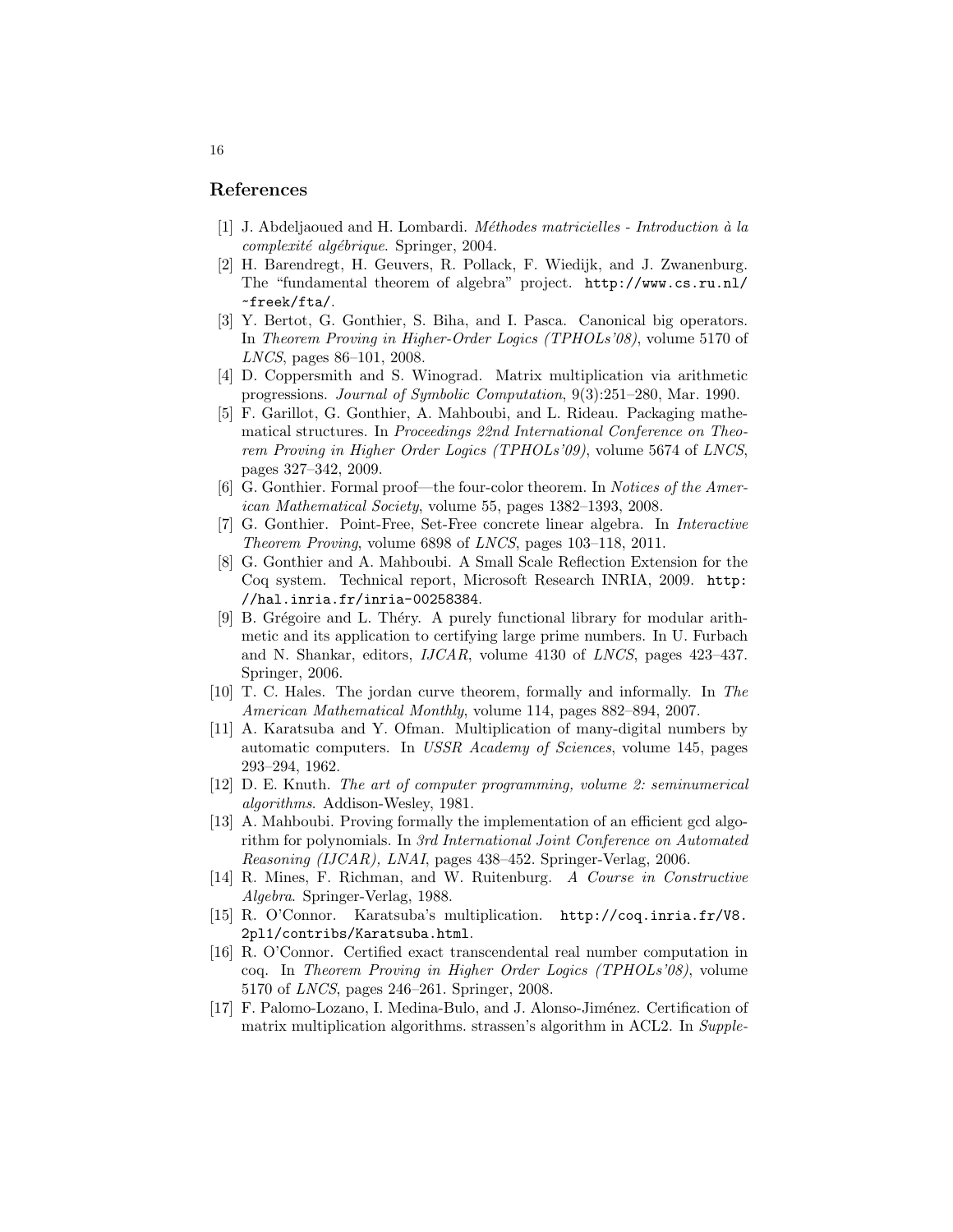mental Proceedings of the 14th International Conference on Theorem Proving in Higher Order Logics, volume Informatics Research Report EDI-INF-RR-0046, Edinburgh, 2001.

- [18] M. Sozeau and N. Oury. First-Class type classes. In Theorem Proving in Higher Order Logics, volume 5170 of LNCS, pages 278–293, 2008.
- [19] V. Strassen. Gaussian elimination is not optimal. Numerische Mathematik, 13(4):354–356, Aug. 1969.
- [20] S. Winograd. On multiplication of 2x2 matrices. Linear Algebra and its Applications, 4:381 – 388, 1971.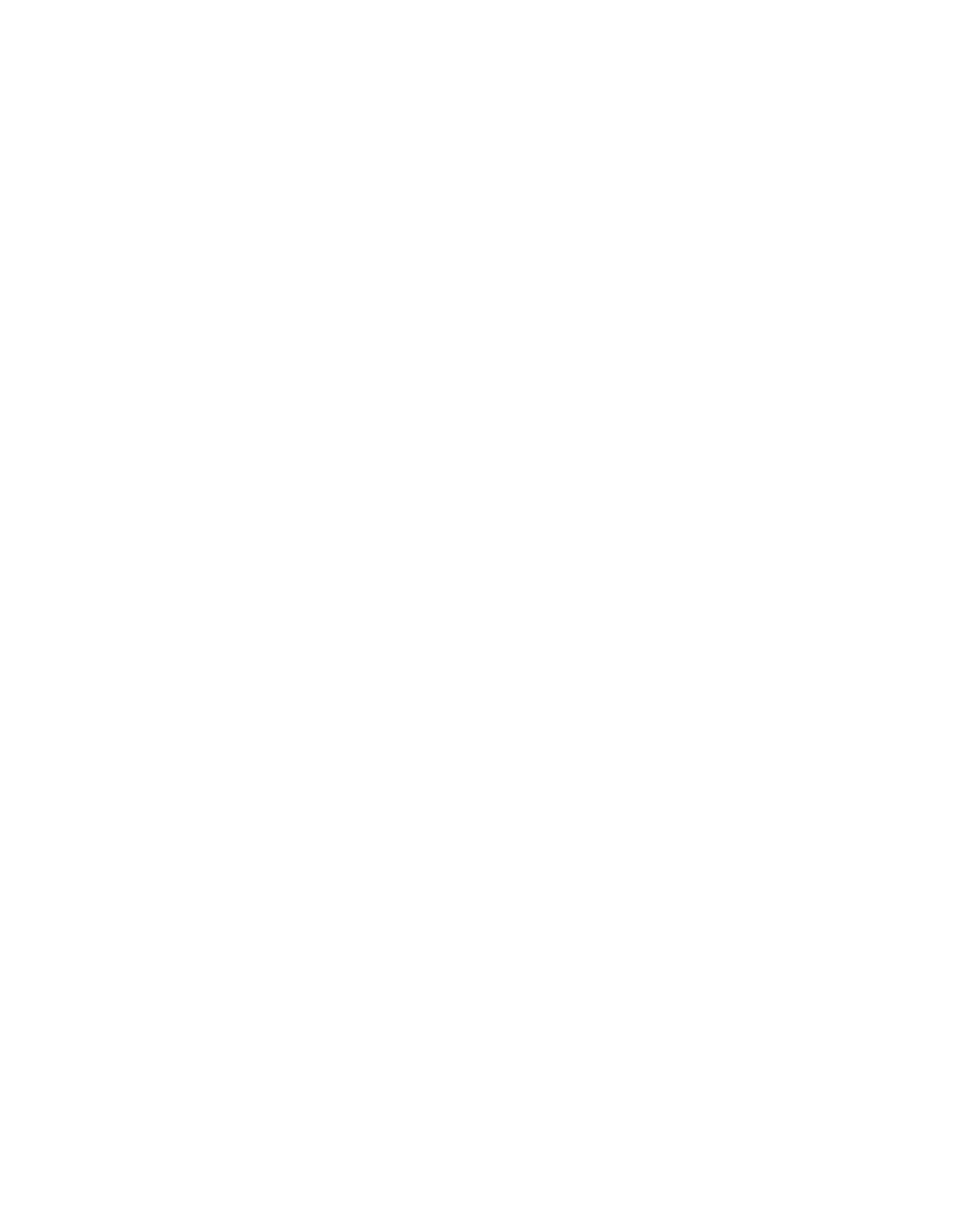Chapter 3

Paper 2: A Formal Proof of Sasaki-Murao Algorithm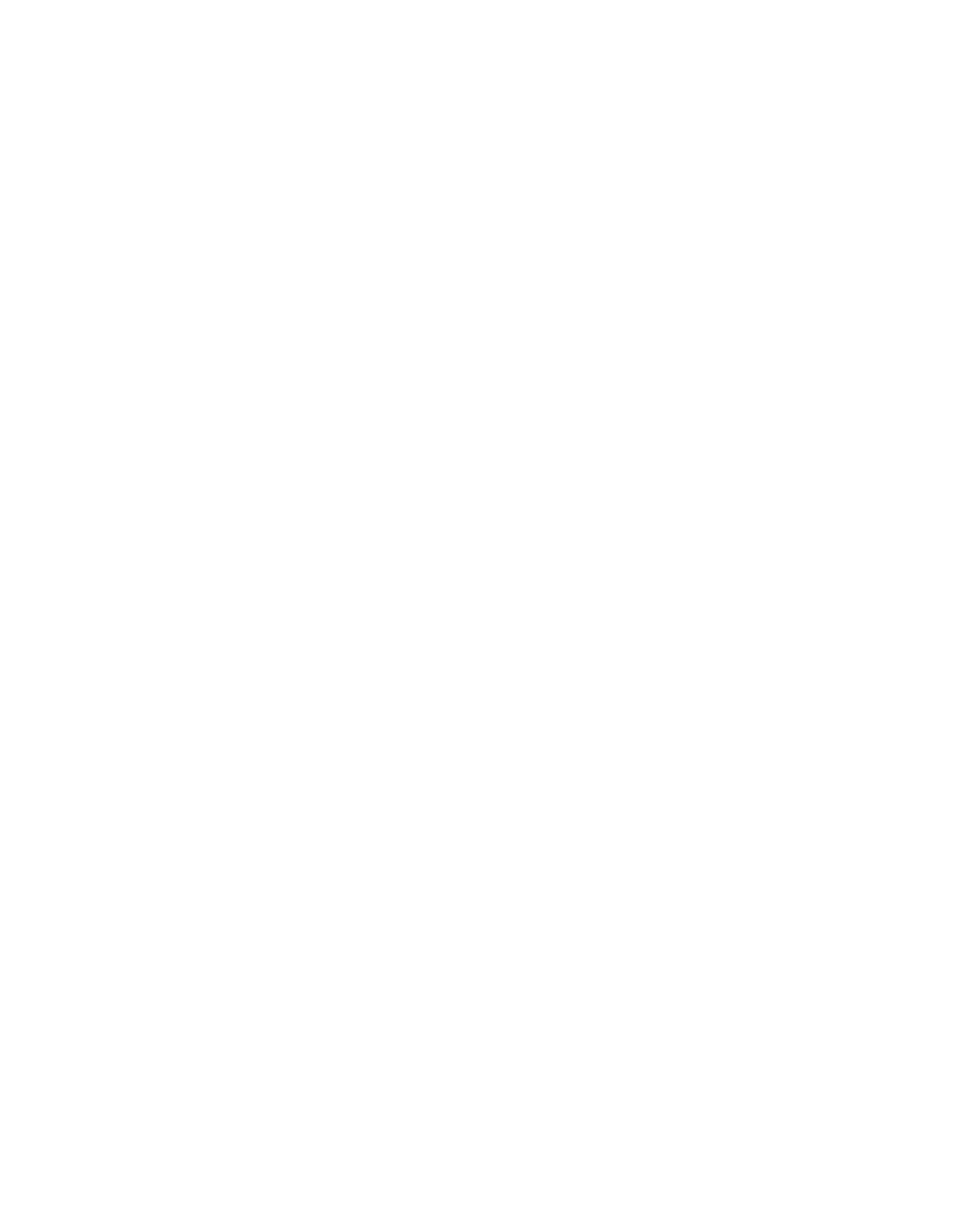# A Formal Proof of Sasaki-Murao Algorithm?

Thierry Coquand, Anders Mörtberg, and Vincent Siles

University of Gothenburg, Sweden {coquand,mortberg,siles}@chalmers.se

Abstract. The Sasaki-Murao algorithm computes the determinant of any square matrix over a commutative ring in polynomial time. The algorithm itself can be written as a short and simple functional program, but its correctness involves nontrivial mathematics. We here represent this algorithm in Type Theory with a new correctness proof, using the CoQ proof assistant and the SSREFLECT extension.

# 1 Introduction

The goal of this note is to present a formal proof of the Sasaki-Murao algorithm [8]. This is an elegant algorithm for computing the determinant of a square matrix over an arbitrary commutative ring in polynomial time. Usual presentations of this algorithm are quite complex, and rely on some Sylvester identities [1]. We believe that the proof we shall present, which was obtained by formalizing this algorithm in Type Theory (more precisely in the SSREFLECT [5] extension to Coq [9]) is simpler. It does not rely on Sylvester identities and indeed gives a proof of some of them as corollaries. It provides also a good example of how one can use a library of formalized mathematical results to prove formally a computer algebra program. The whole formalization can be found at [7].

# 2 Sasaki-Murao algorithm

#### 2.1 Matrices

For any  $n \in \mathbb{N}$ , we define  $I_n = \{i \in \mathbb{N} \mid i < n\}$  (with  $I_0 = \emptyset$ ). If R is a set, a  $m \times n$  matrix of elements of the set R is a function  $I_m \times I_n \to R$ . We can also view any such matrix as a family of elements  $(m_{ij})$  for  $i \in I_m$  and  $j \in I_n$ .

If M is a  $m \times n$  matrix, f a function of type  $I_p \to I_m$  and g a function of type  $I_q \to I_n$ , we define the  $p \times q$  sub-matrix<sup>1</sup>  $M(f, g)$  by

$$
M(f,g)(i,j) = M(f \; i, g \; j)
$$

 $^\star$  The research leading to these results has received funding from the European Union's 7th Framework Programme under grant agreement nr. 243847 (ForMath).

<sup>&</sup>lt;sup>1</sup> In the usual definition of sub-matrix, only some lines and columns are removed, which would be enough for the following proofs. But our more general definition make the Coq formalization easier to achieve.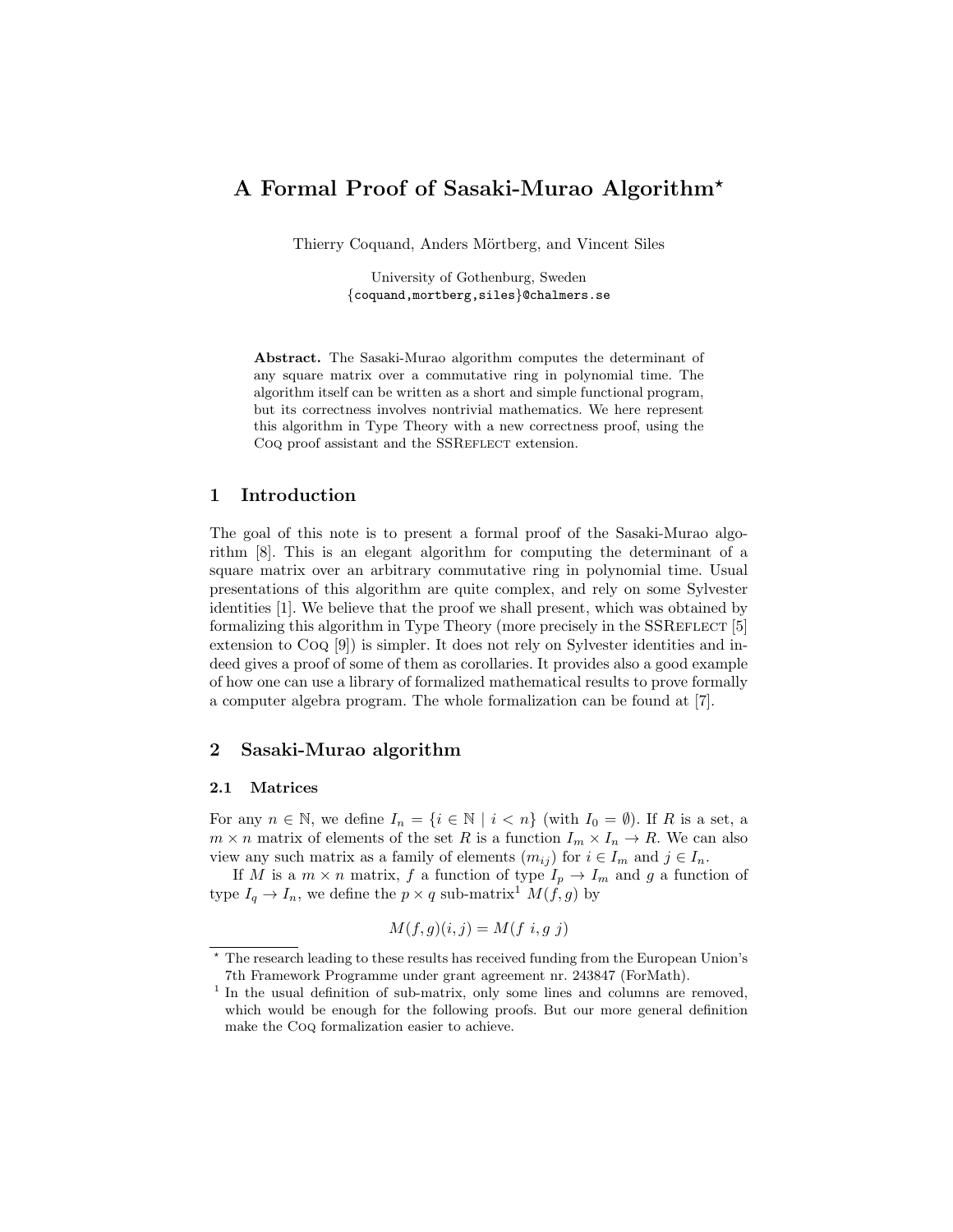We often use the following operation on finite maps: if  $f: I_p \to I_m$ , we defined  $f^+ : I_{1+p} \to I_{1+m}$  such that

$$
f^{+}0 = 0
$$
  

$$
f^{+}(1+x) = 1 + (f x)
$$

If R is a ring, let  $1_n$  be the  $n \times n$  identity matrix. We can also define addition and multiplication of matrices as usual. We can decompose a non-empty  $m \times n$ matrix  $M$  in four components:

- the top-left element  $m_{00}$ , which is an element of R
- the top-right line vector  $L = m_{01}, m_{02}, \ldots, m_{0(n-1)}$
- the bottom-left column vector  $C = m_{10}, m_{20}, \ldots, m_{(m-1)0}$
- the bottom-right  $(m-1) \times (n-1)$  matrix  $N_{ij} = m_{(1+i,1+j)}$

$$
\left(\begin{array}{c|c} m_{00} & L \\ \hline C & N \end{array}\right)
$$

With this decomposition, we define the central operation of our algorithm, which defines a  $(m-1) \times (n-1)$  matrix:

$$
M' = m_{00}N - CL
$$

This operation  $M \mapsto M'$  transforms a  $m \times n$  matrix into a  $(m-1) \times (n-1)$ matrix is crucial in the Sasaki-Murao algorithm. In the special case where  $m =$  $n = 2$  the matrix M' (of size  $1 \times 1$ ) can be identified with the determinant of M.

**Lemma 1.** For any  $m \times n$  matrix M, for any map  $f: I_p \to I_{m-1}$  and any map  $g: I_q \to I_{n-1}$ , we have the following identity:

$$
M'(f,g) = M(f^+,g^+)'
$$

Proof. This lemma is easy to prove once one has realized two facts:

- 1. Selecting a sub-matrix commutes with most of the basic operations about matrices. In particular,  $(M - N)(f, g) = M(f, g) - N(f, g)$ ,  $(aM)(f, g) =$  $aM(f,g)$ . For multiplication, we have  $(MN)(f,g) = M(f, id)N(id, g)$  where id is the identity function.
- 2. For any matrix M described as a block  $(r L C N)$ , we have that  $M(f^+, g^+)$ is the block  $(r L(id, g) C(f, id) N(f, g))$

From this two observations, we then have:

$$
M'(f,g) = (rN - Cl)(f,g)
$$
  
=  $rN(f,g) - C(f,id)L(id,g)$   

$$
M(f^+,g^+)' = rN(f,g) - C(f,id)L(id,g)
$$

So, we can conclude that  $M'(f,g) = M(f^+, g^+)'$ .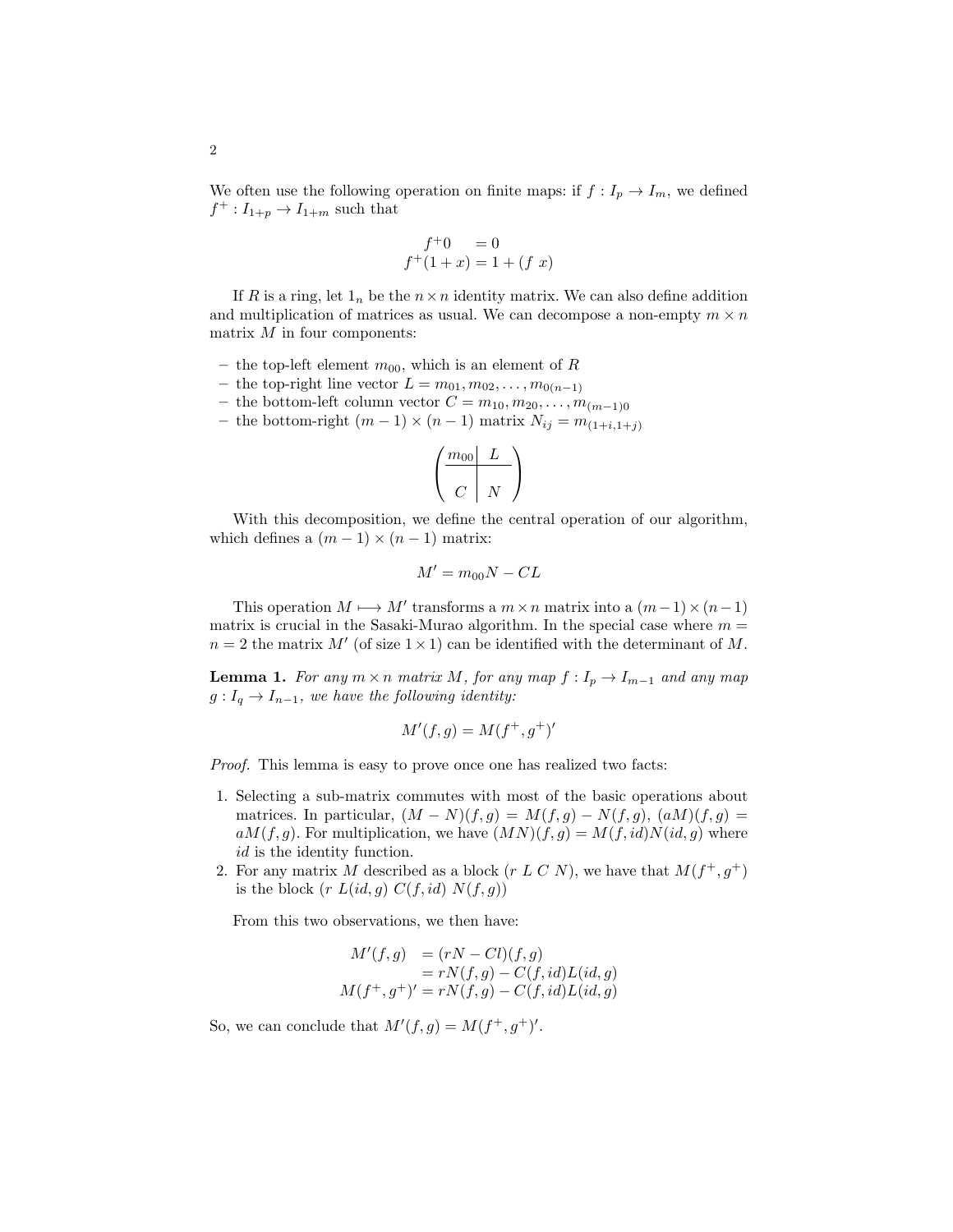The block decomposition suggests the following possible representation of matrices in a functional language using the data type (where  $[R]$  is the type of lists over the type  $R$ , using HASKELL notation):

$$
Mat\ R\ ::=\ Empty\ |\ Mat\ R\ [R]\ [R]\ (Mat\ R)
$$

So a matrix  $M$  is either the empty matrix  $Empty$  or a compound matrix Mat m L C N. It is direct, using this representation, to define the operations of addition, multiplication on matrices, and the operation  $M'$  on non-empty matrices. From this representation, we can also compute other standard views of a  $m \times n$  matrix, such as a list of lines  $l_1, \ldots, l_m$  or as a list of columns  $c_1, \ldots, c_n$ .

If M is a square  $n \times n$  matrix over a ring R we write  $|M|$  the determinant of M. A k-minor of M is a determinant  $|M(f,g)|$  for any strictly increasing maps  $f: I_k \to I_n$  and  $g: I_k \to I_n$ . A leading principal minor of M is a determinant  $|M(f, f)|$  where f is the inclusion of  $I_k$  into  $I_n$ .

#### 2.2 The algorithm

We present Sasaki-Murao algorithm using functional programming notations. This algorithm computes in polynomial time, not only the determinant of a matrix, but also its characteristic polynomial. We assume that we have a representation of polynomials over the ring  $R$  and that we are given an operation  $p/q$  on  $R[X]$  which should be the quotient of p by q when q is a monic polynomial. This operation is directly extended to an operation  $M/q$  of type  $Mat R[X] \to R[X] \to Mat R[X]$ . We define then an auxiliary function  $\phi$  a M of type  $R[X] \to Mat R[X] \to R[X]$ . The definition is:

$$
\begin{array}{ll}\n\phi \ a \ Empty & = a \\
\phi \ a \ (Mat \ m \ L \ C \ N) & = \phi \ m \ ((mN - CL)/a)\n\end{array}
$$

From now on, we assume  $R$  to be a commutative ring.

The proof relies on the notion of *regular* element of a ring: a *regular* element of R is an element a such that  $ax = 0$  implies  $x = 0$ . An alternative (and equivalent) definition is to say that multiplication by  $a$  is injective or that  $a$  can be cancelled from  $ax = ay$  giving  $x = y$ .

**Theorem 1.** Let P be a square matrix of elements of  $R[X]$ . If all leading principal minors of P are monic, then  $\phi$  1 P is the determinant of P. In particular, if  $P = X1_n - M$  for some square matrix M of elements in R,  $\phi$  1 P is the characteristic polynomial of M.

This gives a remarkably simple (and polynomial time [1]) algorithm for computing the characteristic polynomial  $\chi_M(X)$  of a matrix M. The determinant of M is then  $\chi_{-M}(0)$ .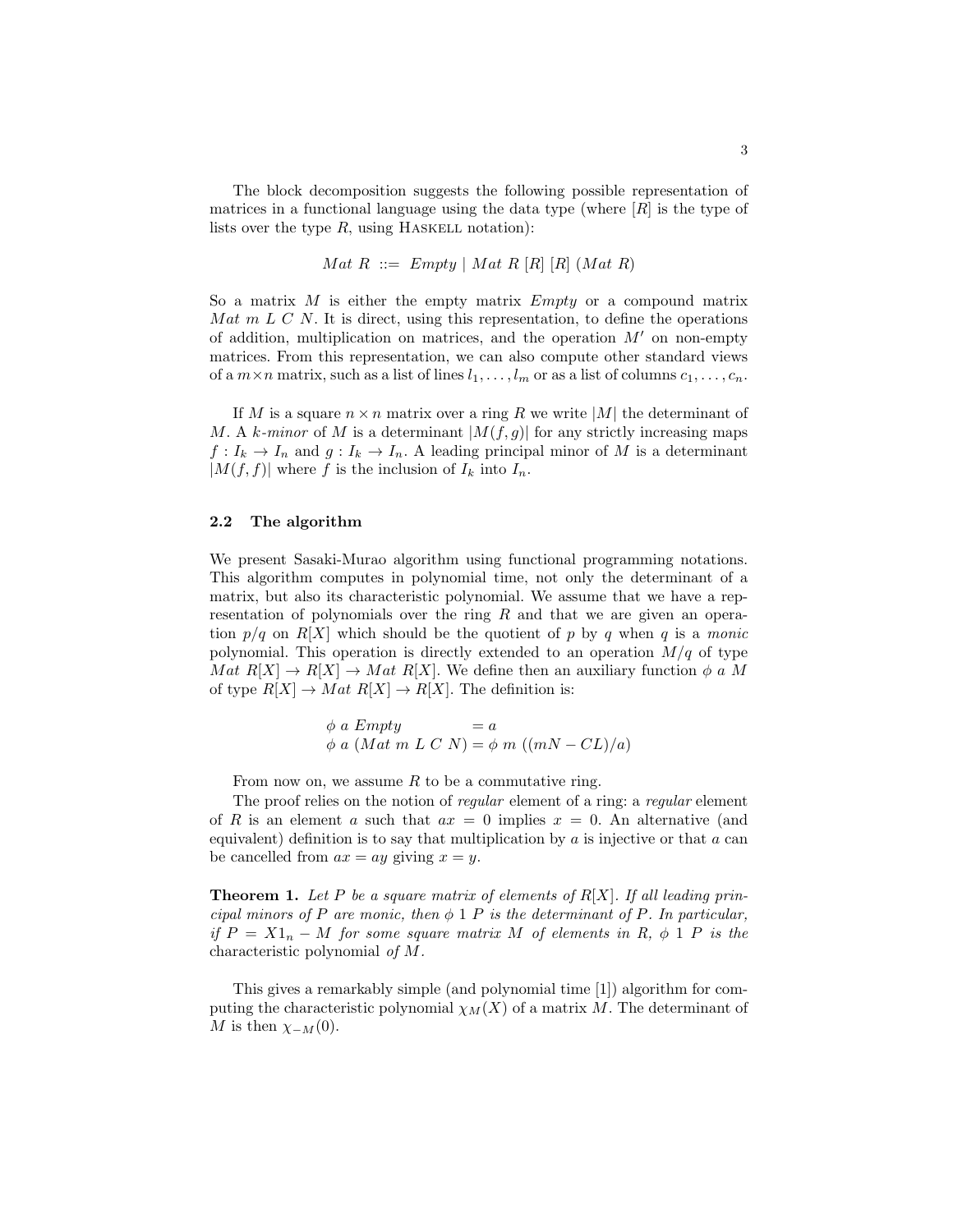#### 3 Correctness proof

We first start to prove some auxiliary lemmas:

**Lemma 2.** If M is a  $n \times n$  matrix,  $n > 0$  then we have

$$
m_{00}^{n-1}|M| = m_{00}|M'|.
$$

In particular, if  $m_{00}$  is regular and  $n > 1$ , then we have

$$
m_{00}^{n-2}|M| = |M'|.
$$

*Proof.* Let us view the matrix M as a list of lines  $l_0, \ldots, l_{n-1}$  and let  $N_1$  be the matrix  $l_0$ ,  $m_{00}l_1, \ldots, m_{00}l_{n-1}$ . The matrix  $N_1$  is computed from M by multiplying all of its lines (except the first one) by  $m_{00}$ . By the properties of the determinant, we can assert that  $|N_1| = m_{00}^{n-1}|M|$ .

Let  $N_2$  be the matrix  $l_0$ ,  $m_{00}l_1 - m_{10}l_0$ , ...,  $m_{00}l_{n-1} - m_{(n-1)0}l_0$ . The matrix  $N_2$  is computed from  $N_1$  by subtracting a multiple of  $l_0$  from every line except  $l_0$ :

$$
m_{00}l_{1+i} \leftarrow m_{00}l_{1+i} - m_{(1+i)0}l_0.
$$

By the properties of the determinant, we can assert that  $|N_2| = |N_1|$ .

Using the definition of the previous section, we can also view the matrix  $M$ as the block matrix  $(m_{00} L C N)$ , and then the matrix  $N_2$  is the block matrix  $(m_{00} L_0 M')$ . Hence we have  $|N_2| = m_{00}|M'|$ . From this equality, we can now prove that

$$
m_{00}^{n-1}|M| = |N_1| = |N_2| = m_{00}|M'|.
$$

If  $m_{00}$  is regular and  $n > 2$ , this equality simplifies to  $m_{00}^{n-2}|M| = |M'|$ 

**Corollary 1.** Let M be a  $n \times n$  matrix with  $n > 0$ . If f and g are two strictly increasing maps from  $I_k$  to  $I_{n-1}$ , then  $|M'(f,g)| = m_{00}^{k-1}|M(f^+,g^+)|$  if  $m_{00}$  is regular.

*Proof.* Using Lemma 1, we know that  $M'(f,g) = M(f^+, g^+)'$ , so this corollary follows from Lemma 2.

Let a be an element of R and M a  $n \times n$  matrix. We say that a and M are related if and only if

- 1. a is regular
- 2.  $a^k$  divides each  $k+1$  minor of M
- 3. each principal minor of M is regular

**Lemma 3.** Let a be a regular element of R and M a  $n \times n$  matrix, with  $n > 0$ . If a and M are related, then a divides every element of  $M'$ . Furthermore if  $aN = M'$  then  $m_{00}$  and N are related and if  $n > 1$ 

$$
m_{00}^{n-2}|M| = a^{n-1}|N|
$$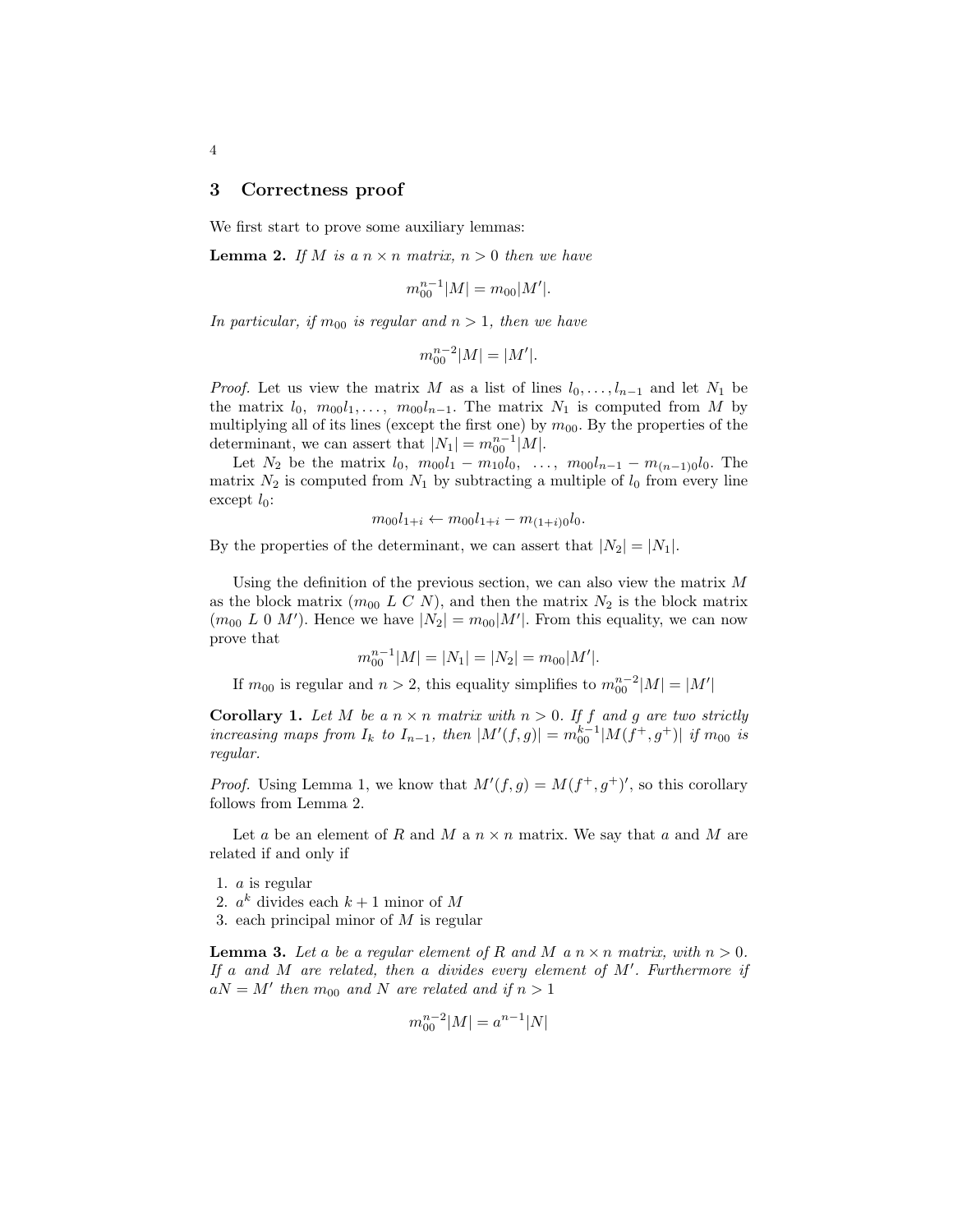*Proof.* Let us start by stating two trivial facts:  $m_{00}$  is a  $1 \times 1$  principal minor of M and for all  $i, j, M'_{ij}$  is a  $2 \times 2$  minor of M. These two identities are easily verified by checking the related definitions. Therefore, since a and M are related,  $m_{00}$  is regular and a divides all the  $M'_{ij}$  (by having  $k = 1$ ), so a divides M'.

Let us write  $M' = aN$ , we now need to show that  $m_{00}$  and N are related, and if  $n > 1$ ,

$$
m_{00}^{n-2}|M| = a^{n-1}|N|
$$

Let us consider two strictly increasing maps  $f: I_k \to I_{n-1}, g: I_l \to I_{n-1}$ , we have  $|M'(f,g)| = u^{k-1}|M(f^+,g^+)|$  by Corollary 1. From the definition of related, we also know that  $a^k$  divides  $|M(f^+, g^+)|$ . Since  $M' = aN$  we have  $|M'(f,g)| = a^k |N(f,g)|$ . If we write  $ba^k = |M(f^+,g^+)|$ , we have that  $ba^k u^{k-1} =$  $a^k|N(f,g)|$ . Since a is regular, this equality implies  $bu^{k-1} = |N(f,g)|$ , and we see that  $u^{k-1}$  divides each k minor of N. This also shows that  $|N(f, g)|$  is regular whenever  $|M(f^+, g^+)|$  is regular. In particular, each principal minor of N is regular. Finally, since  $|M'| = a^{n-1}|N|$  we have  $m_{00}^{n-2}|M| = a^{n-1}|N|$  by Lemma 2.

Since any monic polynomial is also a regular element of the ring of polynomials, Theorem 1 follows directly from Lemma 3 by performing a straightforward induction over the size n. In the case where P is  $X1_n - M$  for some square matrix M over R, we can use the fact that any principal minor of  $X1_n - M$  is the characteristic polynomial of a smaller matrix, and thus is always monic. In the end, the second part of the conclusion follows directly for the first:  $\phi$  1  $(X1_n - M) = \chi_M(X)$ .

Now, we explain how to derive some Sylvester equalities from Lemma 3. If we look at the computation of  $\phi$  1 P we get a chain of equalities

$$
\phi \ 1 \ P = \phi \ u_1 \ P_1 = \phi \ u_2 \ P_2 = \cdots = \phi \ u_{n-1} \ P_{n-1}
$$

and we have that  $u_k$  is the  $k : th$  leading principal minor of P, while  $P_k$  is the  $(n-k)\times(n-k)$  matrix

$$
P_k(i,j) = |P(f_{i,k}, f_{j,k})|
$$

where  $f_{i,k}(l) = l$  if  $l < k$  and  $f_{i,k}(k) = i+k$ . (We have  $P_0 = P$ .) Lemma 3 shows that we have for  $k < l$ 

$$
|P_k|u_l^{n-l-1} = |P_l|u_k^{n-k-1}
$$

This is a Sylvester equality for the matrix  $P = X1_n - M$ . If we evaluate this identity at  $X = 0$ , we get the corresponding Sylvester equality for the M matrix over an arbitrary commutative ring.

## 4 Representation in Type Theory

The original functional program is easily described in Type Theory, since it is an extension of simply typed  $\lambda$ -calculus: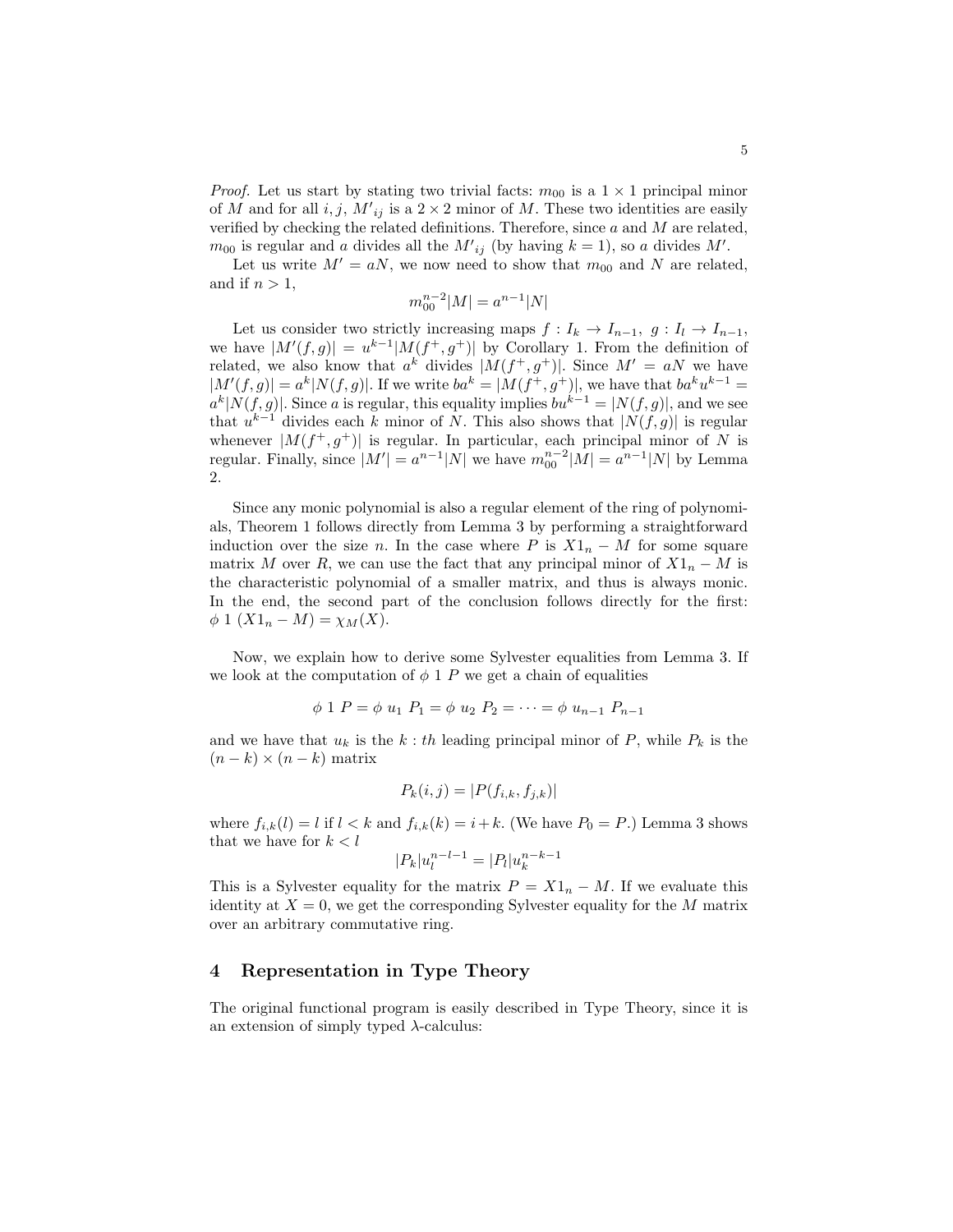```
Variable R : ringType.
Variable CR : cringType R.
Definition cpoly := seq CR. (* polynomials are lists *)
Inductive Matrix : Type :=
| eM (* the empty matrix *)
 | CM of CR & seq CR & seq CR & Matrix.
Definition ex_dvd_step d (M : Matrix cpoly) :=
mapM (fun x \Rightarrow \text{divp\_seq} \times d) M.
(* main "\phi" function of the algorithm *)
Fixpoint exBareiss_rec (n : nat) (g : cpoly) (M : Matrix cpoly)
  \{struct n\} : cpoly := match n,M with
   | _,eM => g
   | 0, | = \ge g| S p, cM a l c M =>
     let M' := subM (multEM a M) (mults c l) in
     let M' := ex_dvd_step g M' in
       exBareiss_rec p a M''
end.
(* This function computes det M for a matrix of polynomials *)
Definition exBareiss (n : nat) (M : Matrix cpoly) : cpoly :=
 exBareiss_rec n 1 M.
(* Applied to xI - M, this gives another definition of the
  characteristic polynomial *)
Definition ex_char_poly_alt (n : nat) (M : Matrix CR) :=
  exBareiss n (ex_char_poly_mx n M).
(* The determinant is the constant part of the char poly *)
Definition ex_bdet (n : nat) (M : Matrix CR) :=
 nth (zero CR) (ex_char_poly_alt n (oppM M)) 0.
```
6

The Matrix type allows to define "ill-shaped" matrices since there are no links between the size of the blocks. When proving correctness of the algorithm, we have to be careful and only consider *valid* inputs.

As we previously said, this is a simple functional program, but its correctness involves nontrivial mathematics. We choose to use the SSREFLECT library to formalize the proof because it already contains many results that we need. The main scheme is to translate this program using SSREFLECT data types, prove its correctness and then prove that both implementations output the same results on valid inputs following the methodology presented in [3].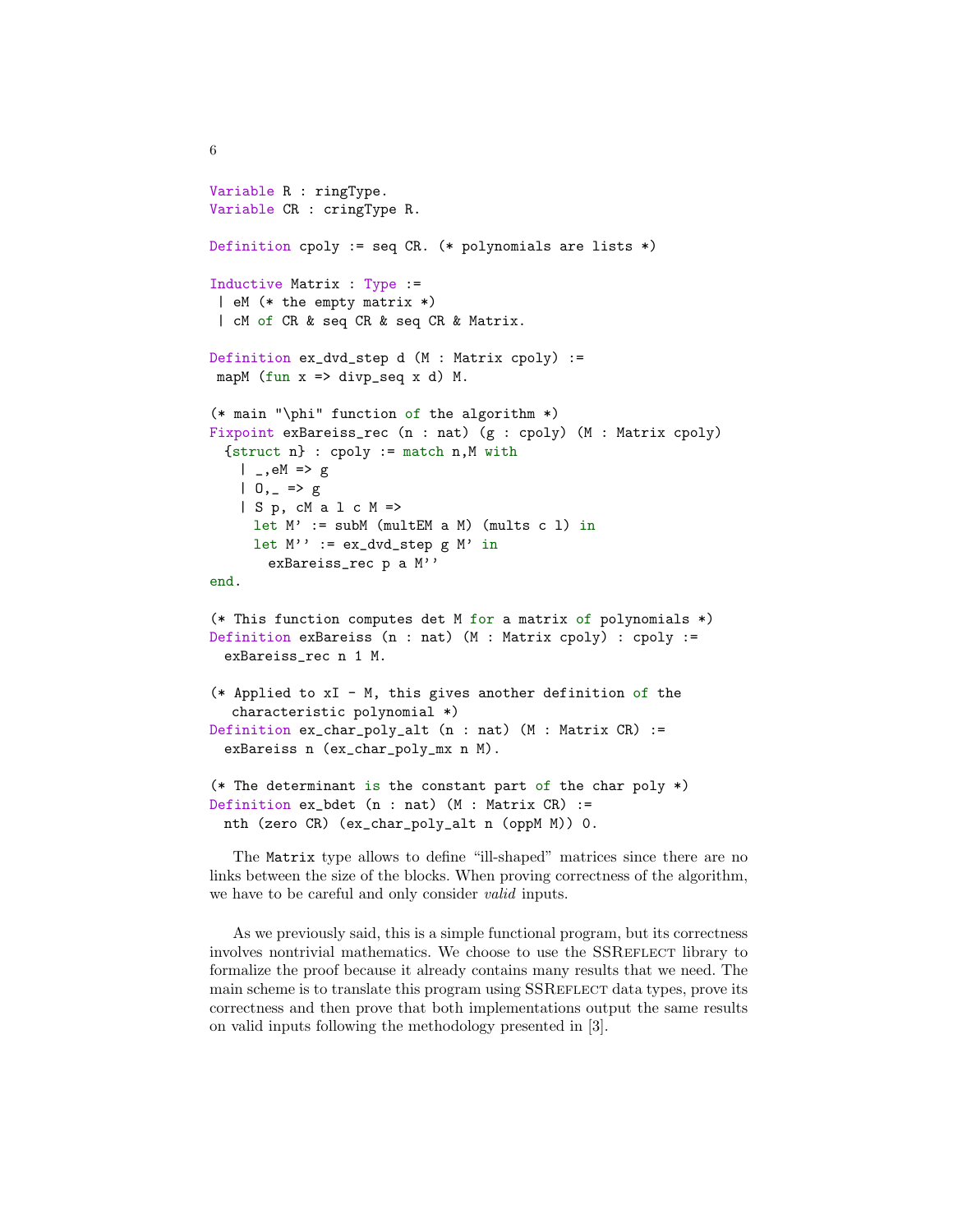First, here is a description of the SSREFLECT data types we need:

```
(* 'I_n *)Inductive ordinal (n: nat) : predArgType := Ordinal m of m < n.
Variable R : ringType.
(* 'M[R]_-(m,n) a.k.a. 'M_-(m,n) *)Inductive matrix R m n := Matrix of {ffun 'I_m * 'I_n -> R}.
(* {poly R} *)
Record polynomial := Polynomial {
   polyseq :> seq R;
   _ : last 1 polyseq != 0}.
```
Here dependent types are used to express well-formedness. For example, polynomials are encoded as lists (of their coefficients) with a proof that the last one is not zero. With this restriction, we are sure that one list exactly represent a unique polynomial. Matrices are described as finite functions over the finite sets of indexes.

With this definition, it is easy to define the sub-matrix  $M(f, g)$  along with minors:

```
(* M(f,g) *)Definition submatrix m n p q (f : 'I_p -> 'I_m) (g : 'I_q -> 'I_n)
  (A : 'M[R]_-(m,n)) : 'M[R]_-(p,q) :=\matrix (i < p, j < q) \land (f i) (g j).Definition minor m n p (f : 'I_p -> 'I_m) (g : 'I_p -> 'I_n)
  (A : 'M[R]_{(m,n)) : R := \det (submatrix f g A).
```
Using SSREFLECT notations and types, we can now write the steps of the functional program (where rdivp is the pseudo-division operation  $|6|$  of  $R[X]$ ):

```
Definition dvd_step (m n : nat) (d : {poly R})
   (M: 'M[{poly R}]_{(m,n)}) : 'M[{poly R}]_{(m,n)} :=map_mx (fun x => rdivp x d) M.
(* main "\phi" function of the algorithm *)
Fixpoint Bareiss_rec m a : 'M[{poly R}]_(1 + m) -> {poly R} :=
  match m return 'M[\ ]_-(1 + m) \rightarrow \{poly R\} with
    | S p => fun (M : 'M[_]_(1 + _)) =>
     let d := M 0 0 in (* up left *)let l := ursubmx M in (* up right *)let c := dlsubmx M in (* down left *)let N := drsubmx M in (* down right *)let M' := d *: N - c *m 1 in
```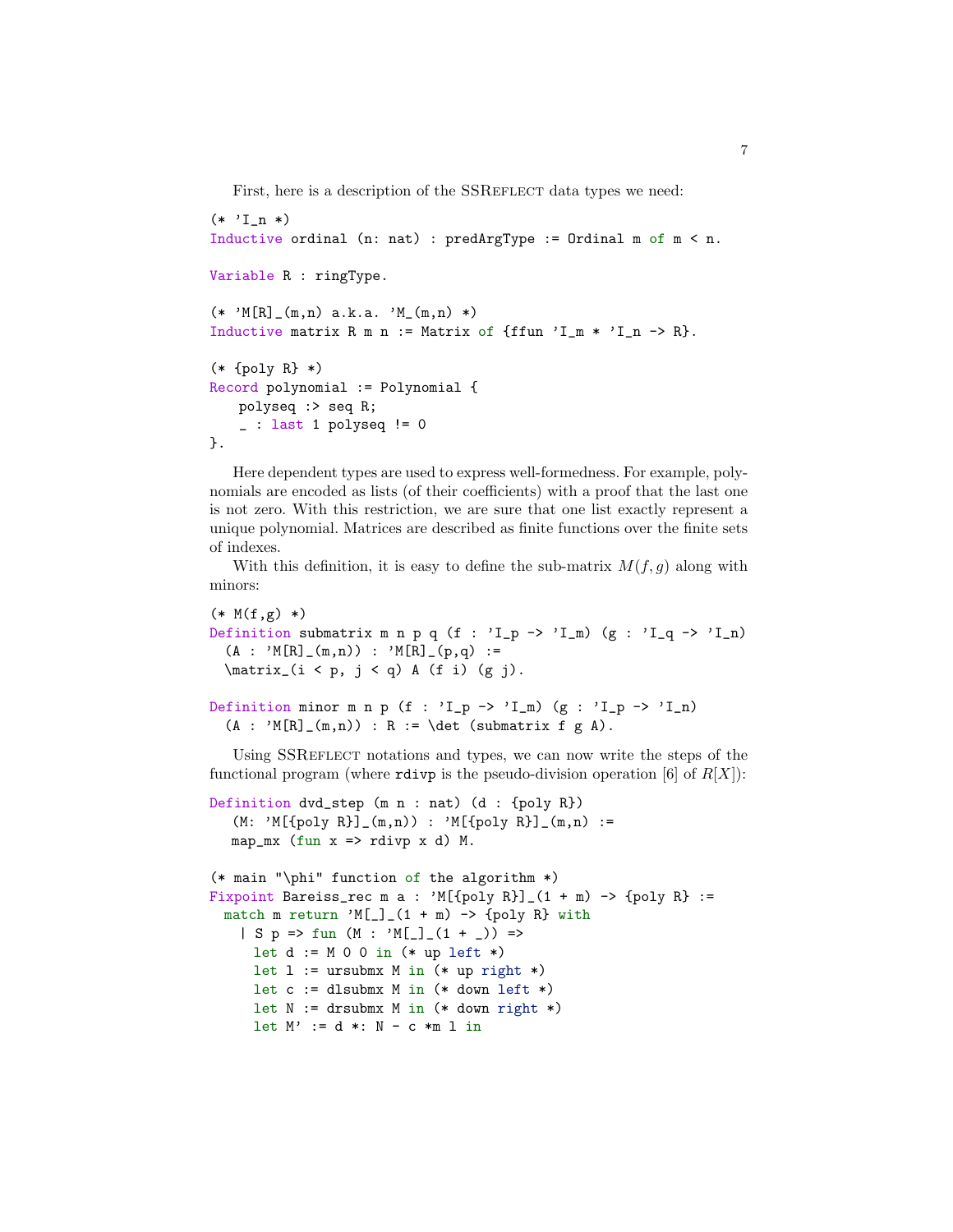```
let M'' := dvd_step a M' in
       Bareiss_rec d M''
   | = => fun M => M 0 0
  end.
Definition Bareiss (n : nat) (M : 'M[{poly R}]_-(1 + n)) :=
 Bareiss_rec 1 M.
Definition char_poly_alt n (M : 'M[R]_1(1 + n)) :=
 Bareiss (char_poly_mx M).
Definition bdet n (M : 'M[R]_{11 + n) :=
 (char\_poly\_alt (-M))'.0.
```
The main achievement of this paper is the formalized proof of correctness (detailed in the previous section) of this program:

```
Lemma BareissE : forall n (M : 'M[{poly R}]] (1 + n)),(forall p (h h' : p.+1 \leq 1 + n), monic (pminor h h' M)) ->
 Bareiss M = \det M.
Lemma char_poly_altE : forall n (M : 'M[R]_{11 + n),
```

```
char_poly_alt M = char_poly M.
```
8

```
Lemma bdetE n (M : 'M[R]_{(1 + n)}) : bdet M = \det M.
```
Now we want to prove that the original functional program is correct. Both implementations are very close to each other, so to prove the correctness of the ex\_bdet program, we just have to show that it computes the same result than bdet on similar (valid) inputs. This is one of the advantages of formalizing correctness of program in Type Theory: one can express the program and its correctness in the same language!

```
Lemma exBareiss_recE :
 forall n (g : \{poly R\}) (M : 'M[\{poly R\}]_ (1 + n)),trans (Bareiss_rec g M) =
     exBareiss_rec (1+n) (trans g) (trans M).
Lemma exBareissE : forall n (M : 'M[{poly R}]] (1 + n)),trans (Bareiss M) = exBareiss (1 + n) (trans M).
Lemma ex_char_poly_mxE : forall n (M : 'M[R]_n),
  trans (char_poly_mx M) = ex_char_poly_mx n (trans M).
Lemma ex_detE : forall n (M : 'M[R]_{(1 + n)}),trans (bdet M) = ex_bdet (1 + n) (trans M).
```
To link the two implementations, we rely on CoqEAL [2], a library built on top of SSREFLECT libraries that we are currently developing. It allows to mirror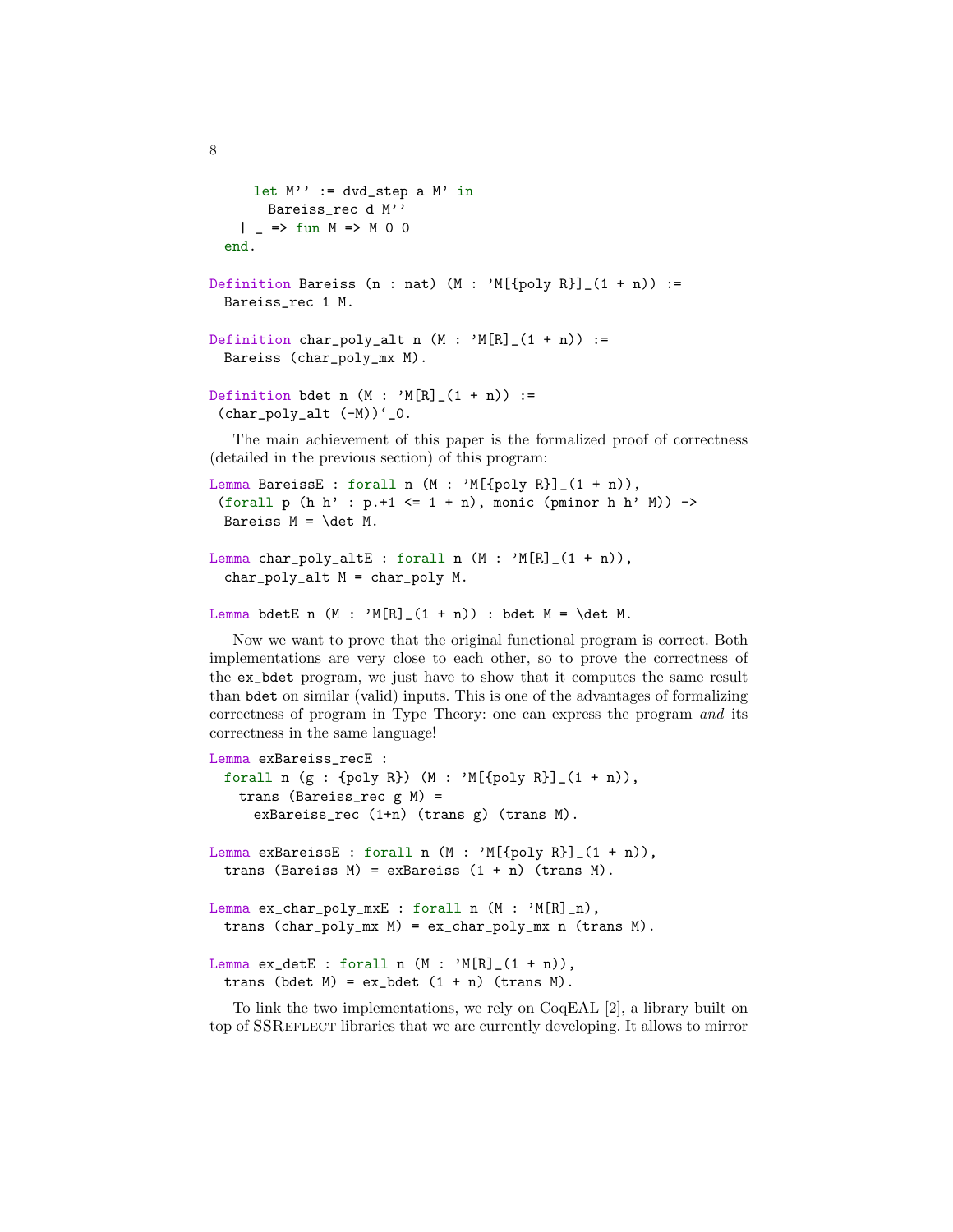the main algebraic hierarchy of SSREFLECT with more concrete data types (e.g. here we mirror the matrix type 'M[R]\_(m,n) by the concrete type Matrix CR, assuming CR mirrors R) in order to prove the correctness of functional programs using the whole power of SSREFLECT libraries.

This process is done in the same manner as in [4] using the canonical structure mechanism of Coq to overload the trans function, which can then be uniformly called on elements of the ring, polynomials or matrices. This function links the SSREFLECT structures to the one we use for the functional program description, ensuring that the correctness properties are translated the program that we actually run in practice.

We can easily prove that translating a SSREFLECT matrix into a Matrix always lead to a "valid" Matrix, and there is a bijection between SSREFLECT matrices and "valid" matrices, so we are sure that our program computes the correct determinant for all valid inputs.

In the end, the correctness of ex\_bdet is proved using the lemmas bdetE and ex\_bdetE, stating that for any valid input, ex\_bdet outputs the determinant of the matrix:

```
Lemma ex_bdet_correct (n : nat) (M : 'M[R]_{(1 + n)}) :
  trans (\det M) = ex\_bdet (1 + n) (trans M).
```
# 5 Conclusions and Benchmarks

In this paper the formalization of a polynomial time algorithm for computing the determinant over any commutative ring has been presented. In order to be able to do the formalization in a convenient way a new correctness proof more suitable for formalization has been found. The formalized algorithm has also been refined to a more efficient version on simple types, following the methodology of [3]. This work can be seen as an indication that this methodology works well on more complicated examples involving many different computable structures, in this case matrices of polynomials.

We have tested the implementation on randomly generated matrices with  $\mathbb Z$ coefficients:

```
(* Random 3x3 matrix *)
Definition M3 :=
 cM 10%Z [:: (-42%Z); 13%Z] [:: (-34)%Z; 77%Z]
    (cM 15%Z [:: 76%Z] [:: 98%Z]
        (cM 49\%Z [-:] [-:] (eeM _ -))).Time Eval vm_compute in ex_bdet 3 M3.
    = (-441217)\%ZFinished transaction in 0. secs (0.006667u,0.s)
Definition M10 := (* Random 10x10 matrix *).
```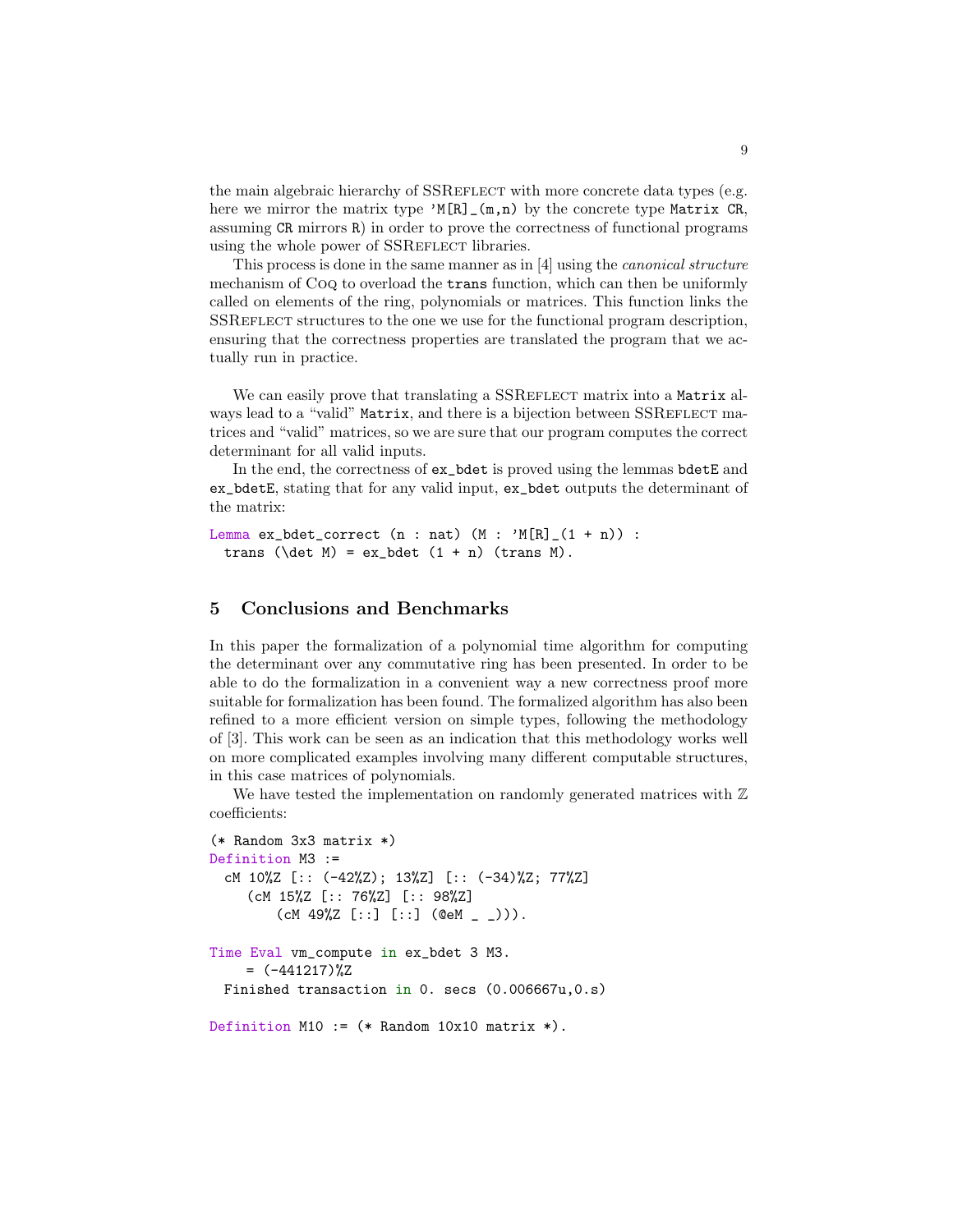```
Time Eval vm_compute in ex_bdet 10 M10.
    = (-406683286186860)\%ZFinished transaction in 1. secs (1.316581u,0.s)
Definition M20 := (* Random 20x20 matrix *).
Time Eval vm_compute in ex_bdet 20 M20.
    = 75728050107481969127694371861%Z
 Finished transaction in 63. secs (62.825904u,0.016666s)
```
This indicates that the implementation is indeed quite efficient, we believe that the slow-down of the last computation is due to the fact that the size of the determinant is so large and that the intermediate arithmetic operations has to be done on very big numbers. We have verified this by extracting the function to HASKELL and the determinant of the  $20 \times 20$  matrix can then be computed in 0.273 seconds. The main reasons for this is that the HASKELL program has been compiled and have an efficient implementation of arithmetic operations for large numbers.

# References

- [1] J. Abdeljaoued and H. Lombardi. *Méthodes matricielles Introduction à la* complexité algébrique. Springer, 2004.
- [2] M. Dénès, A. Mörtberg, and V. Siles. CoqEAL, the Coq Effective Algebra Library, 2012. http://www-sop.inria.fr/members/Maxime.Denes/coqeal.
- [3] M. Dénès, A. Mörtberg, and V. Siles. A refinement based approach to computational algebra in Coq. In Interactive Theorem Proving, volume 7406 of LNCS, pages 83–98, 2012.
- [4] F. Garillot, G. Gonthier, A. Mahboubi, and L. Rideau. Packaging mathematical structures. In Proceedings 22nd International Conference on Theorem Proving in Higher Order Logics (TPHOLs'09), volume 5674 of LNCS, pages 327–342, 2009.
- [5] G. Gonthier and A. Mahboubi. A Small Scale Reflection Extension for the Coq system. Technical report, Microsoft Research INRIA, 2009. http:// hal.inria.fr/inria-00258384.
- [6] D. E. Knuth. The art of computer programming, volume 2: seminumerical algorithms. Addison-Wesley, 1981.
- [7] A. Mörtberg and V. Siles. Formalization of Bareiss/Sasaki-Murao algorithm, 2012. http://www.cse.chalmers.se/~siles/coq/formalisation.html.
- [8] T. Sasaki and H. Murao. Efficient Gaussian Elimination Method for Symbolic Determinants and Linear Systems. ACM Trans. Math. Softw., 8(3):277–289, Sept. 1982.
- [9] C. D. Team. The Coq Proof Assistant Reference Manual, version 8.3. Technical report, 2010.

10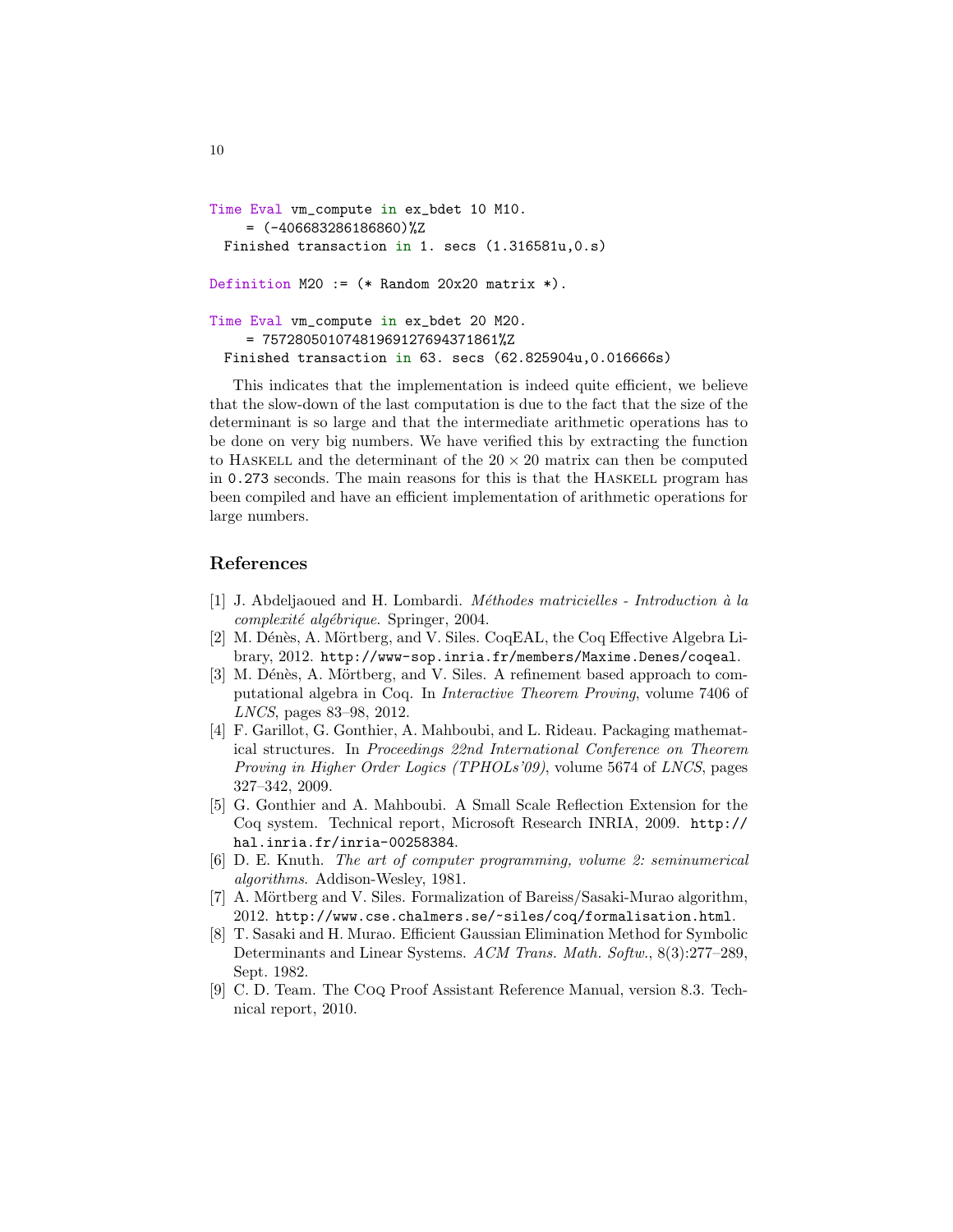Chapter 4

Paper 3: Coherent and Strongly Discrete Rings in Type **Theory**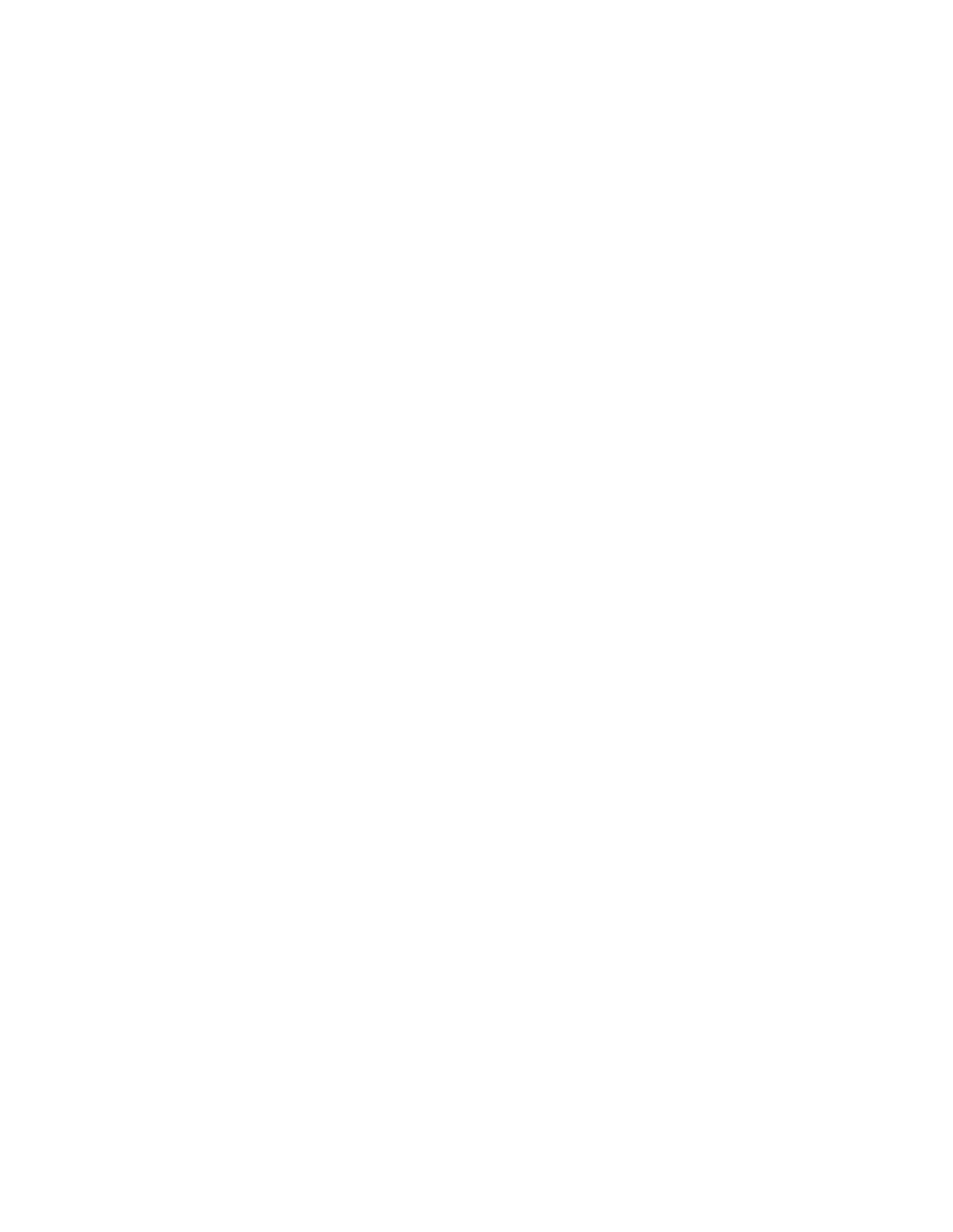# Coherent and Strongly Discrete Rings in Type Theory<sup>\*</sup>

Thierry Coquand, Anders Mörtberg, and Vincent Siles

Department of Computer Science and Engineering University of Gothenburg, Sweden {coquand,mortberg,siles}@chalmers.se

Abstract. We present a formalization of coherent and strongly discrete rings in type theory. This is a fundamental structure in constructive algebra that represents rings in which it is possible to solve linear systems of equations. These structures have been instantiated with Bézout domains (for instance  $\mathbb Z$  and  $k[x]$ ) and Prüfer domains (generalization of Dedekind domains) so that we get certified algorithms solving systems of equations that are applicable on these general structures. This work can be seen as basis for developing a formalized library of linear algebra over rings.

Keywords: Formalization of mathematics, Constructive algebra, Coq, **SSREFLECT** 

# 1 Introduction

One of the fundamental operations in linear algebra is the ability to solve linear systems of equations. The concept of (strongly discrete) coherent rings abstracts over this ability which makes them an important notion in constructive algebra [13]. This makes these rings suitable as a basis for developing computational homological algebra, that is, linear algebra over rings instead of fields [3].

Another reason that these rings are important in constructive algebra is that they generalize the notion of Noetherian rings<sup>1</sup>. Classically any Noetherian ring is coherent (and strongly discrete) but the situation in constructive mathematics is more complex and, in fact there is no standard constructive definition of Noetheriannity [15]. Logically, Noetheriannity is expressed by a higher-order condition (it involves quantification over every ideal of the ring) while both coherent and strongly discrete are first-order notions which makes them much more suitable for formalization.

One important example (aside from fields) of coherent strongly discrete rings are Bézout domains which are a non-Noetherian generalization of principal ideal

<sup>?</sup> The research leading to these results has received funding from the European Union's 7th Framework Programme under grant agreement nr. 243847 (ForMath).

<sup>&</sup>lt;sup>1</sup> Rings where all ideals are finitely generated.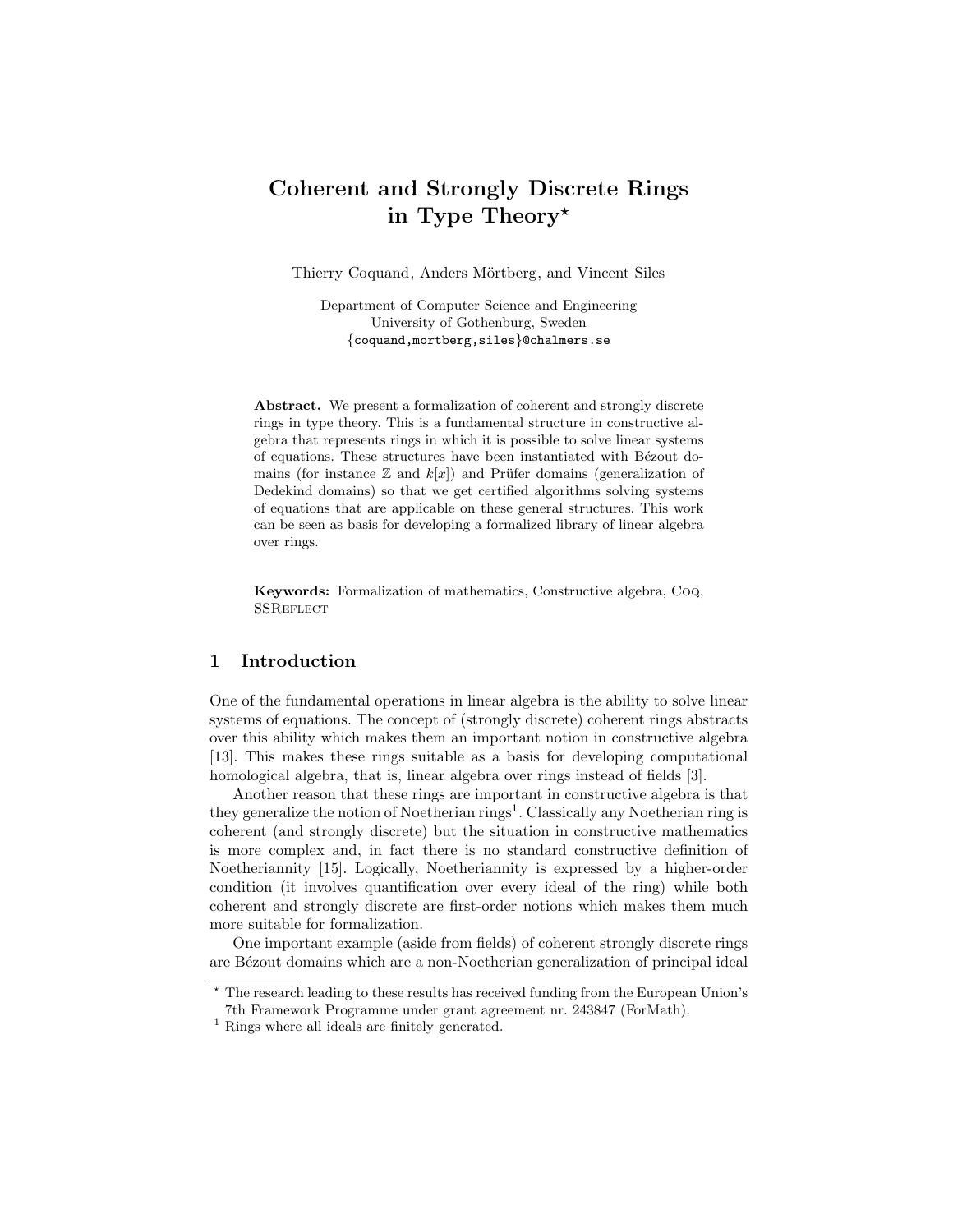domains (rings where all ideals are generated by one element). The two standard examples of Bézout domains are  $\mathbb Z$  and  $k[x]$  where k is a field. Another example of coherent strongly discrete rings are Prüfer domains with decidable divisibility which are a non-Noetherian generalization of Dedekind domains. The condition of being a Prüfer domain captures what Dedekind thought was the most important property of Dedekind domains [1], namely the ability to invert ideals (which is usually hidden in standard classical treatments of Dedekind domains). This property also has applications in control theory [17].

All of these notions have been formalized<sup>2</sup> using the SSREFLECT extension [10] to the Coq proof assistant [4]. This work can be seen as a generalization of the previous formalization of linear algebra in the  $SSREFLECT$  library [9].

The main motivation behind this work is that it can be seen as a basis for a formalization of computational homological algebra. This approach is inspired by the one of HOMALG [3] where homological algorithms (without formalized correctness proofs) are implemented based on a notion that they call computable rings [2] which in fact are the same as coherent strongly discrete rings. Another source of inspiration is the work of Lombardi and Quitté  $[12]$ .

This paper is organized as follows: first the formalization of coherent rings is presented followed by strongly discrete rings. Next Prüfer domains are explained together with the proofs that they are both coherent and strongly discrete. This is followed by a section on how to implement a computational version of the SSREFLECT development. We end by a section on conclusions and further work.

# 2 Coherent rings

Given a ring  $R$  (in our setting commutative but it is possible to consider noncommutative rings as well [2]) one important problem to study is how to solve linear systems over  $R$ . Given a rectangular matrix  $M$  over  $R$  we want to find a finite number of solutions  $X_1, \ldots, X_n$  of the system  $MX = 0$  such that any solution is of the form  $a_1X_1+\cdots+a_nX_n$  where  $a_1,\ldots,a_n\in R$ . If this is possible, we say that the module of solutions of the system  $MX = 0$  is finitely generated. This can be reformulated with matrices: we want to find a matrix L such that

$$
MX = 0 \leftrightarrow \exists Y.X = LY
$$

A ring is coherent if for any matrix M it is possible to compute a matrix L such that this holds. If this is the case it follows that  $ML = 0$ .

For this it is enough to consider the case where M has only one line. Indeed, assume that for any  $1 \times n$  matrix M we can find a  $n \times m$  matrix L such that  $MX = 0$  iff  $X = LY$  for some Y. To solve the system

$$
M_1X=\cdots=M_kX=0
$$

<sup>2</sup> Documentation and formalization can be found at:

http://www.cse.chalmers.se/~mortberg/coherent/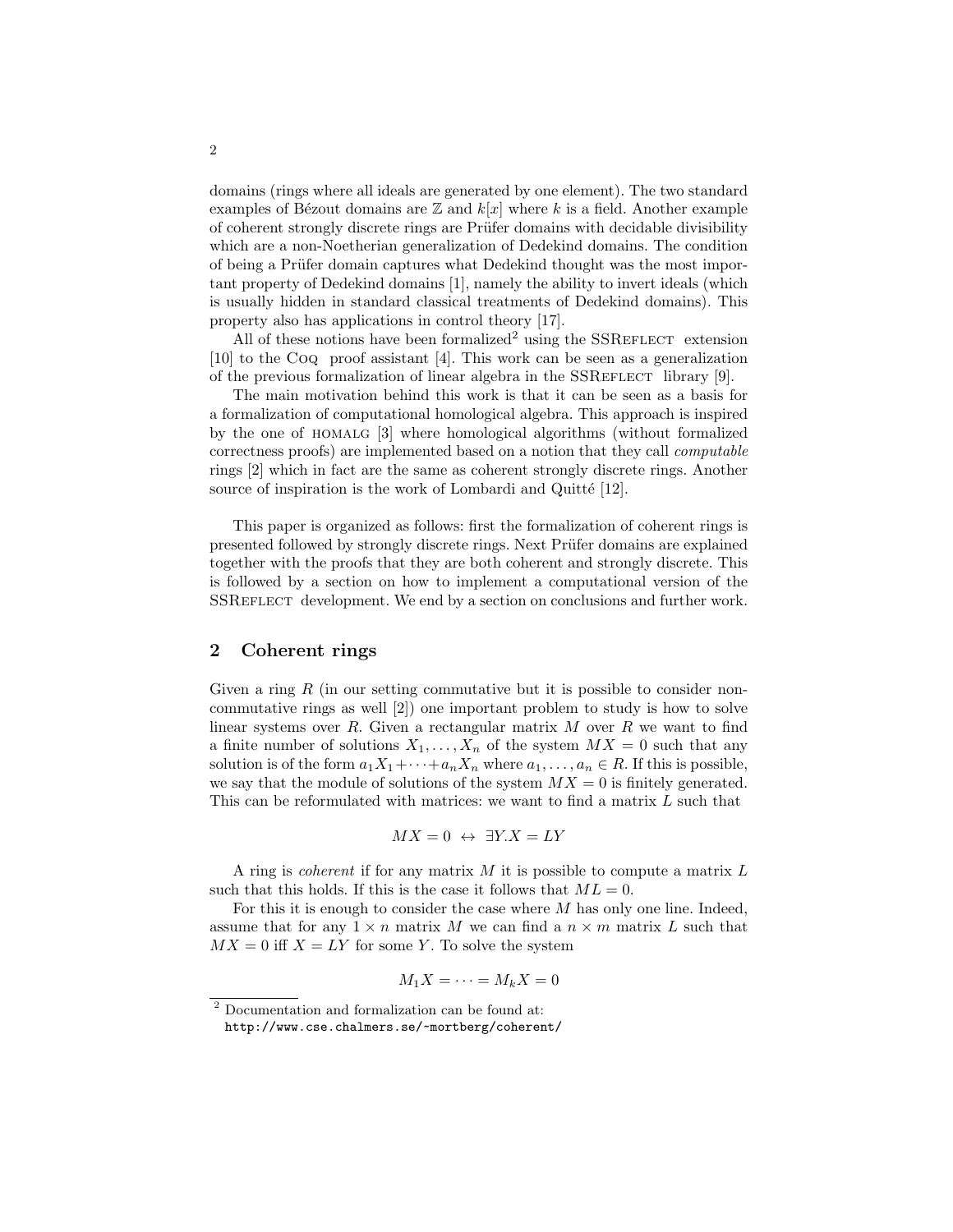where each  $M_i$  is a  $1 \times n$  matrix first compute  $L_1$  such that  $M_1X = 0$  iff  $X = LY_1$  for some  $Y_1$ . Next compute  $L_2$  such that  $M_2L_1Y_1 = 0$  iff  $Y_1 = L_2Y_2$ . At the end we obtain  $L_1, \ldots, L_k$  such that  $M_1X = \cdots = M_kX = 0$  iff X is of the form  $L_1 \cdots L_k Y$  and so does  $L_1 \cdots L_k$  provide a system of generators for the solution of the system.

Hence it is sufficient to formulate the condition for coherent rings as: For any row matrix  $M$  it is possible to find a matrix  $L$  such that

$$
MX = 0 \leftrightarrow \exists Y.X = LY
$$

In the development, coherent rings have been implemented as in [8] using the Canonical Structure mechanism of CoQ. In the SSREFLECT libraries matrices are represented by finite functions over pairs of ordinals (the indices):

```
(* 'I_n *)Inductive ordinal (n : nat) := Ordinal m of m < n.
(* 'M[R]_-(m,n) = 'M_-(m,n) *)(* 'rV[R]_m = 'M[R]_-(1,m) *)(* 'cV[R]_m = 'M[R]_ (m, 1) *)Inductive matrix R m n := Matrix of {ffun 'I_m * 'I_n -> R}.
```
Hence the size of the matrices need to be known when implementing coherent rings. But in general the size of L cannot be predicted so we need an extra function that computes this:

```
Record mixin_of (R : ringType) : Type := Mixin {
size_solve : forall m, 'rV[R]_m -> nat;
solve_row : forall m (V : 'rV[R]_m), 'M[R]_(m,size_solve V);
\_: forall m (V : 'rV[R]_m) (X : 'cV[R]_m),
 reflect (exists Y : 'cV[R]_(size_solve V), X = solve_row V *m Y)
          (V *m X == 0)}.
```
Here  $V \ast m X == 0$  is the boolean equality of matrices and the specification says that this is reflected by the existence statement. An alternative to having a function computing the size would be to output a dependent pair but this has the undesired behavior that the pair has to be destructed when stating lemmas about it which in turn would mean that these lemmas would be cumbersome to use as it would not be possible to rewrite with them directly.

Using this we have implemented the algorithm for computing the generators of a system of equations:

```
Fixpoint solveMxN (m n : nat) :
 forall (M : 'M_{-}(m,n)), 'M<sub>-</sub>(n,size\_solveMxN M) :=
  match m return forall M : 'M_(m,n), 'M_(n,size_solveMxN M) with
   | S p => fun (M : 'M_-(1 + _n)) =>
     let L1 := solve_row (usubmx M)
     in L1 *m solveMxN (dsubmx M *m L1)
```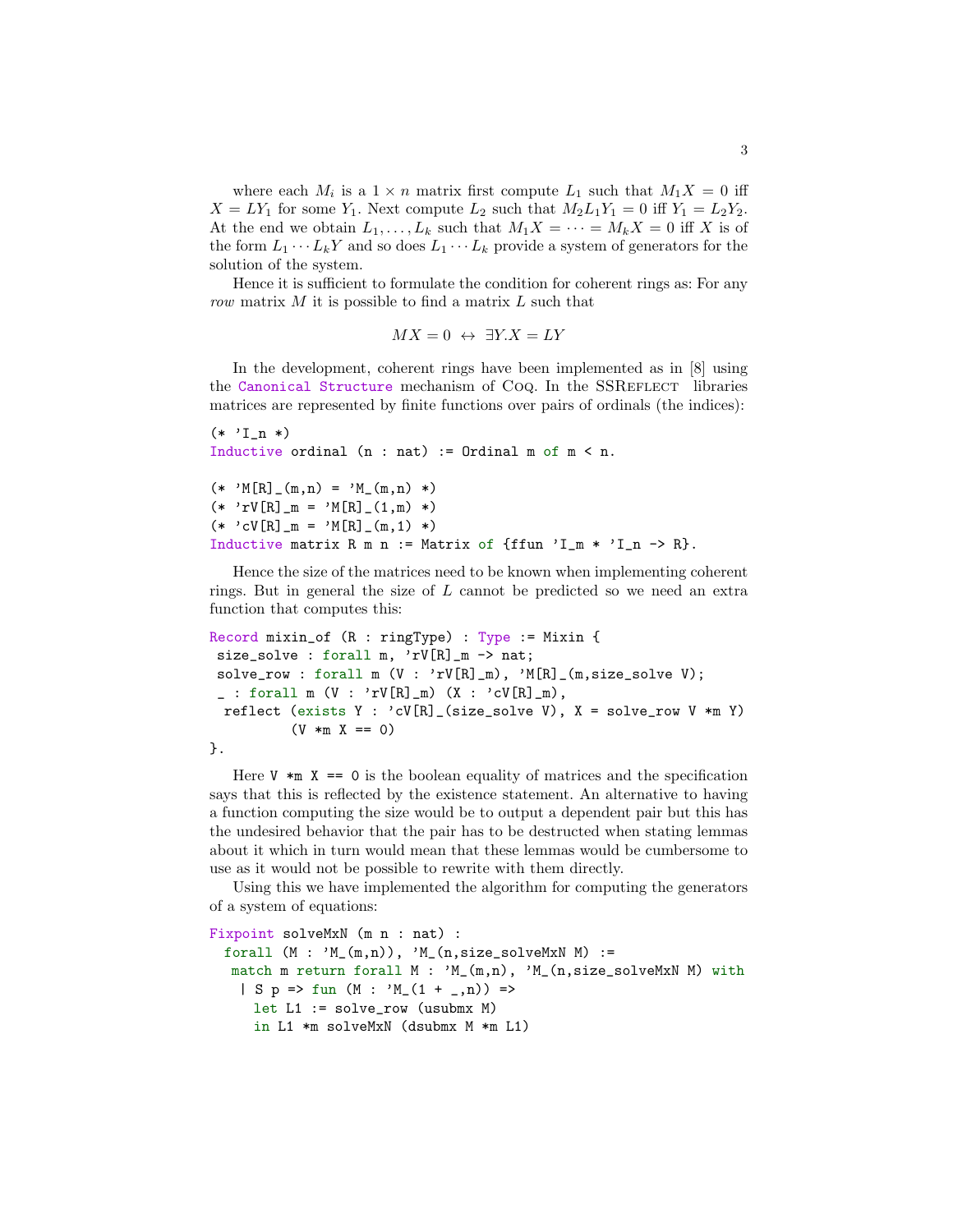```
| _ => fun _ => 1%:M
  end.
Lemma solveMxNP : forall m n (M : 'M[R]_-(m,n)) (X : 'cV[R]_n),
 reflect (exists Y : 'cV_(size_solveMxN M), X = solveMxN M *m Y)(M *m X == 0).
```
In order to instantiate this structure one can of course directly give an algorithm that computes the solution of a single row system. However there is another approach that will be used in the rest of the paper that is based on the intersection of finitely generated ideals.

## 2.1 Ideal intersection and coherence

In the case when  $R$  is an integral domain one way to prove that  $R$  is coherent is to show that the intersection of two finitely generated ideals is again finitely generated. This amounts to given two ideals  $I = (a_1, \ldots, a_n)$  and  $J = (b_1, \ldots, b_m)$ compute generators  $(c_1, \ldots, c_k)$  of  $I \cap J$ . For  $I \cap J$  to be the intersection of I and *J* it should satisfy  $I \cap J \subseteq I$ ,  $I \cap J \subseteq J$  and  $\forall x$ .  $x \in I \land x \in J \rightarrow x \in I \cap I$ .

A convenient way to express this in CoQ/SSREFLECT is to use strongly discrete rings that is discussed in section 3. For now we just assume that we can find V and W such that I  $\ast m$  V = I ∩ J and J  $\ast m$  W = I ∩ J. Using this there is an algorithm to compute generators of the solutions of a system:

$$
m_1x_1 + \dots + m_nx_n = 0
$$

The main idea is to compute generators,  $M_0$ , of the solution for  $m_2x_2 +$  $\cdots + m_n x_n = 0$  by recursion and also compute generators  $t_1, \ldots, t_p$  of  $(m_1) \cap$  $(-m_2, \ldots, -m_n)$  together with V and W such that

$$
(m_1)V = (t_1, \dots, t_p)
$$

$$
(-m_2, \dots, -m_n)W = (t_1, \dots, t_p)
$$

The generators of the module of solutions are then given by:

$$
\begin{bmatrix} V & 0 \\ W & M_0 \end{bmatrix}
$$

This has been implemented by:

```
Fixpoint solve_int m : forall (M : 'rV_m), 'M_(m, size_int M) :=
 match m return forall (M : 'rV_m), 'M_(m,size_int M) with
   | S p => fun (M' : 'rV_-(1 + p)) =>
            let m1 := 1submx M' in
            let ms := rsubmx M' in
            let M0 := solve_int ms in
            let V := cap\_w1 m1 (-ms) in
            let W := cap_{WT} m1 (-ms) in
```
4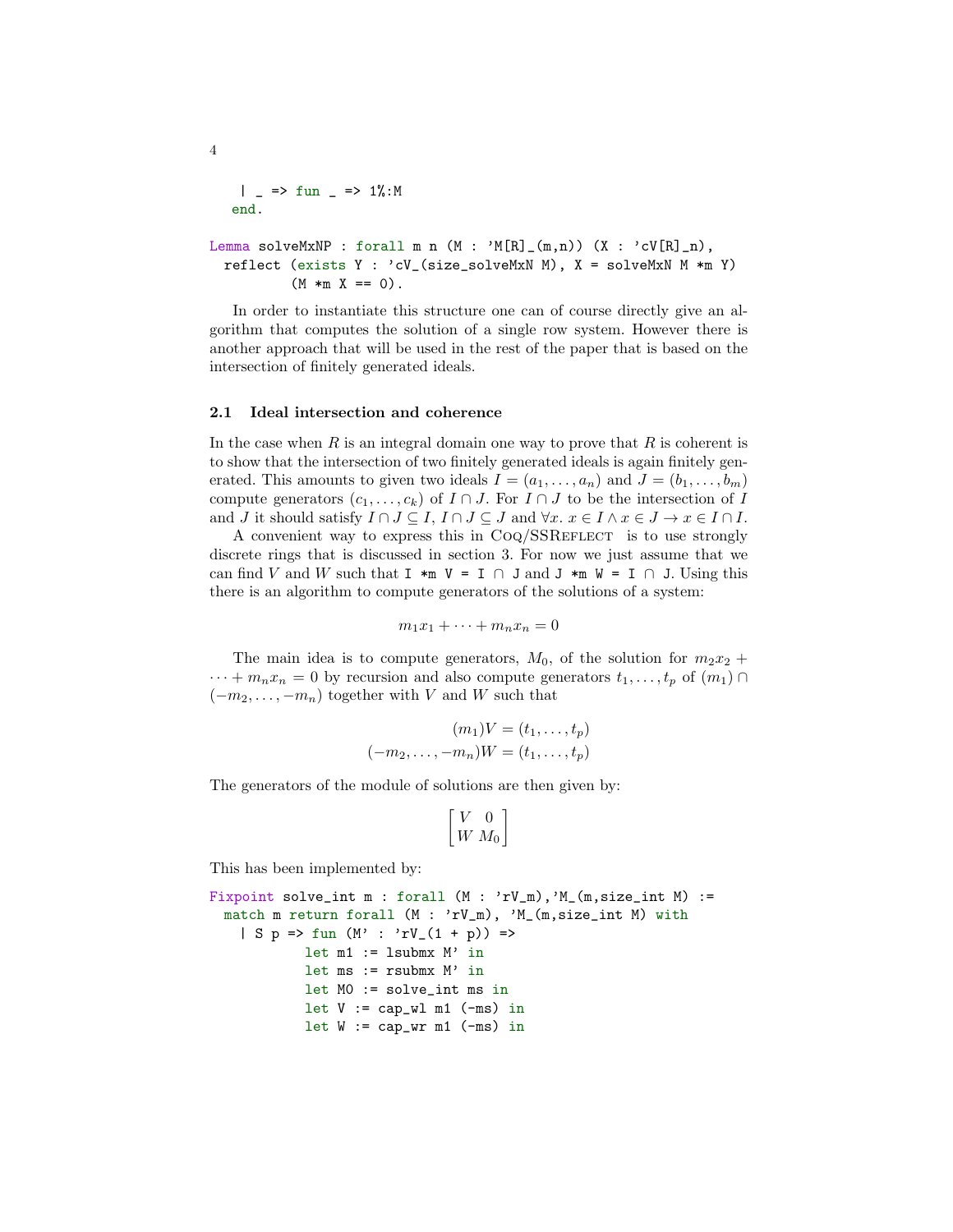```
block_mx (if m1 == 0 then delta_mx 0 0 else V) 0
                      (if m1 == 0 then 0 else W) M0| 0 \Rightarrow fun \Rightarrow 0end.
Lemma solve_intP : forall m (M : 'rV_m) (X : 'cV_m),
 reflect (exists Y : 'cV[R] (size_int M), X = solve_int M *m Y)
          (M *m X == 0).
```

```
Here \text{cap\_wl} computes V and \text{cap\_wr} computes W, their implementation
will be discussed in section 3.1. Note that some special care has to be taken if
m_1 is zero, if this is the case we output a matrix:
```

```
\begin{bmatrix} 1 & 0 & \cdots & 0 & 0 \end{bmatrix}0\ 0\ \cdots\ 0\ M_0T
```
However it would be desirable to output just

```
\lceil 10 \rceil0 M_01
```
But this would not have the correct size. This could be solved by having a more complicated function that output a sum type with matrices of two different sizes. This would give slightly more complicated proofs so we decided to pad with zeroes instead. In section 5 we will discuss how to implement a more efficient algorithm without any padding that is more suitable for computation.

## 3 Strongly discrete rings

An important notion in constructive mathematics is the notion of *discrete* ring, that is, rings with decidable equality. Another important notion is strongly discrete rings, these are rings where membership in finitely generated ideals is decidable. This means that if  $x \in (a_1, \ldots, a_n)$  there is an algorithm computing  $w_1, \ldots, w_n$  such that  $x = \sum a_i w_i$ .

Examples of such rings are multivariate polynomial rings over discrete fields (via Gröbner bases  $[5, 11]$ ) and Bézout domains with explicit divisibility, that is, whenever a | b one can compute x such that  $b = xa$ . We have represented strongly discrete rings in Coq as:

```
CoInductive member_spec (R : ringType) n (x : R) (I : 'rV[R]_n): option 'cV[R]_n -> Type :=
| Member J of x%:M = I *m J : member_spec x I (Some J)
| NMember of (forall J, x%:M != I *m J) : member_spec x I None.
Record mixin_of (R : ringType) : Type := Mixin {
 member : forall n, R \rightarrow 'rV_n \rightarrow option 'cV_n;
  _ : forall n (x : R) (I : 'rV_n), member_spec x I (member x I)
}.
```
5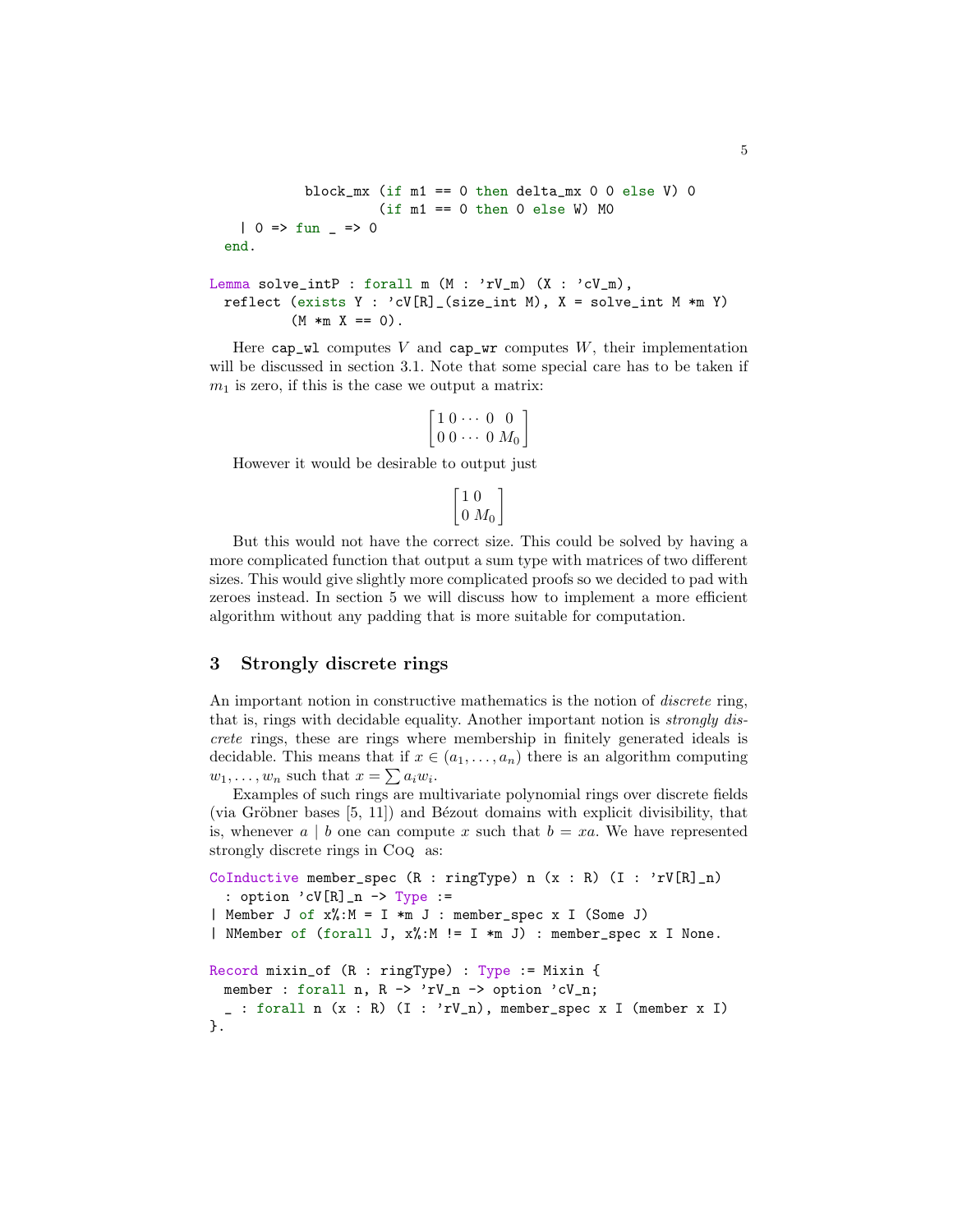The structure of strongly discrete rings contains a function taking an element and a row vector (with the generators of the ideal) and return an option type with a column vector. This is Some J if  $x$  can be written as  $IJ$  and if it is None then there should also be a proof that there cannot be any J satisfying  $x = IJ$ . The use of CoInductive has nothing to do with coinduction but it should be seen as a datatype without any recursion schemes on which one can do case-analysis, for more information see [10].

#### 3.1 Ideal theory

In the development we have chosen to represent finitely generated ideals as row vectors, so an ideal in  $R$  with  $n$  generators is represented as a row matrix of type 'rV[R]\_n. This way operations on ideals can be implemented using functions on matrices and properties can be proved using the matrix library.

A nice property of strongly discrete rings is that the inclusion relation of finitely generated ideals is decidable. This means that we can decide if  $I \subseteq J$ and if this is the case express every generator of  $I$  as a linear combination of the generators of J. This is represented in Coq by:

```
Fixpoint subid m n : 'rV[R]_m \rightarrow 'rV[R]_n \rightarrow bool :=
 match m return 'rV[R]_m -> 'rV[R]_n -> bool with
   | S p => fun (I : 'rV[R] (1 + _)) J =>
         member (I 0 0) J && subid (rsubmx I) J
    | _ => fun _ _ => true
  end.
```

```
Notation "A \leq B" := (subid A B).
Notation "A == B" := ((A \le B) \& (B \le A)).
```

```
Lemma subidP : forall m n (I : 'rV[R]_m) (J : 'rV[R]_n),
 reflect (exists D, I = J *m D) (I \leq J)%IS.
```
Note that this is expressed using matrix multiplication, so subidP says that if  $I \leq I$  then every generator of  $I$  can be written as a linear combination of generators of J.

Ideal multiplication is an example where it is convenient to represent ideals as row vectors. As the product of two finitely generated ideals is generated by all products of generators of the ideals this can be expressed compactly using matrix operations:

```
Definition mulid m n (I : 'rV_m) (J : 'rV_n) : 'rV_(m * n) :=
 mxvec (I^T * m J).
```
Notation "I  $*$ i J" := (mulid I J).

Here mxvec flattens 'M[R]<sub>\_</sub>(m,n) to a row vector 'rV[R]<sub>\_</sub>(m  $*$  n) and I<sup> $\tau$ </sup>T is the transpose of I. By representing ideals as row vectors we get compact definitions and quite simple proofs as the theory already developed about matrices can be used when proving properties of ideal operations.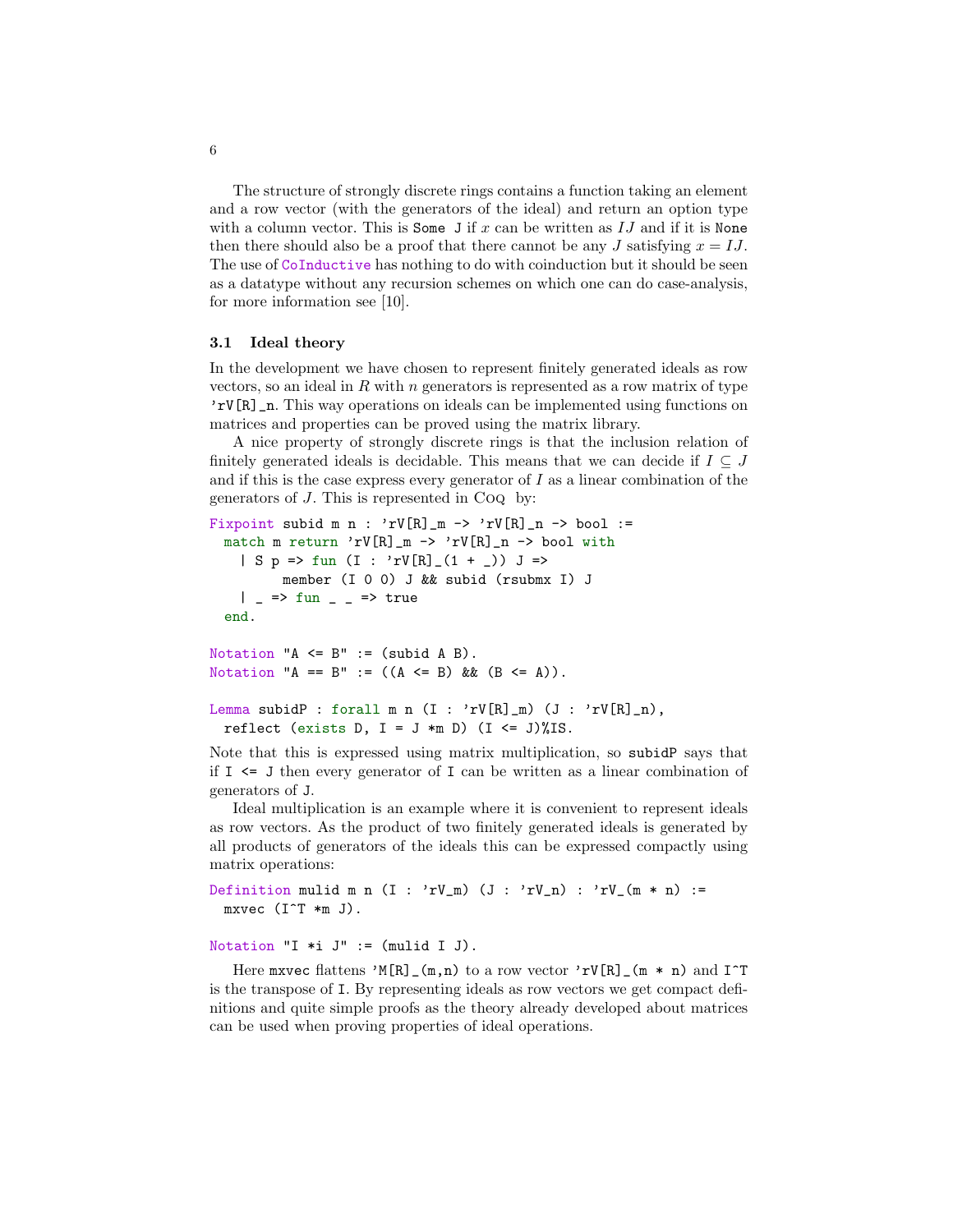It is also convenient to specify what the intersection of I and J is: it is an ideal K such that K  $\leq$  I, K  $\leq$  J and forall (x : R), member x I -> member x J -> member x K. So in order to prove that an integral domain is coherent it suffices to give an algorithm that computes  $K$  and prove that it satisfies these three properties. The cap\_wr and cap\_wl functions used in solve\_with\_int can then be implemented easily by explicitly computing D in subidP.

#### 3.2 Coherent strongly discrete rings

If a ring  $R$  is both coherent and strongly discrete it is not only possible to solve homogeneous systems  $MX = 0$  but also any system  $MX = A$ . The algorithm for computing this is expressed by induction on the number of equations where the case of one equation follow directly from the fact that the ring is strongly discrete. In the other case the matrix looks like:

$$
\begin{bmatrix} R_1 \\ M \end{bmatrix} X = \begin{bmatrix} a_1 \\ A \end{bmatrix}
$$

Now compute generators  $G_1$  for the module of system of solutions of  $R_1X = 0$ and test if  $a_1 \in R_1$ , if this is not the case the system is not solvable otherwise get  $W_1$  such that  $R_1W_1 = a_1$ . Now compute by recursion the solution S of  $MG_1X = A - MW_1$  such that  $MG_1S = A - MW_1$ . The solution to the system is then  $W_1 + G_1S$  as

$$
\begin{bmatrix} R_1 \\ M \end{bmatrix} (W_1 + G_1 S) = \begin{bmatrix} R_1 W_1 + R_1 G_1 S \\ M W_1 + M G_1 S \end{bmatrix} = \begin{bmatrix} a_1 \\ A \end{bmatrix}
$$

This has been implemented in Coq by:

```
Fixpoint solveGeneral m n : 'M_{(m,n)} \rightarrow 'cV_{m} \rightarrow option 'cV_n :=
  match m return 'M[R]_(m,n) -> 'cV[R]_m -> option 'cV[R]_n with
   | S p => fun (M: 'M[R]_1(1 + 1, n)) (A : 'cV[R]_1(1 + 1)) =>
   let G1 := solve_{row} (usubmx M) in
   let W1 := member (A \ 0 \ 0) (usubmx M) in
   obind (fun w1 : 'cV_n =>
    obind (fun S \Rightarrow Some (w1 + G1 *m S))
      (solveGeneral (dsubmx M *m G1) (dsubmx A - dsubmx M *m w1))
   ) W1
   | _ = > fun _ = = > Some 0
  end.
CoInductive SG\_spec \text{ m } (M : 'M[R]_{m,n}) (A : 'cV[R]_m)
  : option 'cV[R]_n \rightarrow Type :=
| HasSol X0 of
  (forall (X : 'cV[R]_n),reflect (exists Y, X = solveMxN M *m Y + X0)
            (M *m X == A)): SG_spec M A (Some XO)
| NoSol of (forall X, M *m X != A) : SG_spec M A None.
```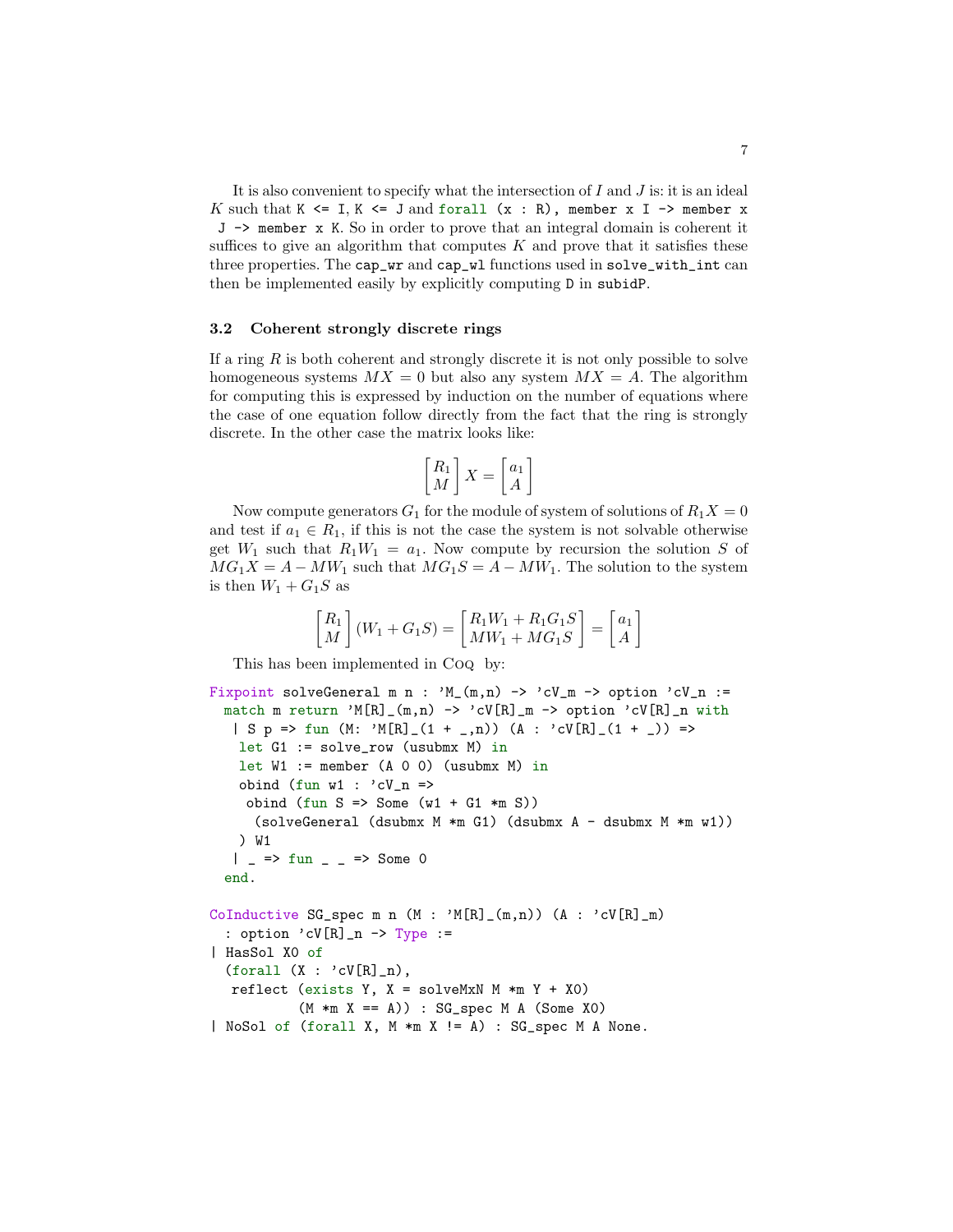Lemma solveGeneralP: forall m n  $(M : 'M[R]_-(m,n))$   $(A : 'cV[R]_m)$ , SG\_spec M A (solveGeneral M A).

Here obind is the bind operation for the option type which applies the function if the output is Some and returns None otherwise.

#### 3.3 Bézout domains are strongly discrete and coherent

The first example of coherent strongly discrete rings that we studied were Bézout domains with explicit divisibility. These are integral domains where every finitely generated ideal is principal (generated by a single element). The two main examples of Bézout domains are  $\mathbb{Z}$  and  $k[x]$  where k is a discrete field.

B´ezout domains can also be characterized as rings with a GCD operation in which there is a function computing the elements of the Bézout identity:

```
CoInductive bezout_spec R (a b : R) : R * R -> Type :=
 BezoutSpec x y of
    gcdr a b \frac{6}{6} x * a + y * b : bezout_spec a b (x, y).
Record mixin_of R : Type := Mixin {
 bezout : R \rightarrow R \rightarrow (R * R);
   _ : forall a b, bezout_spec a b (bezout a b)
}.
```
This means that given a and b one can compute x and y such that  $xa + by$ is associate<sup>3</sup> to  $gcd(a, b)$ . Based on this it is straightforward to implement a function that given a finitely generated ideal  $(a_1, \ldots, a_n)$  computes a (this a is the greatest common divisor of all the  $a_i$ ) such that  $(a_1, \ldots, a_n) \subseteq (a)$  and  $(a) \subseteq (a_1, \ldots, a_n).$ 

To test if  $x \in (a_1, \ldots, a_n)$  in a Bézout domain first compute a principal ideal  $(a)$  and then test if  $a \mid x$  and if this is the case we we can construct the witness and otherwise we know that  $a \notin (a_1, \ldots, a_n)$ . This has been implemented in Coq by:

```
Definition bmember n (x : R) (I : 'rV[R]_n) :=match x %/? principal_gen I with
   | Some a => Some (principal_w1 I *m a%:M)
   | None => None
 end.
```
Lemma bmember\_correct : forall  $n (x : R) (I : 'rV[R]_n)$ , member\_spec x I (bmember x I).

<sup>&</sup>lt;sup>3</sup> a and b are associates if a | b and b | a or equivalently that there exists a unit  $u \in R$ such that  $a = bu$ .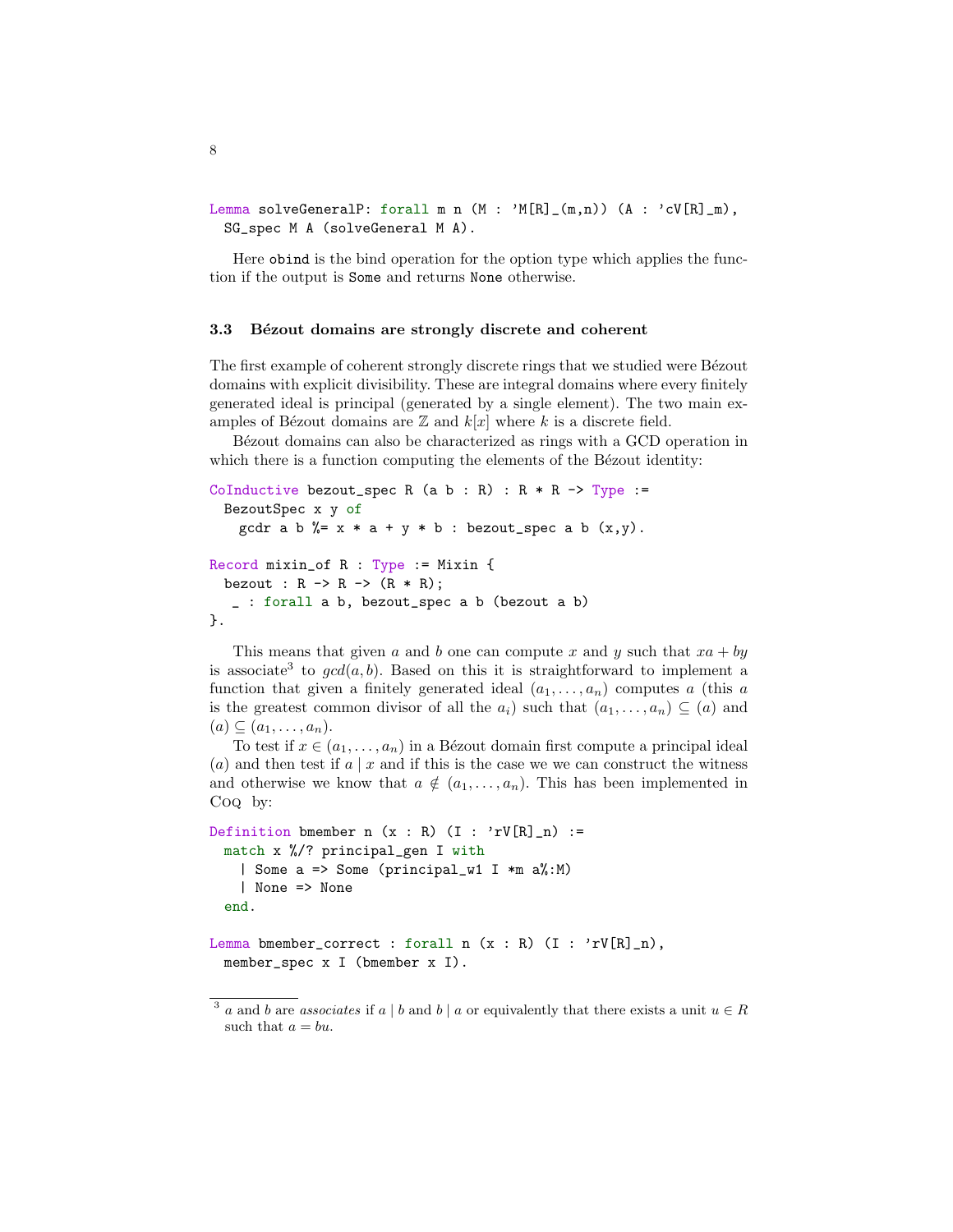Here  $\frac{9}{2}$ ? is the explicit divisibility function of R, principal general generator of the principal ideal generating I and principal\_w1 I is the witness that  $(a) \subseteq I$ .

For showing that Bézout domains are coherent let  $I$  and  $J$  be two finitely generated ideals and compute principal ideals such that  $I = (a)$  and  $J = (b)$ . Now it easy to prove that  $I \cap J = (lcm(a, b))$ , where  $lcm(a, b)$  is the lowest common multiple of  $a$  and  $b$  which is computable in our setting as any Bézout ring is a GCD domain with explicit divisibility. Hence we have now proved that both  $\mathbb{Z}$  and  $k[x]$  are both coherent and strongly discrete which means that we can solve arbitrary systems of equations over them.

# 4 Prüfer domains

Another class of rings that are coherent are  $Priifer\ domains$ . These can be seen as non-Noetherian analogues of Dedekind domains and have many different characterizations. The one we choose here is the one in  $[12]$  that says that a Prüfer domain is an integral domains where given any  $x$  and  $y$  there exists  $u, v$  and  $w$ such that

and

 $(1 - u)y = wx$ 

 $ux = vy$ 

This is implemented in Co<sub>Q</sub> by:

```
Record mixin_of (R : ringType) : Type := Mixin {
 prufer: R \rightarrow R \rightarrow (R * R * R)%type;
 \_: forall x y, let: (u,v,w) := prufer x y in
     u * x = v * y / \ (1 - u) * y = w * x}.
```
As we require that Prüfer domains have explicit divisibility, see beginning of section 3, it is possible for us to prove that they are strongly discrete which in turn means that we can use the library of ideal theory developed for strongly discrete rings when proving that they are coherent. However it would be possible to prove that Prüfer domains are coherent without assuming explicit divisibility.

The most basic examples of Prüfer domains are Bézout domains (in particular  $\mathbb Z$  and  $k[x]$ ). However there are many other examples, for instance if R is a Bézout domain then the ring of elements integral over  $R$  is a Prüfer domain, this give examples from algebraic geometry like  $k[x, y]/(y^2 + x^4 - 1)$  and algebraic number theory like  $\mathbb{Z}[\sqrt{-5}]$ .

#### 4.1 Principal localization matrices and strong discreteness

The key algorithm in the proof that Prüfer domains with explicit divisibility are both strongly discrete and coherent is an algorithm computing a principal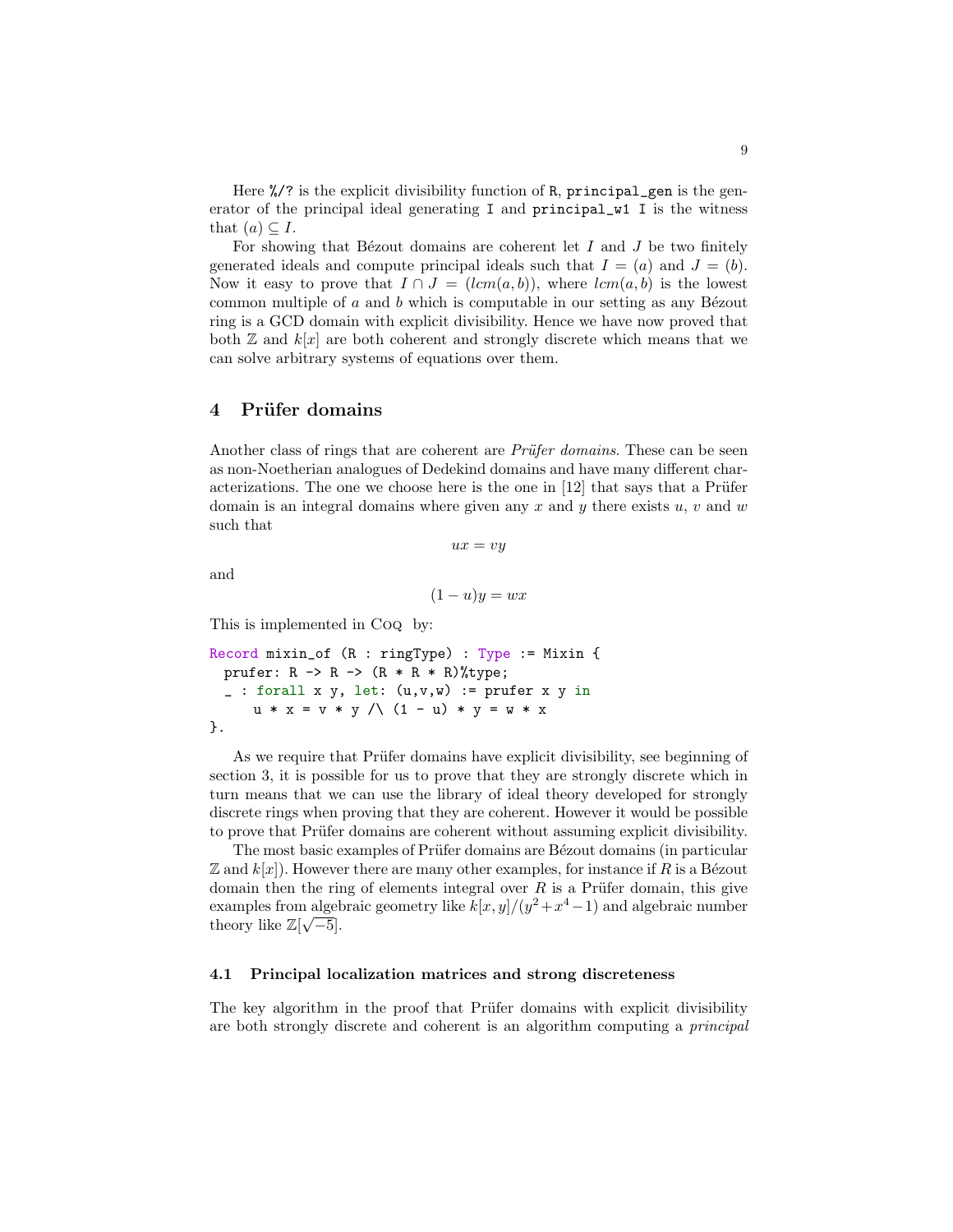localization matrix of an ideal [6]. This means that given a finitely generated ideal  $(x_1, \ldots, x_n)$  compute a  $n \times n$  matrix  $M = (a_{ij})$  such that:

$$
\sum_i a_{ii} = 1
$$

and

$$
\forall ijl. \ a_{lj}x_i = a_{li}x_j
$$

In SSREFLECT the first of these is a bit problematic as there is no constraint saying that a matrix has to be nonempty and if a matrix is empty the sum will be 0. Hence we express the property like this:

```
Definition P1 m (M : 'M[R]_m) :=
 \big[\frac{+}{R}/0\big]_{(i: 'I_m) (M i i) = (0 < m)_{i: R.}Definition P2 m (X : 'rV[R]_m) (M : 'M[R]_m) :=forall (i j l: 'I_m), (M 1 j) * (X 0 i) = (M 1 i) * (X 0 j).
```

```
Definition isPLM m (X : 'rV[R]_m) (M: 'M[R]_m) := P1 M / \neg P2 X M.
```
The first statement uses an implicit coercion from booleans to rings where false is coerced to 0 and true to 1. The algorithm computing a principal localization matrix, plm, is quite involved so we have omitted it from this presentation, the interested reader should have a look in the development and at the proofs in [6] and [12]. We have proved that this algorithm satisfies the above specification:

```
Lemma plmP : forall m (I : 'rV[R]_m), isPLM I (plm I).
```
The reason that principal localization matrices are interesting is that they give a way to compute the *inverse of a finitely generated ideal I*, this is a finitely generated ideal J such that IJ is principal. In fact if  $I = (x_1, \ldots, x_n)$  and  $M = (a_{ij})$  is its principal localization matrix then the following property holds:

 $(x_1, \ldots, x_n)(a_{1i}, \ldots, a_{ni}) = (x_i)$ 

That is, every column of  $M$  is an inverse to  $I$ . In Coq:

Lemma col\_plm\_mulr n  $(I : 'rV[R]_n.+1)$  i : I  $\text{*m}$  col i (plm I) = (I 0 i)%:M.

This means that we can define an algorithm for computing the inverse of ideals in Prüfer domains:

```
Definition inv_id n : 'I_n -> 'rV[R]_n -> 'rV[R]_n :=
 match n return 'I_n -> 'rV[R]_n -> 'rV[R]_n with
 | S p => fun (i : 'I_(1 + p)%N) (I : 'rV[R]_(1 + p)%N) =>
   (col i (plm I))^T| _ => fun _ _ => 0
 end.
```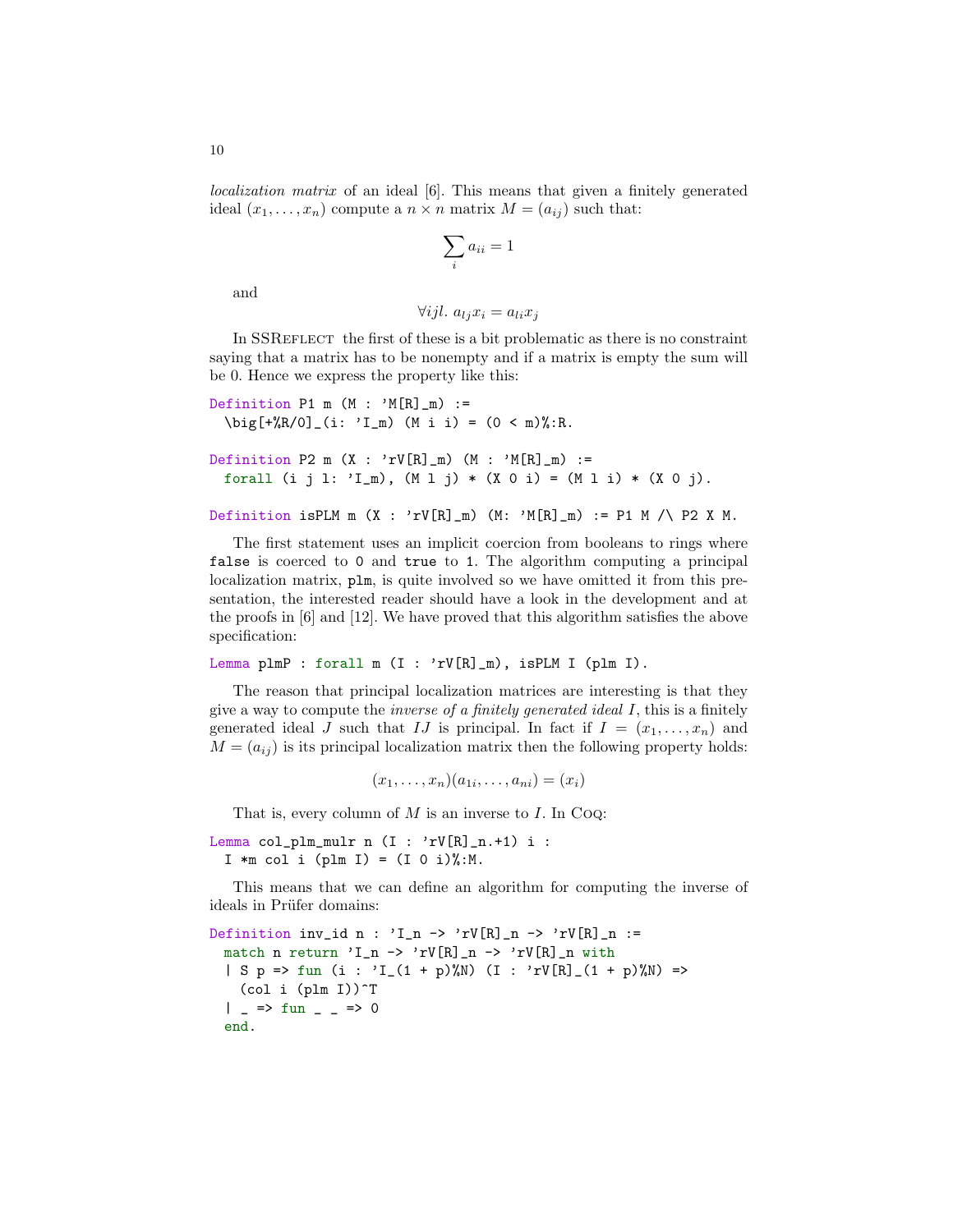Lemma  $inv_idP$  n  $(I: 'rV[R]_n)$  i :  $({\rm inv\_id}$  i I \*i I ==  $(I 0 i)$ %:M)%IS.

Here  $*$ i is ideal multiplication. Using this it is possible to prove that Prüfer domains with explicit divisibility are strongly discrete. To compute if  $x \in I$  first compute J such that  $IJ = (a)$ . Now  $x \in I$  iff  $(x) \subseteq I$  iff  $xJ \subseteq (a)$ . This can be decided if we can decide when an element is divisible by a. The implementation of this is:

```
Definition pmember n (x : R) : 'rV[R]_n -> option 'cV[R]_n :=
 match n return 'rV[R]_n -> option 'cV[R]_n with
 | S p => fun I : 'rV[R]_p.+1 =>
     let: loc := plm I in
       if forallb i, I 0 i %| loc i i * x then
         Some (\cdot col_i odd) odflt 0 (loc i i * x %/? I 0 i))
       else None
  | = > fun = > if x == 0 then Some 0 else None
end.
```

```
Lemma pmember_correct : forall n (x : R) (I : 'rV[R]_n),
 member_spec x I (pmember x I).
```
Here forallb is a finite forall testing that all of the elements of  $I$  divides  $a_{ii}x$ . Hence our implementation of Prüfer domains is strongly discrete which means that the theory about ideals developed for strongly discrete rings can be used when proving that Prüfer domains are coherent.

## 4.2 Coherence

The key property of ideals in Prüfer domains for computing the intersection is that given two finitely generated ideals  $I$  and  $J$  they satisfy:

$$
(I+J)(I\cap J)=IJ
$$

This means that we can devise an algorithm for computing generators for the intersection by first computing  $(I+J)^{-1}$  such that  $(I+J)^{-1}(I+J) = (a)$ and then we get that

$$
I \cap J = \frac{(I+J)^{-1}IJ}{a}
$$

Note the use of division here, in fact it is possible to compute the intersection without assuming division but then the algorithm is more complicated. Using this the function for computing generators of the intersection is:

Definition pcap (n m : nat)  $(I : 'rV[R]_n)$   $(J : 'rV[R]_m)$  :  $\lceil rV[R] \rceil$  (pcap\_size I J).+1 := match find\_nonzero (I +i J) with | Some i => let sIJ := I +i J in let  $a := sIJ$  0 i in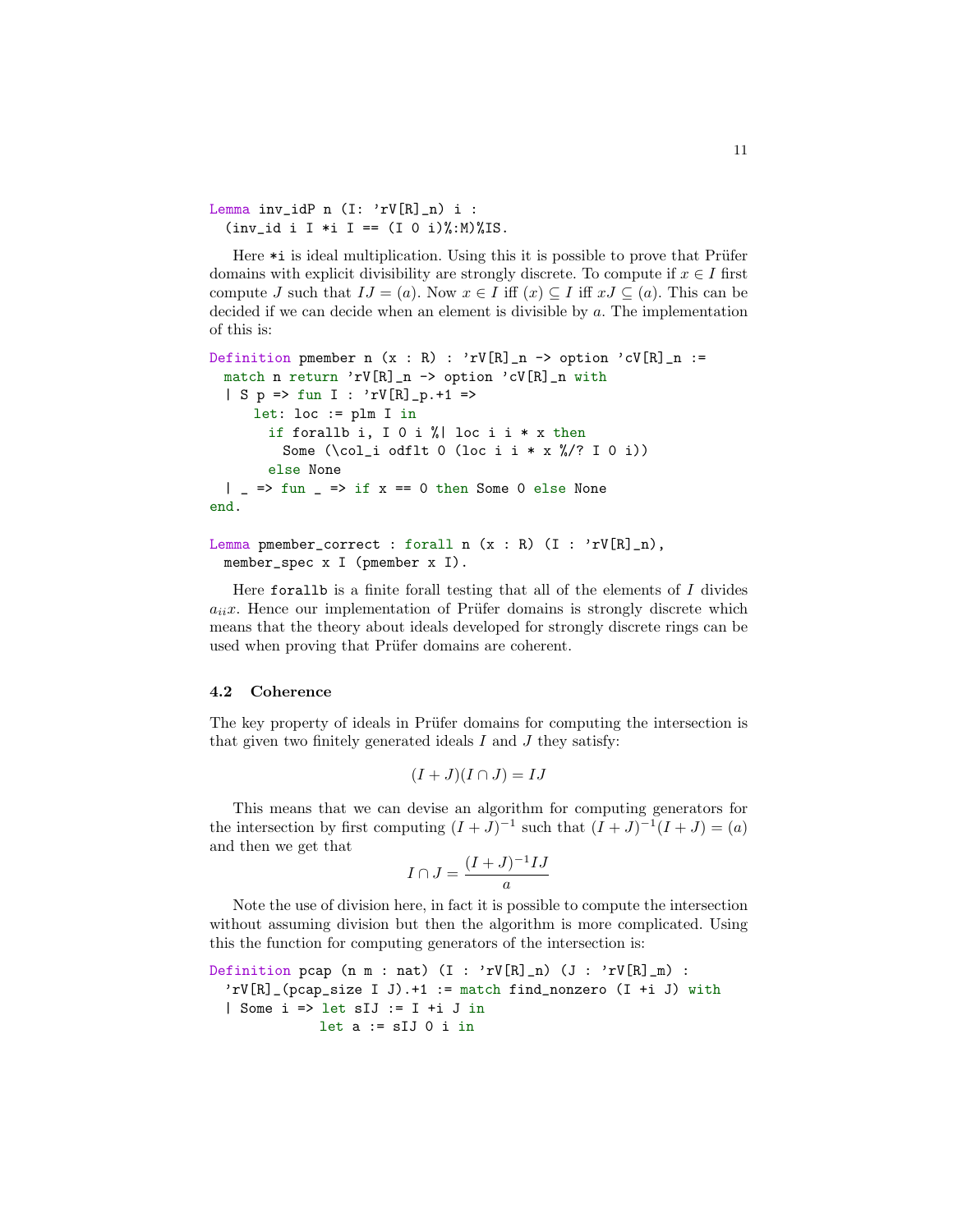```
let acap := inv_id i sIJ *i I *i J in
             (0 : 'M_1) +i (\row_i (odflt 0 (acap 0 i %/? a)))
| None \Rightarrow 0
end.
```
The reason to add 0 as a generator of the ideal is simply to have the correct size as the formalized proof that R is coherent if  $I \cap J$  is computable requires that  $I \cap J$  is nonempty. Now we have an algorithm for computing the intersection but to prove that this is indeed the intersection we need to prove the property that we used:

```
Lemma pcap_id (n m : nat) (I : 'rV[R]_n) (J : 'rV[R]_m) :
  ((I +i J) *i pcap I J == I *i J)
```
Using this it is possible to prove that pcap compute the intersection:

Lemma pcap\_subidl m n  $(I: 'rV_m)$   $(J: 'rV_n)$ :  $(pcap I J \le I)$ %IS. Lemma pcap\_subidr m n (I: 'rV\_m) (J: 'rV\_n): (pcap I J <= J)%IS. Lemma pcap\_member m n x  $(I : 'rV[R]_m) (J : 'rV[R]_n)$ : member x I -> member x J -> member x (pcap I J).

Hence we have now proved that Prüfer domains with explicit divisibility are coherent strongly discrete rings so not only can we solve homogeneous systems over them but also any linear system of equations.

#### 4.3 Examples of Prüfer domains

As mentioned before is any Bézout domain a Prüfer domain. The proof of this is easy:

```
Definition bezout_calc (x y: R) : (R * R * R)% type :=
 let: (g, c, d, a, b) := egcdr x y in (d * b, a * d, b * c).
```
Lemma bezout\_calcP  $(x, y : R)$ : let:  $(u,v,w)$  := bezout\_calc x y in  $u * x = v * y / \lambda (1 - u) * y = w * x.$ 

Here egcdr is the extended Bézout algorithm where g is the gcd of x and y,  $x = ag, y = bg$  and  $ca + db = 1$ .

We have not yet formalized the proof that  $\mathbb{Z}[\sqrt{-5}]$  and  $k[x, y]/(y^2 - 1 + x^4)$ are Prüfer domains but we have implemented these algorithms in HASKELL [14].

## 5 Computations

In the paper algorithms are presented on structures using rich dependently typed datatypes which is convenient when proving properties but for computation this is not necessary. In fact it can be more efficient to implement the algorithms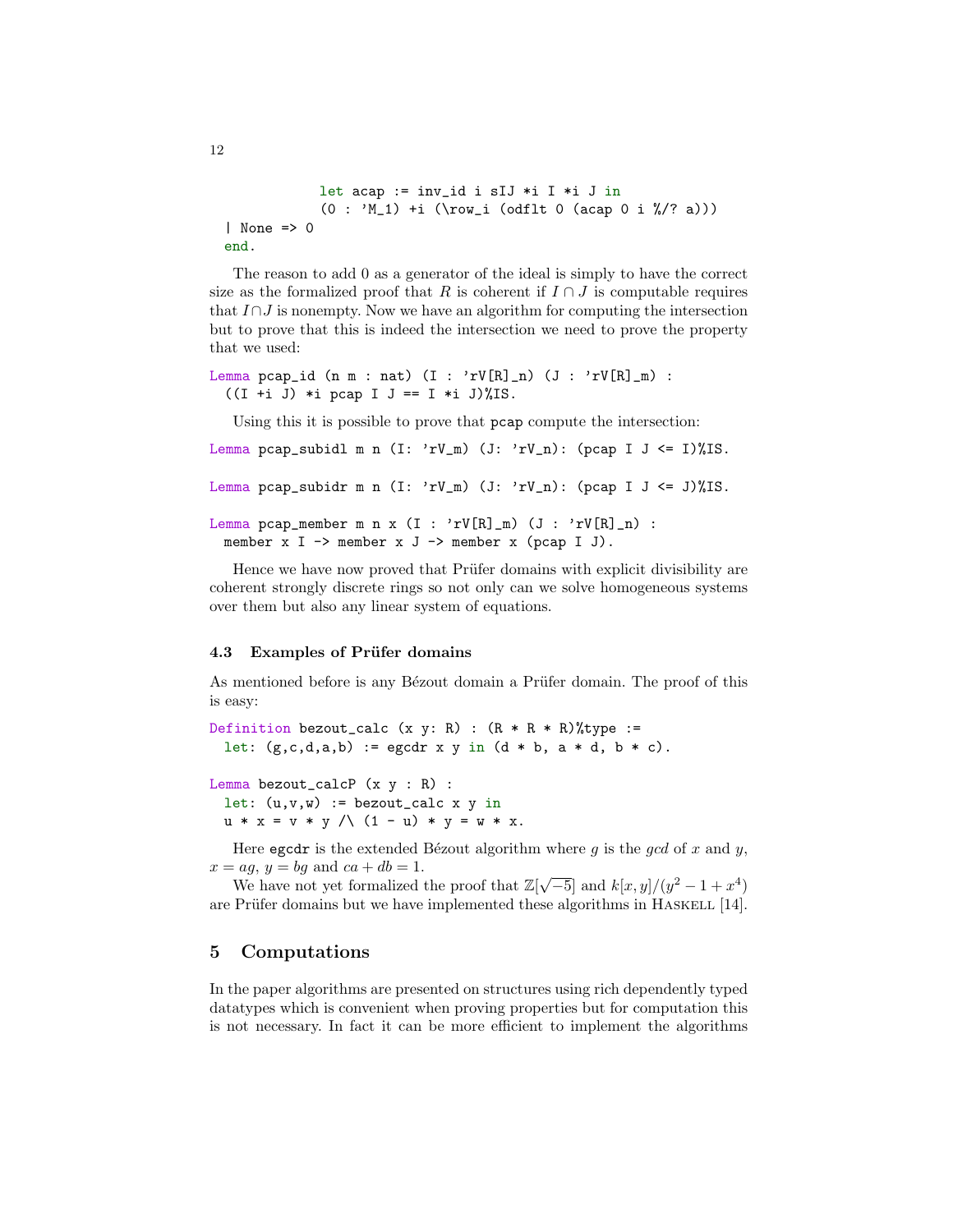on simply typed datatypes instead, a good example is matrices: As explained in section 2 they are represented using finite functions from the indices (represented using ordinals) but this representation is not suitable for computation as finite functions are represented by their graph which has to be traversed linearly each time the function is evaluated. So instead we use a library we previously developed where matrices are represented using lists of lists and implement efficient versions of the algorithms on this representations instead. These algorithms are then linked to the inefficient versions using translation lemmas. The methodology that we follow is summarized in [7] as:

- 1. Implement an abstract version of the algorithm using SSREFLECT's structures and use the libraries to prove properties about them. Here we can use the full power of dependent types when proving correctness.
- 2. Refine this algorithm into an efficient one using SSREFLECT's structures and prove that it behaves like the abstract version.
- 3. Translate the SSREFLECT structures and the efficient algorithm to the lowlevel data types, ensuring that they will perform the same operations as their high-level counterparts.

So far we have only presented step 1. The second step involves giving more efficient algorithms, a good example of this is the algorithms on ideals. A simple optimization that can be made is to ensure that there are no zeroes as generators in the output of the ideal operations. The goal would then be to prove that the more efficient operations generates the same ideal as the original operation. Another example is solve\_int that can be implemented without padding with zeroes, this would then be proved to produce a set of solution of the system and then be refined to a more efficient algorithm on list based matrices.

The final step corresponds to implementing "computable" counterparts of the structures that we presented so far based on simple types. For example is computable coherent rings implemented as:

```
Record mixin_of (R : coherentRingType)
  (CR : cstronglyDiscreteType R) : Type := Mixin {
 csize_solve : nat -> seqmatrix CR -> nat;
 csolve_row : nat -> seqmatrix CR -> seqmatrix CR;
 _ : forall n (V : 'rV[R]_n),
   seqmx_of_mx CR (solve_row V) = csolve_row n (seqmx_of_mx = V);
 _ : forall n (V: 'rV[R]_n),
   size_solve V = \text{csize\_solve} n (seqmx_of_mx _ V)
}.
```
Here seqmatrix is the list based representation of matrices and seqmx\_of\_mx is the translation function from SSREFLECT matrices to list based matrices. Using this more efficient versions of the algorithms presented above can be implemented simply by changing the functions on SSREFLECT matrices to functions on seqmatrix: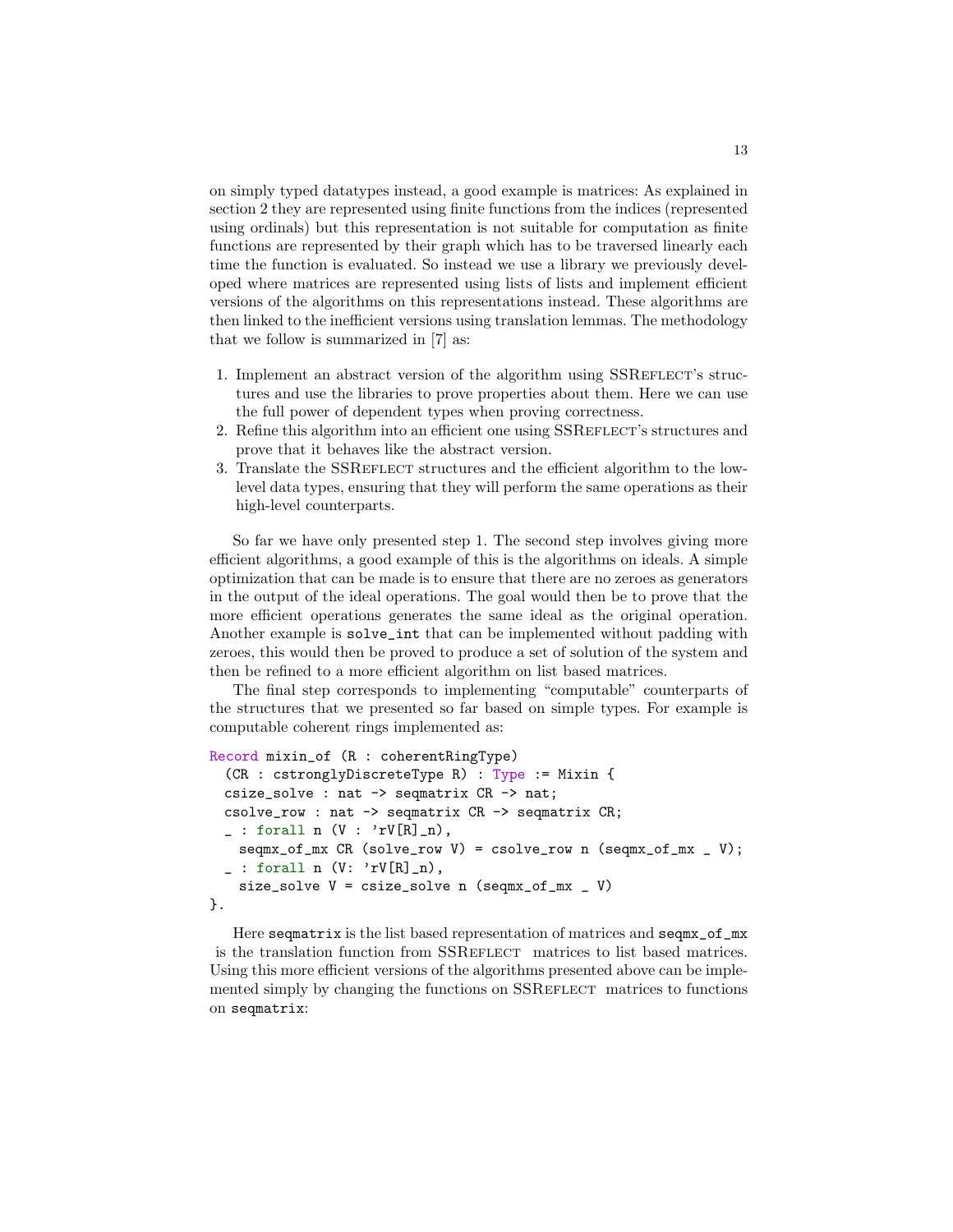```
Fixpoint csolveMxN m n (M : seqmatrix CR) : seqmatrix CR :=
 match m with
   | S p =>
     let u := usubseqmx 1 M in
     let d := dsubseqmx 1 M in
     let G := cget_matrix n u in
     let k := cget_size n u in
     let R := mulseqmx n k d G in
       mulseqmx k (csize_solveMxN p k R) G (csolveMxN p k R)
   | = > seqmx1 CR n
  end.
```

```
Lemma csolveMxNE : forall m n (M : 'M[R]_{m,n}),
 seqmx_of_mx _ (solveMxN M) = csolveMxN m n (seqmx_of_mx _ M).
```
The lemma states that solving the system on SSREFLECT matrices and then translating is the same as first translating and then compute the solution using the list based algorithm. The proof of this is straight-forward as all of the functions of the algorithm have translation lemmas, so it is done by expanding definitions and translating using already implemented translation lemmas.

This way we have implemented all of the above algorithms and instances and made some computations with  $\mathbb Z$  using the algorithms for Bézout domains: First we can compute the generators of  $(2) \cap (3, 6)$ :

Eval vm\_compute in (cbcap 1 2 [::[::2]] [::[::3; 6]]).

 $= [:: [:: 6]]$ 

Next we can test if  $6 \in (2)$ :

Eval vm\_compute in (cmember  $1/N$  6 [::[:: 2]]).  $=$  Some  $[:: [:: 3]]$ 

It is also possible to solve the homogeneous system:

$$
\begin{bmatrix} 1 & 2 \\ 2 & 4 \end{bmatrix} \begin{bmatrix} x_1 \\ x_2 \end{bmatrix} = \begin{bmatrix} 0 \\ 0 \end{bmatrix}
$$

Eval vm\_compute in  $(csolveMxN 2 2 [::[:: 1; 2]; [::2; 4]]).$ 

 $=$  [:: [:: 2; 0];  $[:: -1; 0]]$ 

and the inhomogeneous system:

$$
\begin{bmatrix} 2 & 3 \\ 4 & 6 \end{bmatrix} \begin{bmatrix} x_1 \\ x_2 \end{bmatrix} = \begin{bmatrix} 4 \\ 8 \end{bmatrix}
$$

Eval vm\_compute in  $(csolveGeneral 2 2 [::[:: 2; 3]; [:: 4; 6])$  $[::[:: 4];[:: 8]]$ .

 $=$  Some  $[:: [:: -4];$  $[:: 4]$ ]

14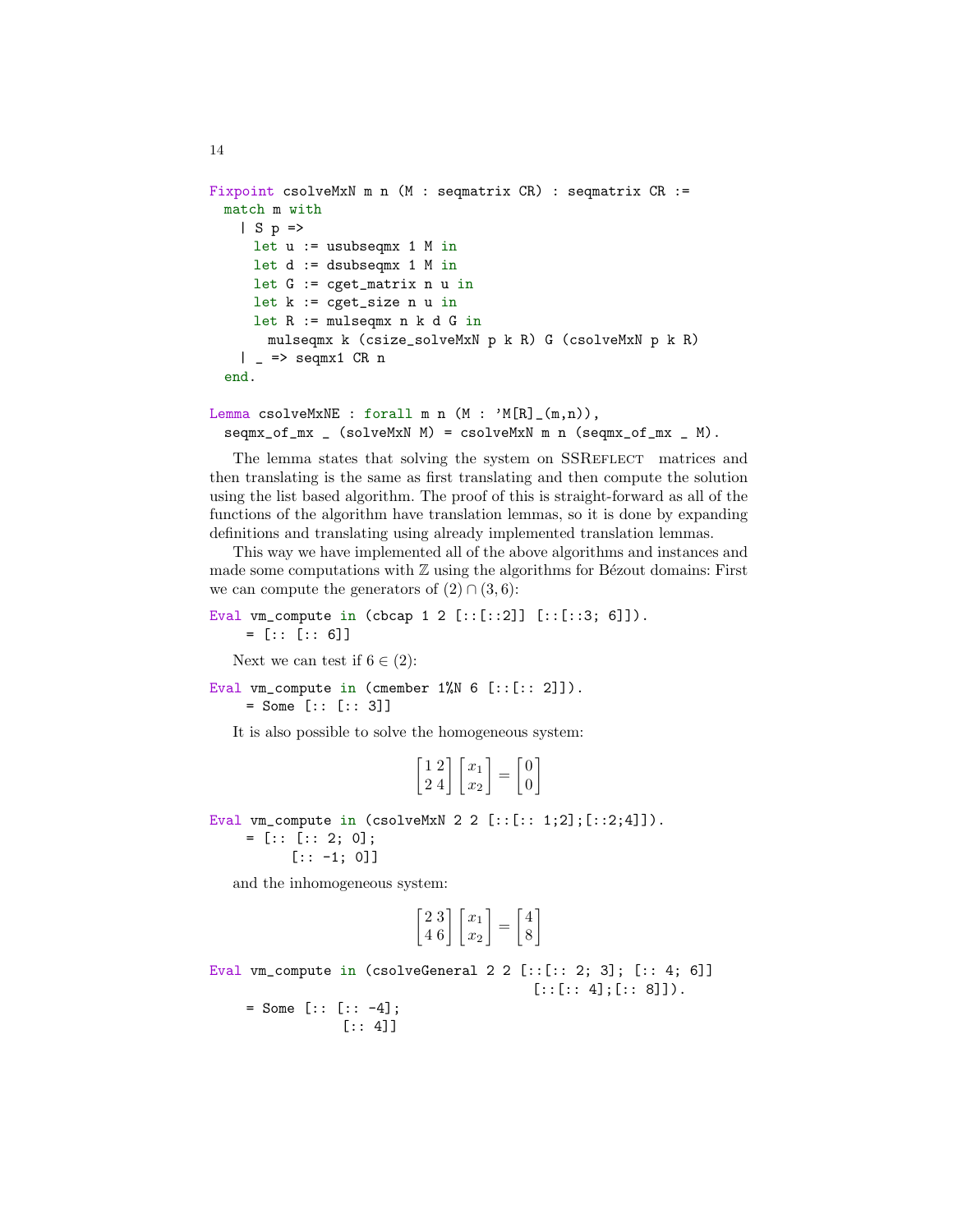We can also do some computations on the algorithms for Prüfer domains using  $\mathbb{Z}$ :

Eval vm\_compute in  $(cplm 3$  [ $::$ [ $::$  2; 3; 5]]).  $=$  [:: [:: 8; 12; 20]; [:: 12; 18; 30];  $[:: -10; -15; -25]$ 

```
Eval vm_compute in (cinv_id 2 0 [::[:2; 3]]).= [\colon : : : -2; 2]
```
The first computation compute the principal localization matrix of  $(2, 3, 5)$ and the second compute the inverse of the ideal (2, 3).

## 6 Conclusions and Further Work

In this paper we have represented in type theory interesting and mathematically nontrivial results in constructive algebra. The algorithms based on coherent and strongly discrete rings have been refined to more efficient algorithms on simple datatypes, this way we get certified mathematical algorithms that are suitable for computation. Hence can this work be seen as an example that the methodology presented in [7] is applicable on more complicated structures as well.

In the future it would be interesting to prove that multivariate polynomial rings over discrete fields are coherent and strongly discrete. This would require a formalization of Gröbner bases and the Buchberger algorithm which has already been done in Coq [16, 18]. It would be interesting to reimplement this using SSREFLECT and compare the complexity of the formalizations.

It would also be interesting to use this work as a basis for a library of formalized computational homological algebra inspired by the homalg project. In fact solveMxN and solveGeneral are the only operations used as a basis in HOMALG [2]. This formalization would involve first proving that the category of finitely presented modules over coherent strongly discrete rings form an abelian category and then use this to implement further algorithms.

A consequence of the choice of using SSREFLECT for the formalization is that it is difficult to formalize things in full generality, for instance all rings are assumed to be discrete. Also in constructive algebra ideal theory is usually developed without assuming decidable ideal membership, but in our experience are both the SSREFLECT library and tactics best suited for theories with decidable functions. This is the reason that we only consider Prüfer domains with explicit divisibility as this means that they are strongly discrete which in turn means that we can use the library of ideal theory when proving that they are coherent. We actually started to formalize the coherence proof without assuming explicit divisibility but this led to too complicated proofs so we decided to assume divisibility as the examples that we are primarily interested in all have explicit divisibility anyway. It would be more natural from the point of view of constructive mathematics to represent more general structures without these decidability conditions.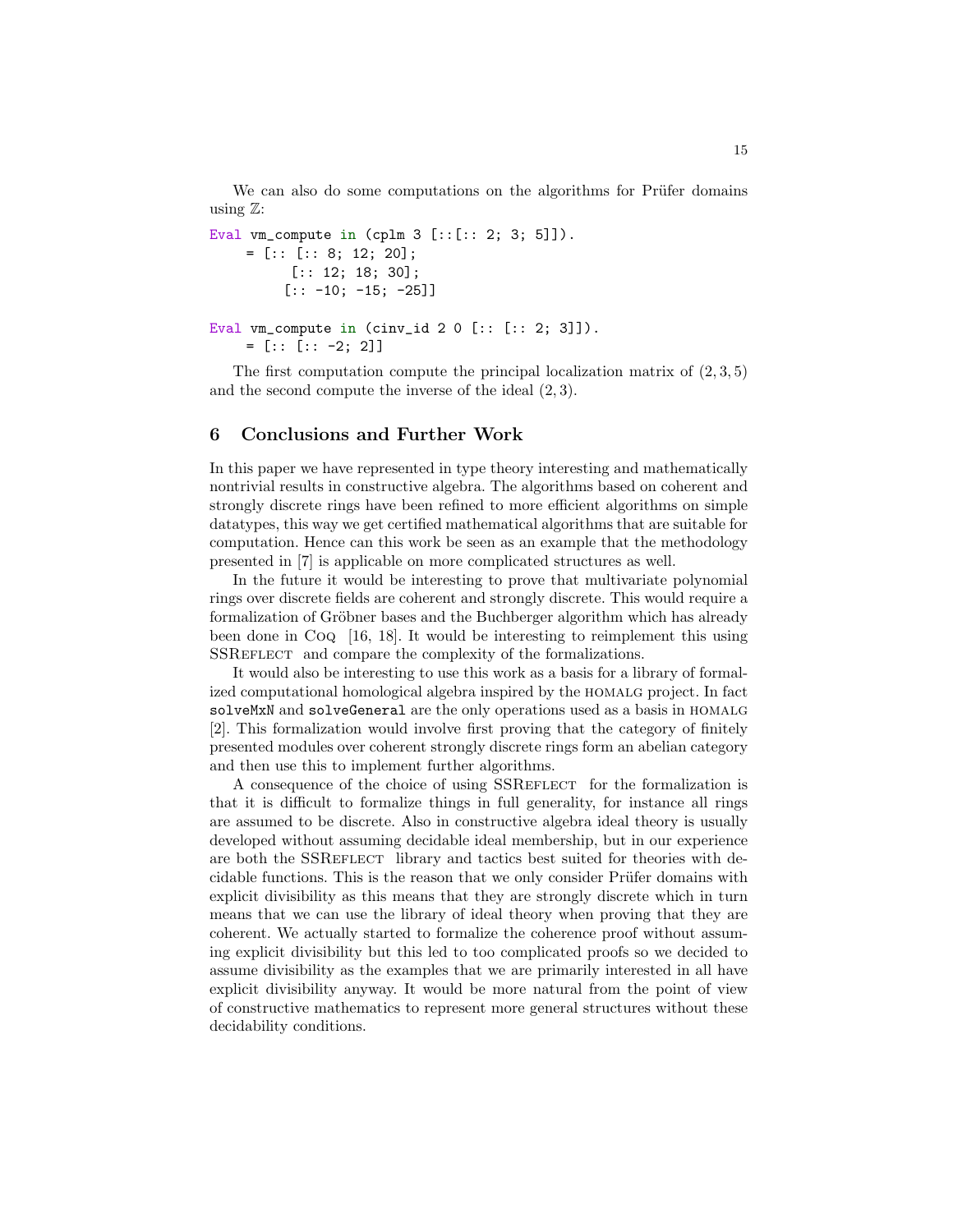However, while the use of SSREFLECT imposes some decidability conditions, we found that in this framework of decidable structures the notations and tactics provided by SSREFLECT are particularly elegant and well-suited.

# References

- [1] J. Avigad. Methodology and metaphysics in the development of Dedekind's theory of ideals. The architecture of modern mathematics. Essays in history and philosophy. Oxford: Oxford University Press, 2006.
- [2] M. Barakat and M. Lange-Hegermann. An axiomatic setup for algorithmic homological algebra and an alternative approach to localization. J. Algebra Appl., 10(2):269–293, 2011.
- [3] M. Barakat and D. Robertz. homalg a meta-package for homological algebra. J. Algebra Appl., 7(3):299–317, 2008.
- [4] Coq development team. The Coq Proof Assistant Reference Manual, version 8.3. Technical report, 2010.
- [5] D. Cox, J. Little, and D. O'Shea. Ideals, Varieties and Algorithms: An introduction to Computational Algebraic Geometry and Commutative Algebra. Springer, 2006.
- [6] L. Ducos, H. Lombardi, C. Quitté, and M. Salou. Théorie algorithmique des anneaux arithmétiques, des anneaux de Prüfer et des anneaux de Dedekind. Journal of Algebra, 281(2):604 – 650, 2004.
- [7] M. Dénès, A. Mörtberg, and V. Siles. A refinement based approach to computational algebra in Coq. In Interactive Theorem Proving, volume 7406 of LNCS, pages 83–98, 2012.
- [8] F. Garillot, G. Gonthier, A. Mahboubi, and L. Rideau. Packaging mathematical structures. In Proceedings 22nd International Conference on Theorem Proving in Higher Order Logics (TPHOLs'09), volume 5674 of LNCS, pages 327–342, 2009.
- [9] G. Gonthier. Point-Free, Set-Free concrete linear algebra. In Interactive Theorem Proving, volume 6898 of LNCS, pages 103–118, 2011.
- [10] G. Gonthier and A. Mahboubi. A Small Scale Reflection Extension for the Coq system. Technical report, Microsoft Research INRIA, 2009.
- [11] H. Lombardi and H. Perdry. The Buchberger Algorithm as a Tool for Ideal Theory of Polynomial Rings in Constructive Mathematics. 1998.
- $[12]$  H. Lombardi and C. Quitté. Algèbre commutative, Méthodes constructives: Modules projectifs de type fini. Calvage et Mounet, 2011.
- [13] R. Mines, F. Richman, and W. Ruitenburg. A Course in Constructive Algebra. Springer-Verlag, 1988.
- [14] A. Mörtberg. Constructive Algebra in Functional Programming and Type Theory. Master's thesis, Chalmers University of Technology, 2010.
- [15] H. Perdry and P. Schuster. Noetherian orders. Mathematical. Structures in Comp. Sci., 21(1):111–124.
- [16] H. Persson. An Integrated Development of Buchberger's Algorithm in Coq. 2001.

16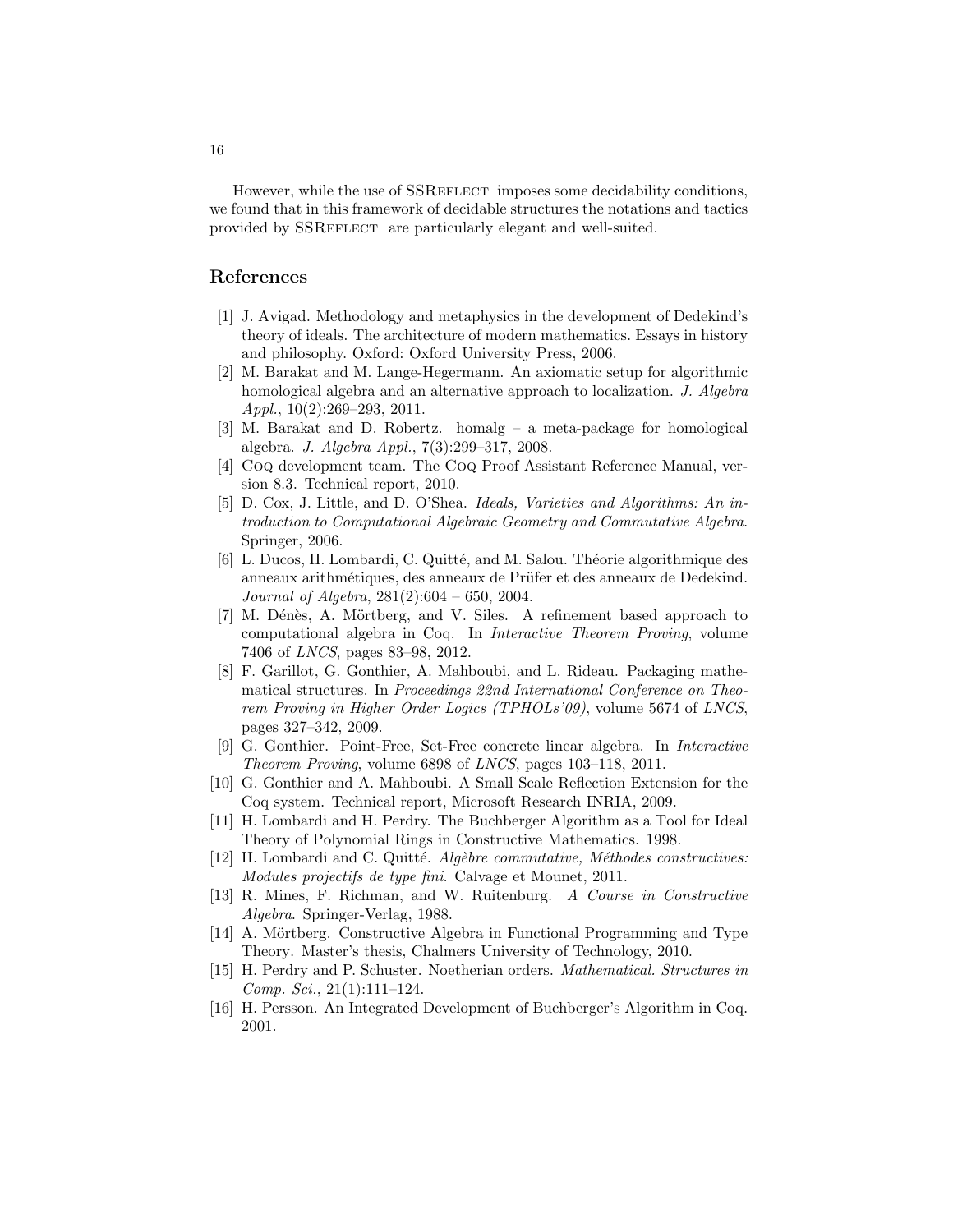- [17] A. Quadrat. The fractional representation approach to synthesis problems: An algebraic analysis viewpoint part ii: Internal stabilization. SIAM J. Control Optim., 42(1):300–320, Jan. 2003.
- [18] L. Théry. A Certified Version of Buchberger's Algorithm. In Proceedings of the 15th International Conference on Automated Deduction: Automated Deduction, CADE-15, pages 349–364, London, UK, 1998. Springer-Verlag.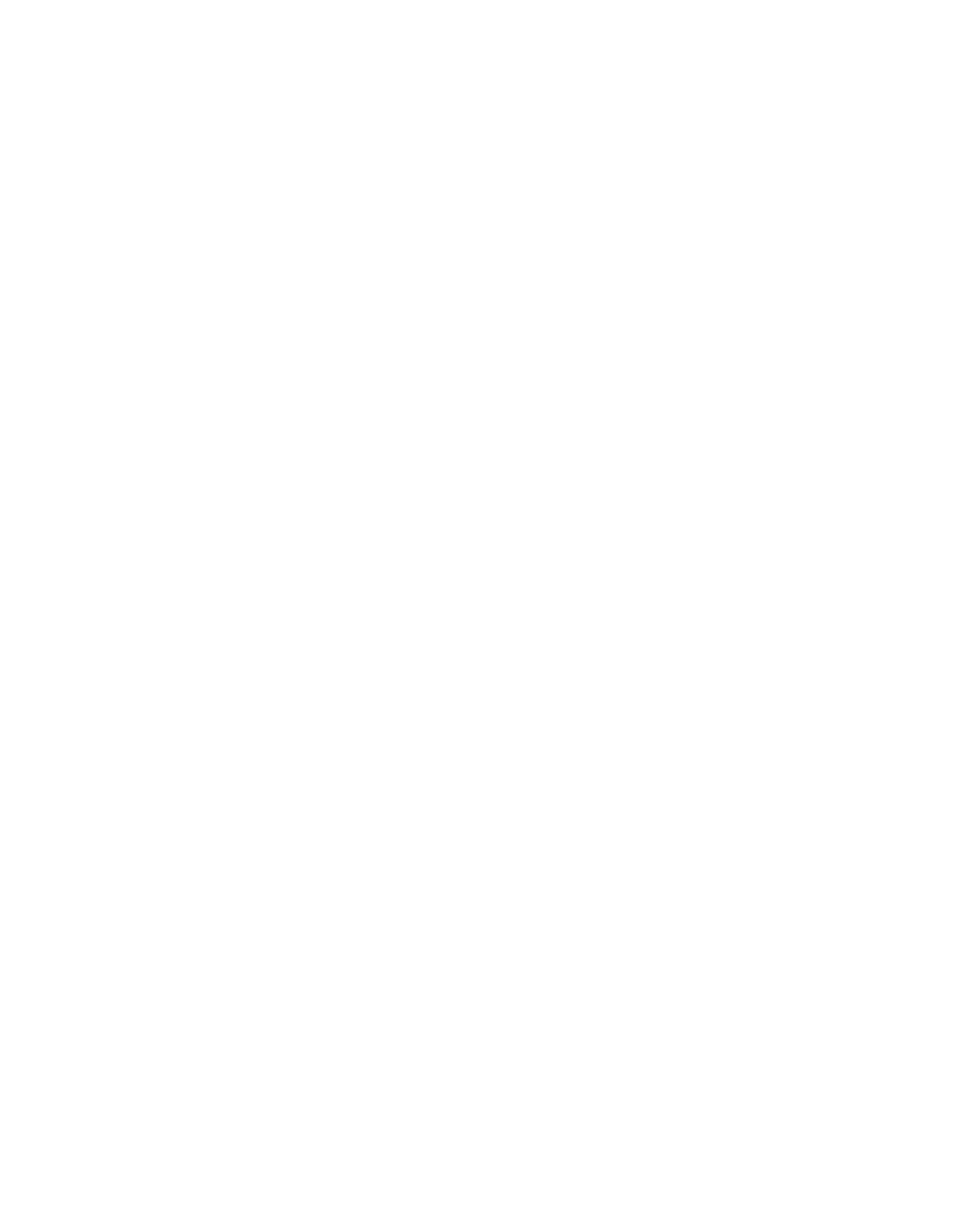Chapter 5

Paper 4: Towards a Certified Computation of Homology Groups for Digital Images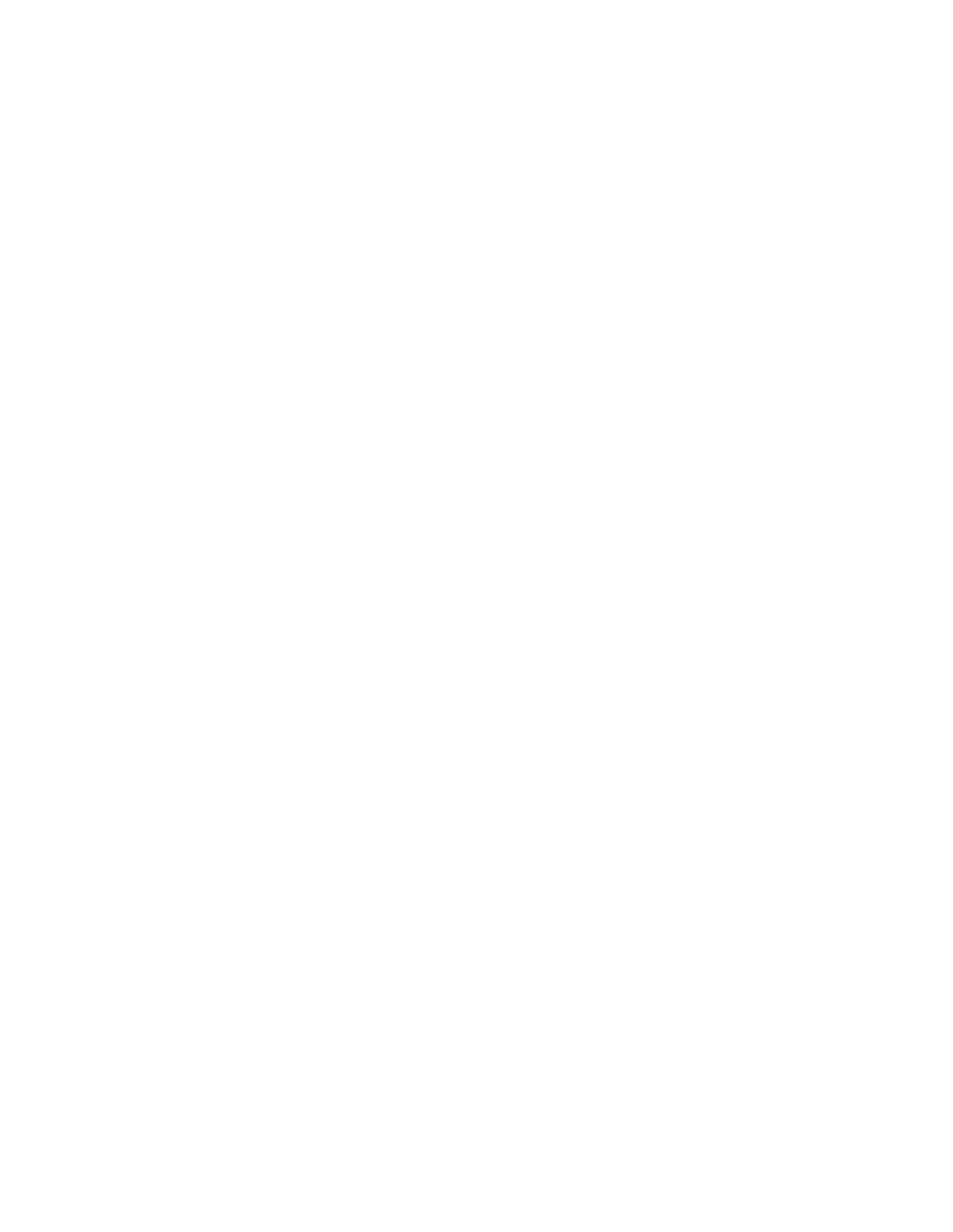# Towards a Certified Computation of Homology Groups for Digital Images<sup>\*</sup>

Jónathan Heras<sup>1</sup>, Maxime Dénès<sup>2</sup>, Gadea Mata<sup>1</sup>, Anders Mörtberg<sup>3</sup>, María Poza<sup>1</sup>, and Vincent Siles<sup>3</sup>

> <sup>1</sup> University of La Rioja, Spain <sup>2</sup> INRIA Sophia Antipolis – Méditerranée, France <sup>3</sup> University of Gothenburg, Sweden {jonathan.heras,gadea.mata,maria.poza}@unirioja.es, Maxime.Denes@inria.fr, {mortberg,siles}@chalmers.se

Abstract. In this paper we report on a project to obtain a verified computation of homology groups of digital images. The methodology is based on programming and executing inside the Coq proof assistant. Though more research is needed to integrate and make efficient more processing tools, we present some examples partially computed in Coq from real biomedical images.

## 1 Introduction

The discipline of Algebraic Digital Topology, or more specifically, the computation of homology groups from digital images is mature enough (see, for instance, [27], one among many good references) to go one step further and investigate the possibility of a certified computation (i.e., formally verified by proving correctness using an interactive proof assistant) in digital topology, as it happens in other areas of computer mathematics (see [8]).

In a very rough manner, the process to be verified is reflected in Figure 1. Putting it into words, from the black pixels of a monochromatic image a simplicial complex is obtained (by means of a triangulation procedure); subsequently, from the simplicial complex, its *boundary (or incidence) matrices* are constructed, and finally, homology can be computed. If we work with coefficients over a field (and it is well-known that it is enough to take as coefficients the field  $\mathbb{Z}/2\mathbb{Z}$ , when we work with 2D and 3D digital images) and if only the *dimensions* of the homology groups (as vector spaces) are looked for, then having a program able to compute the rank of a matrix is sufficient to accomplish the whole task.

This architecture is particularized in this paper with a real problem that appeared in an industrial application and with the Coq proof assistant as programming and verifying tool.

Partially supported by Ministerio de Educación y Ciencia, project MTM2009-13842-C02-01, and by the European Union's 7th Framework Programme under grant agreement nr. 243847 (ForMath).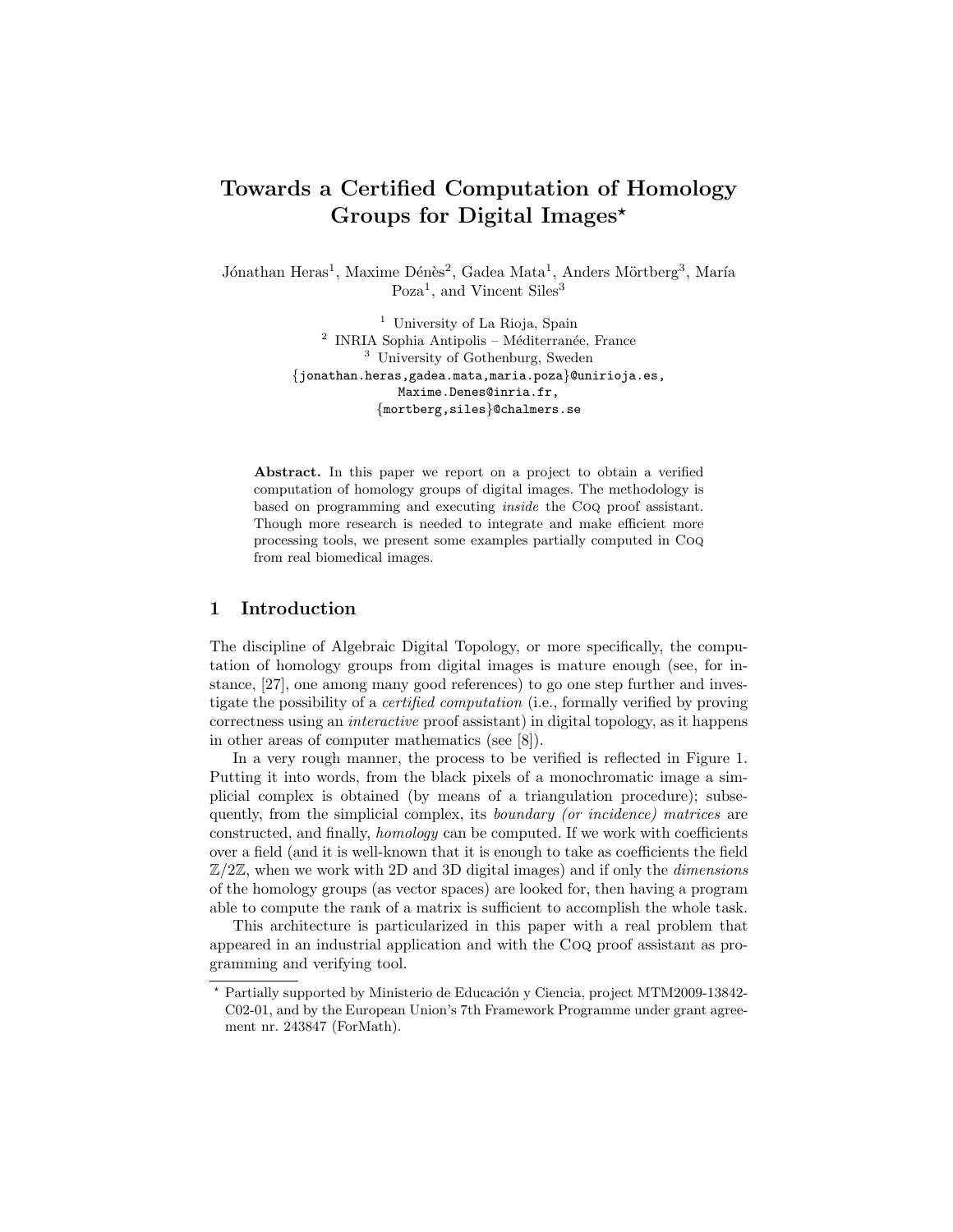

Fig. 1. Computing homology from a digital image

The rest of this paper is organized as follows. Section 2 is devoted to present an example, coming from the biomedical context, as a test-case for our formal development. The formalization process is explained in Section 3, focusing on the link between boundary matrices and homology groups. Section 4 explains how the certified programs can be used to effectively compute homology of images. A way to deal with the management of the huge matrices produced by biomedical images is presented in Section 5. The paper ends with a section of Conclusions and Further work, and the bibliography.

## 2 Motivation

2

When developing formal proofs, a major issue is ensuring that concepts are defined in a way that will be applicable to concrete use. In our case, we are developing a general theory of effective simplicial homology as part of the Formath project [1]. We decided to validate our design choices on biomedical digital images obtained from synaptical structures.

Synapses are the points of connection between neurons. The relevance of synapses comes from the fact that they are related to the computational capabilities of the brain.

The possibility of changing the number of synapses may be an important asset in the treatment of neurological diseases, such as Alzheimer, see [26]. Therefore, we can claim that an efficient, reliable and automatic method for counting synapses is instrumental in the study of the evolution of synapses in scientific experiments.

Up to now, the method to count synapses was manual, see [6]. This was impractical since it implies a considerable time investment. In order to improve this process, a plug-in called SynapCountJ [17] for the ImageJ environment [22] has been developed.

The procedure implemented in this software to handle neuron images can be split into two steps. First, taking as input three images of a neuron, namely the neuron with two different antibody markers and the structure of the neuron, SynapCountJ produces a bitmap where synapses are the connected components, see Figure 2. Then the second step consists in counting the connected components of the bitmap. A detailed explanation of the procedure was given in [13].

To test the suitability of this program, biologists consider, on the one hand, control cultures and, on the other hand, cultures under the effect of some drugs;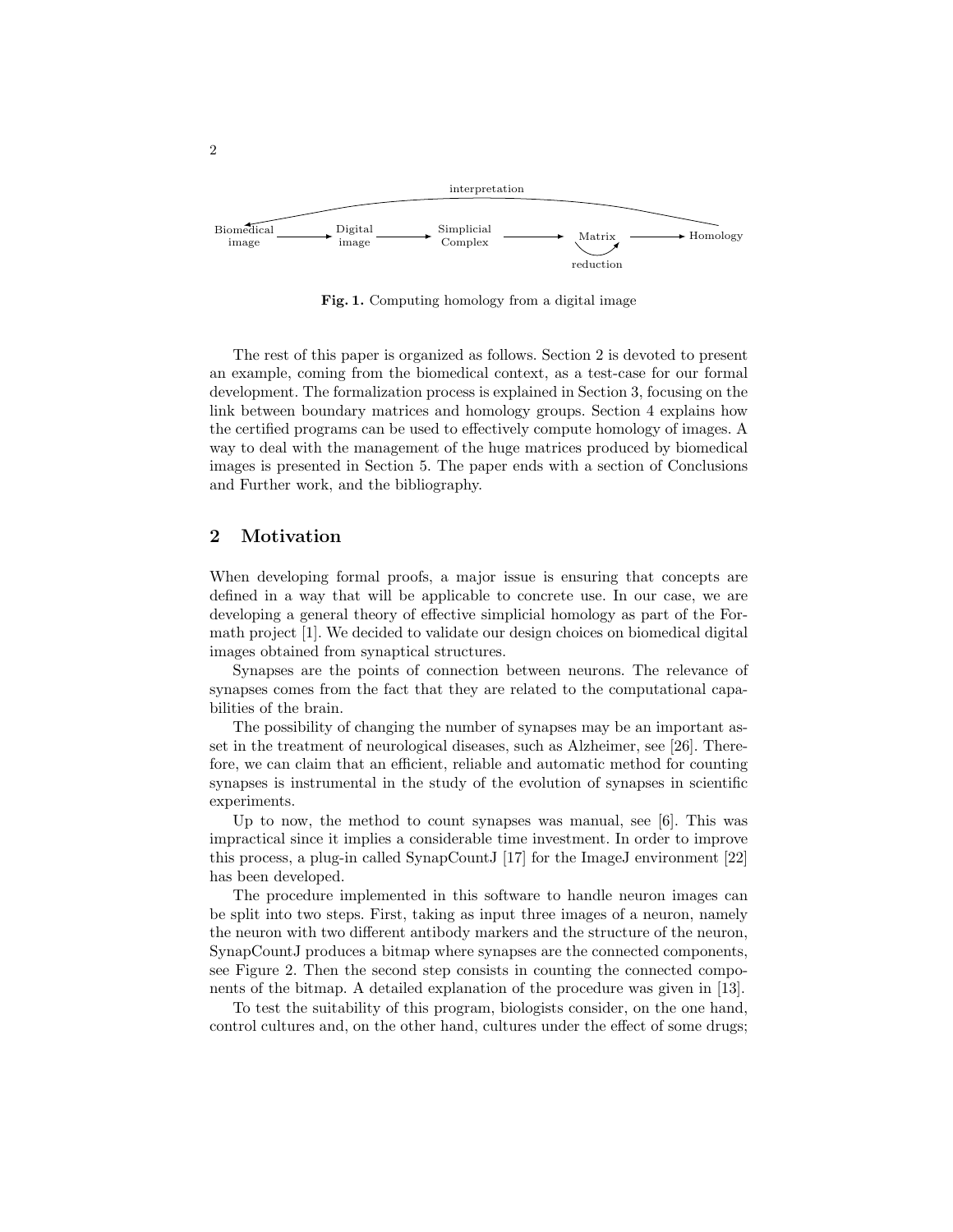

Fig. 2. Example of the results produced by SynapCountJ

in this way, the evolution of the density of the occurrence of synapses under the effect of those drugs can be determined. For instance, using the chemical inhibitor GSK3, the evolution percentage manually obtained is 36% and the one obtained with SynapCountJ is 36.6%. Thus, the experimental results obtained with SynapCountJ were considered (by the biologists) very satisfactory.

The former step of the procedure implemented in SynapCountJ, the extraction of a bitmap with the synapses from three images of the neurons, is carried out based on solid previous experience of experimental scientists; therefore, they consider it as a safe process. The latter step, the computation of connected components, can be solved with many algorithms and is an interesting test case for our framework where we can compute the homology in dimension 0 of such images. This is a well known procedure to measure the amount of connected components of an image, even if more elementary methods are also applicable.

# 3 Verification in CoQ/SSREFLECT

In the introduction we have explained a method, based on simplicial homology, to study the homology of a digital image which consists of: (1) building a simplicial complex from the image, (2) generating the boundary matrices associated with the simplicial complex, and (3) computing the homology from the boundary matrices.

The correctness of the programs in charge of both the construction of a simplicial complex from an image and the generation of the boundary matrices associated with a simplicial complex have been formally proved using proof assistant tools as can be seen in [21] and [14] respectively. Then, there only remains the verification of the third point, the computation of homology groups from the boundary matrices.

In our formalization, we have used the Coq proof assistant [5]. This system provides a formal language to write mathematical definitions, executable algorithms and theorems together with an environment for semi-interactive de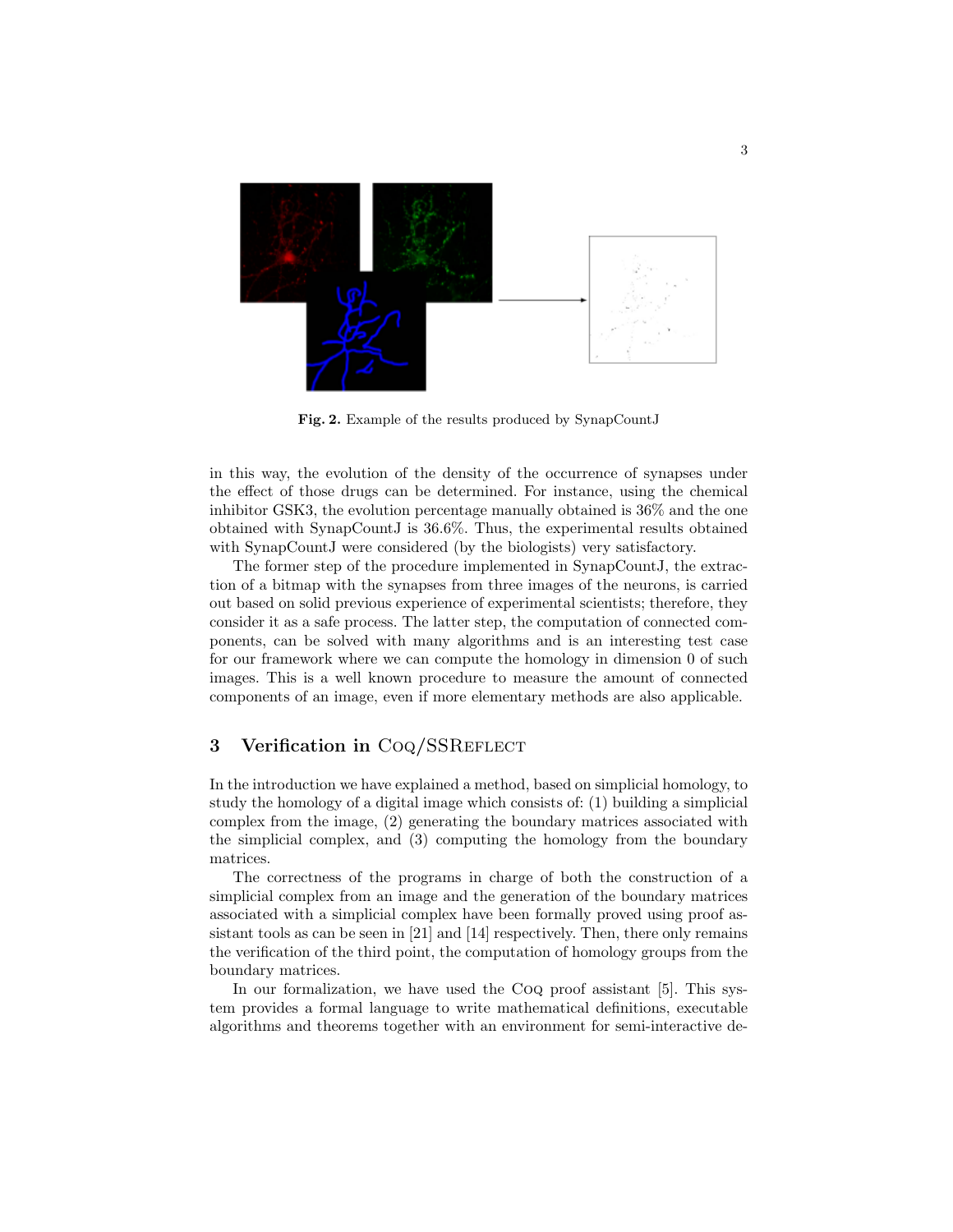velopment of machine-checked proofs. In addition, we take advantage of the features included in SSREFLECT  $[9]$ , an extension for CoQ whose development was started by G. Gonthier during the formal proof of the Four Color Theorem [8]. The SSREFLECT libraries include enough ingredients to undertake the task of defining and computing homology from matrices. Some details of the proofs will be omitted; the interested reader can consult the original and complete source code at http://wiki.portal.chalmers.se/cse/pmwiki.php/ ForMath/ProofExamples.

First of all, we define the notion of homology in Coq. Let  $K$  be a field,  $V1, V2, V3$  vector spaces on K, and  $f: V1 \rightarrow V2, g: V2 \rightarrow V3$  linear applications; then, the *Homology of f, g* is the quotient between the *kernel* of g and the image of f. This is translated into Coq in the following way.

```
Variable (K : fieldType) (V1 V2 V3 : vectType K)
          (f : linearApp V1 V2) (g : linearApp V2 V3).
Definition Homology := ((\text{lker } g) : \{ : \text{(lim } f) \}.
```
Nevertheless, we do not usually work with linear applications when trying to compute homology but with the matrices representing those linear applications. In particular, as we are working on a field  $K$ , given two matrices with coefficients in this field, let us called them,  $mxf$  and  $mxg$  of sizes  $v1 \times v2$  and  $v2 \times v3$ respectively and such that their product is the null matrix, the dimension of the corresponding homology vector space is given by the formula:  $v2-rank(mxg)$  −  $rank(mxf)$ . This definition is introduced in Coq as follows.

Definition dim\_homology  $(mxf: 'M[K]_-(v1,v2))$   $(mxg: 'M[K]_-(v2,v3))$  :=  $v2 - \rank mxg - \rank mxf$ .

Now, the correctness of dim\_homology can be shown by proving that given two matrices  $m \times f$  and  $m \times g$  whose product is the null matrix  $(m \times f * m)$   $m \times g = 0$ , then the result obtained using dim\_homology is the dimension of the homology group associated with the linear applications defined from mxf and mxg ((LinearApp mxf) and (LinearApp mxg)).

#### Lemma dimHomologyrankE:  $mxf *m$   $mxe = 0$  -> \dim Homology (LinearApp mxf) (LinearApp mxg) = dim\_homology mxf mxg.

However the use of SSREFLECT libraries may trigger heavy computations during deduction steps, that would not terminate within a reasonable amount of time. To handle this issue, some definitions like matrices are locked in a way that do not allow direct computations.

To overcome this pitfall, we use the matrix representation and the rank algorithm developed in [4] to define ex\_homology which takes as argument two such matrices (represented by means of lists of lists)  $mxf$  and  $mxf$  which dimensions are  $v1 \times v2$  and  $v2 \times v3$  respectively, and computes the homology.

```
Definition ex_homology (v1 v2 v3:nat) (mxf mxg : seqMatrix K) :=
 v2 - (rank v2 v3 m xg) - (rank v1 v2 m xf).
```
4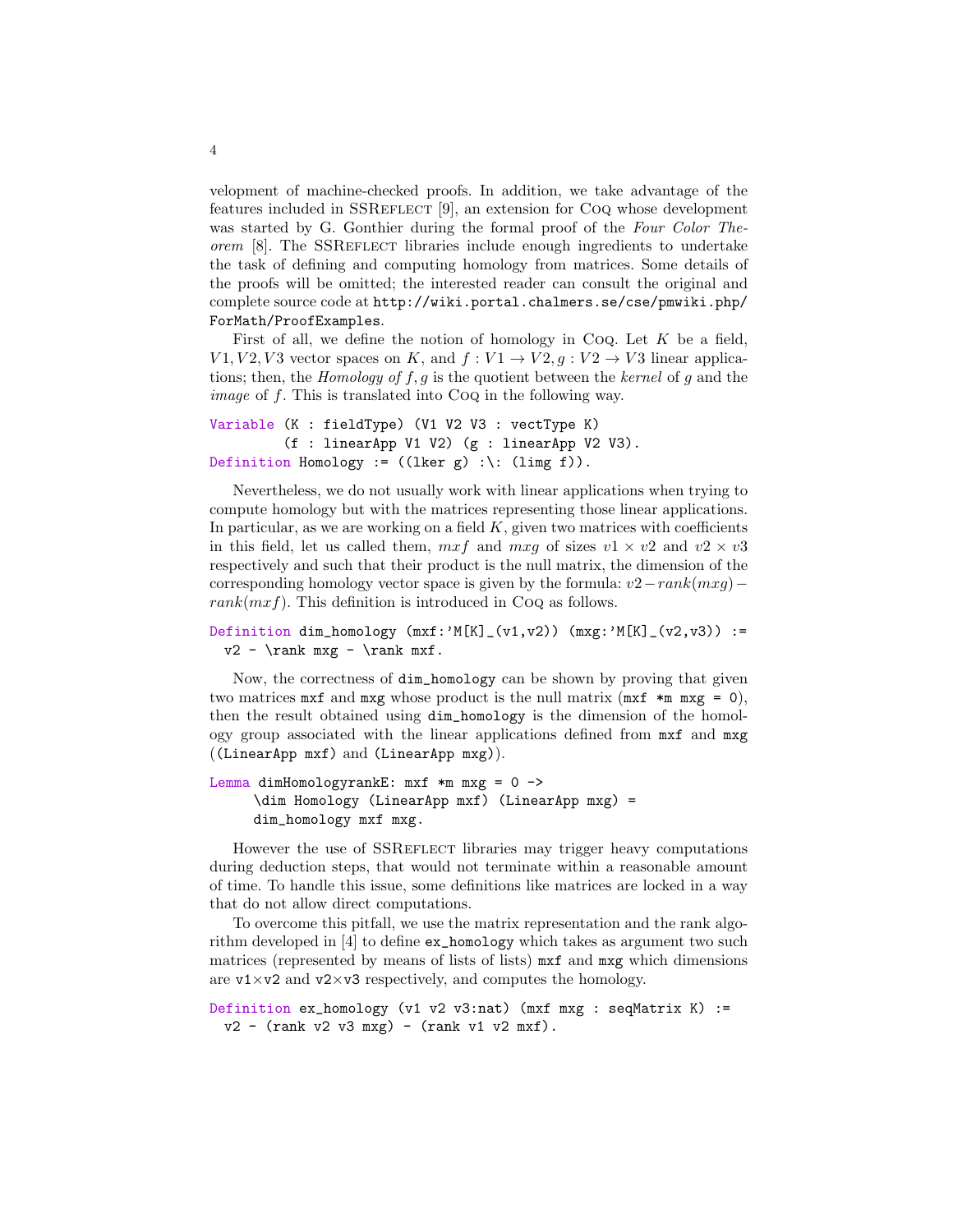Finally, we prove the correctness of ex\_homology by showing its equivalence to dim\_homology up to a change of representation (this domain transformation is given by seqmx\_of\_mx).

```
Lemma ex_homology_rankE (mxf: 'M[K] (w1,w2)) (mxg : 'M[K] (w2,w3)):
 ex_homology (seqmx_of_mx mxf) (seqmx_of_mx mxg)
 = dim_homology mxf mxg.
```
Then, we have an executable program to compute homology, for any dimension, whose correctness has been verified in Coq; therefore, we can claim that its results will always be correct.

# 4 Computing homology with Coq

An example is presented in this section in order to clarify how we can compute homology groups in CoQ. Let us consider the simplicial complex of the left side of Figure 3. If we impose a lexicographical order on the simplices of the same dimension of this simplicial complex, its boundary matrix in dimension 1 is the one presented in the right side of Figure 3; it is worth noting that the rest of boundary matrices are empty, in particular we do not consider the empty set as an element of dimension −1.



Fig. 3. Simplicial complex and its boundary matrix

The procedure to compute the homology (note that it only makes sense to compute homology in dimensions 0 and 1) of the simplicial complex of Figure 3 is as follows. Firstly, we define the boundary matrices.

```
Definition d0_ex1 := ['::].
Definition d1\_ex1 := [::[:1;1;0;0;0];[::1;0;1;1;0];[::0;1;1;0;0];[::0;0;0;1;0];[::0;0;0;0;1];[::0;0;0;0;1]].
Definition d2<sub>-</sub>ex1 := [:.].
```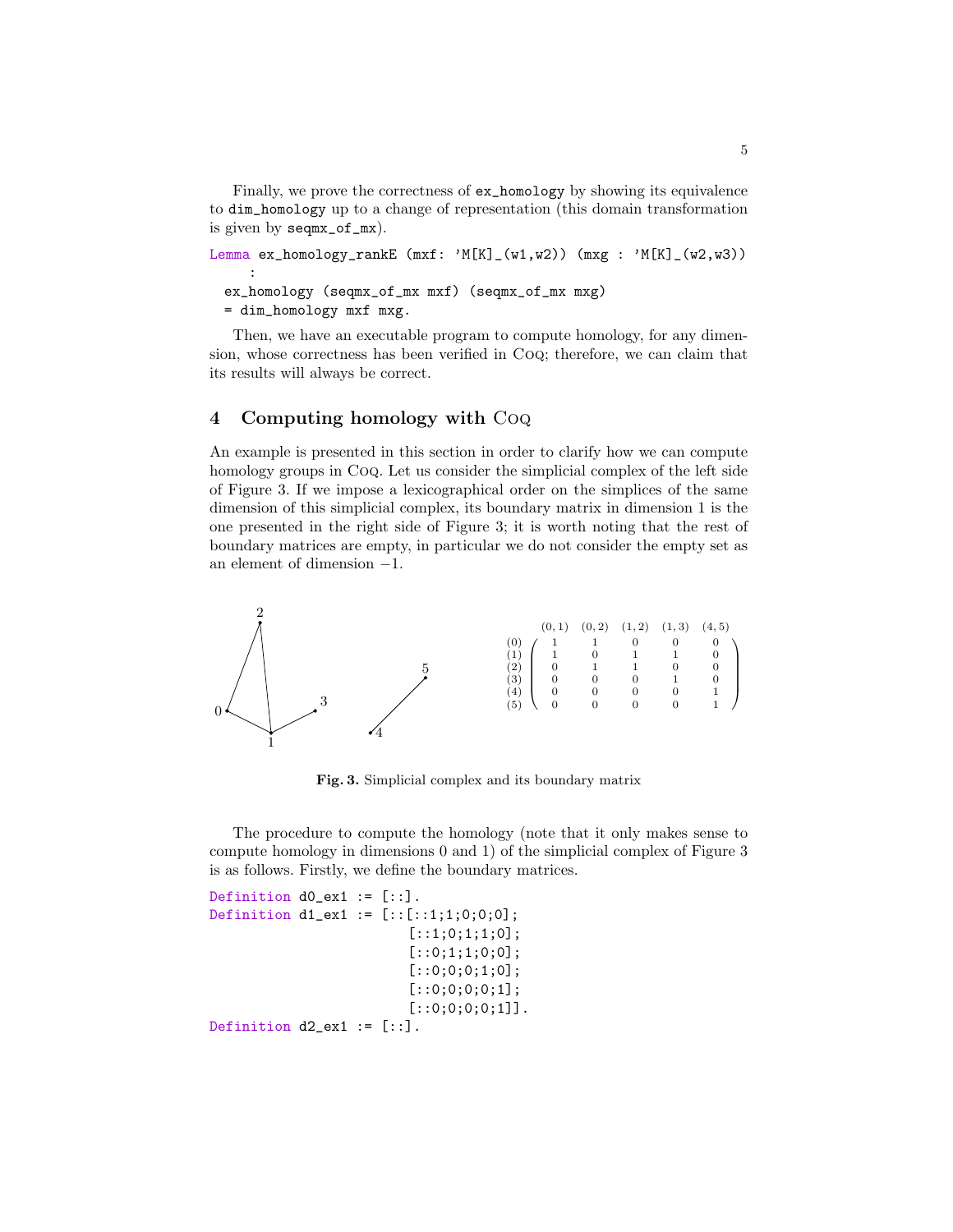Eventually, we can compute the homology using the following instructions.

```
Eval vm_compute in (ex_homology 0 6 5 d0_ex1 d1_ex1).
Eval vm_compute in (ex_homology 6 5 0 d1_ex1 d2_ex1).
```
obtaining 2 and 1 respectively. In the same way, we could compute homology from the boundary matrices associated with the simplicial complex generated from a digital image. However, if we try to compute the homology from the images produced by SynapCountJ (see Figure 2), Coq is not able to handle those images yet, due to the size of data involved.

It is worth noting that Coq is a Proof Assistant and not a Computer Algebra system. Efficient implementations of mathematical algorithms running inside Coq is an ongoing effort, as shown by recent works on efficient real numbers [16], machine integers and arrays [2] or a previous approach to compiled execution of internal computations [10].

We devise a couple of ways to achieve better efficiency:

- Improve the runtime system using the extraction mechanism which translates Coq code to a functional programming language like OCaml or Haskell. However, this would not allow us to reuse the result of our homological computations for further proofs. Indeed, output of external programs are untrusted so they cannot be imported. Instead, we are using a recent intermediate approach consisting in internally compiling Coq terms to OCaml with performance comparable to extracted code [18].
- Optimize algorithms and representations using sparse matrices, which is well suited to simplicial complexes obtained from digital images. We have developed an Haskell implementation of such an algorithm but we still need to formally verify its correctness.

In the next section we describe another method to overcome the efficiency drawback, based on reducing the size of matrices while keeping the same homological information.

# 5 Computing discrete vector fields

The method that we are using for the reduction process is based on Discrete Morse Theory [7]; namely, we work in the algebraic setting of this theory which was described in [25]. Roughly speaking, the aim of Discrete Morse Theory consists of finding *simplicial collapses* which transform a simplicial complex  $K$  into a smaller one but keeping its homological properties. In this context, the instrumental tool are admissible discrete vector fields which allows one to reduce the amount of information removing "useless" information but keeping the homological properties of the original object.

The use of these techniques from Discrete Morse Theory has been welcomed in the study of homological properties of digital images, see [3, 11, 15], for instance. This is due to the fact that the size of the cellular object associated with

6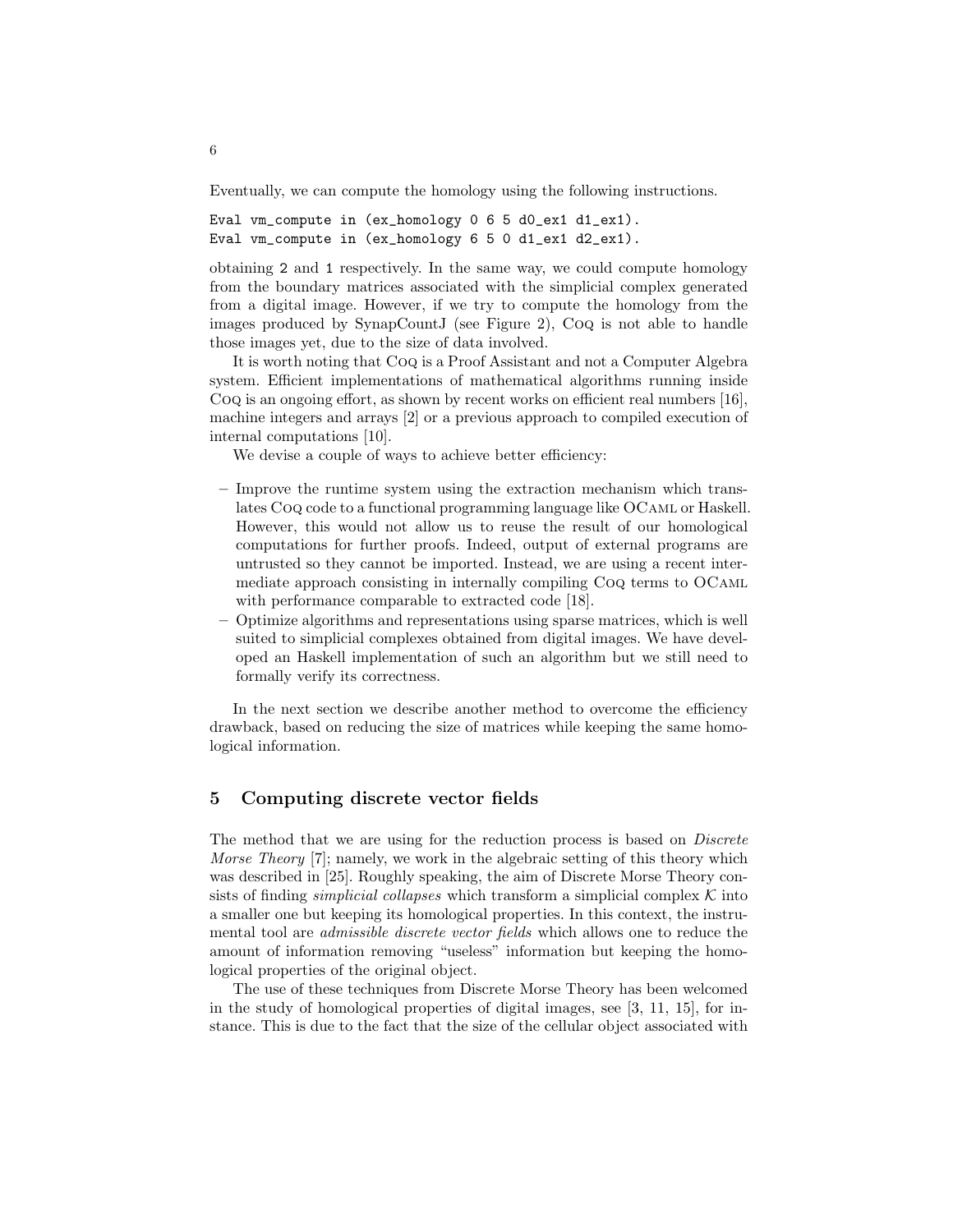an image can be huge, but the choice of an appropriate vector field can produce a much smaller object.

So, the question now is given a cellular complex how we can produce a vector field as large as possible (the larger the vector field, the smaller the reduced object). Several approaches to solve this problem have been studied as can be seen in [24, 12, 23, 19], the strategy that we have chosen was explained in [25]. It is not the aim of this paper to describe that algorithm (from now on, called RS's algorithm; RS stands for Romero–Sergeraert); but, we just introduce some ideas. This algorithm takes as input one of the boundary matrices associated with the cellular complex and provides an admissible discrete vector field (subsequently, from the matrix and the vector field a reduced matrix can be obtained).

The algorithm has been implemented in Haskell; and, some remarkable results have been obtained in the reduction process. As benchmark to test our programs, we have considered matrices coming from, on the one hand, 500 randomly generated images; and, on the other hand, biomedical images. In the former case, the size of the matrices was initially around  $100 \times 300$ , and after the reduction process the average size was  $5 \times 50$ . Using the original matrices Coq takes around 12 seconds to compute their rank; on the contrary, using the reduced matrices Coq only needs milliseconds. In the latter case, the matrices coming from biomedical images, the size of matrices is reduced from around  $690 \times 1400$  to  $97 \times 500$ . In this case, Coq cannot deal with the original matrices; on the contrary, it is able to handle matrices as the ones obtained after applying the reduction programs and compute the results in, approximately, 25 seconds.

As a final remark, let us explain the main reason for using Haskell to implement the RS algorithm. The use of this language is due to the fact that Haskell is quite close to Coq; and, therefore, algorithms implemented in Haskell can be verified using Coq, a question which is, as we have seen, instrumental in our developments. In particular, the formalization of the correctness of the algorithm in charge of constructing an admissible discrete vector field given a matrix is ongoing work; and, up to now, we have certified that our programs build a discrete vector field. The proof of the admissibility property remains as further work.

#### 6 Conclusions and further work

In this paper, we have presented how we can use Algebraic Topology techniques to study biomedical images in a reliable manner. The first step consists in processing the biomedical images to obtain an image where homological information is as explicit as possible. Subsequently, using programs whose correctness has been verified in the COQ/SSREFLECT proof assistant, homological properties from the pre-processed image are obtained, which in turn are interpreted as features of the original image.

This methodology has been applied in this paper to the problem of determining the number of synapses of a neuron. In this case, the problem is reduced to measure the number of connected components of a monochromatic image. An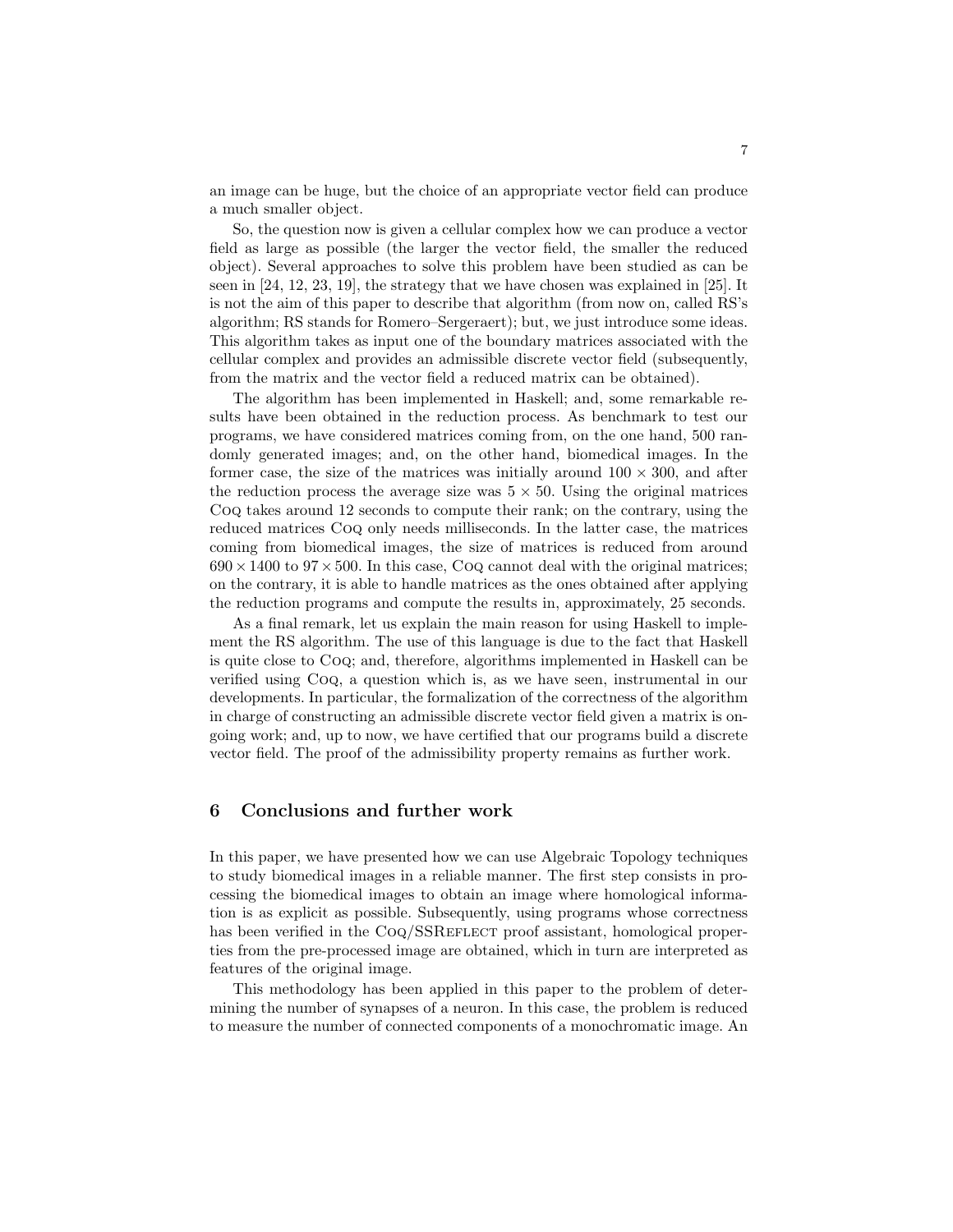issue which can be solved, even if it is not the straightforward manner, thanks to the computation of the homology group in dimension 0 of the image.

The use of certified tools able to compute homology groups will be important in the future; for instance, to recognize the structure of a neuron; a problem which seems to involve the homology group in dimension 1, see [20]. Other techniques, like the ones of persistent homology, could be applied in stacks of neurons to remove the noise of the images and help to the detection of the dendrites (the branches of the neuron).

Some formalization aspects also remain as future work. We have already mentioned the on-going work around proving the correctness of the admissible discrete vector fields programs. Moreover, certifying the correctness of integer homology computation is also further work (some results about the formalization of the Smith Normal Form are already encoded in Coq, see [4]).

As we previously mentioned, we are still working on efficiency issues but switching to better representations and more efficient algorithms will not require to redo the proofs related to homology.

## References

- [1] ForMath: formalisation of mathematics. http://wiki.portal.chalmers. se/cse/pmwiki.php/ForMath/ForMath.
- [2] M. Armand, B. Grégoire, A. Spiwack, and L. Théry. Extending coq with imperative features and its application to SAT verification. In M. Kaufmann and L. C. Paulson, editors, Interactive Theorem Proving, volume 6172, pages 83–98. Springer Berlin Heidelberg, Berlin, Heidelberg, 2010.
- [3] F. Cazals, F. Chazal, and T. Lewiner. Molecular shape analysis based upon Morse-Smale complex and the Connolly function. In *Proceedings 19th ACM* Symposium on Computational Geometry (SCG'03), pages 351–360, 2003.
- [4] C. Cohen, M. Dénès, A. Mörtberg, and V. Siles. Smith Normal form and executable rank for matrices. http://wiki.portal.chalmers.se/cse/ pmwiki.php/ForMath/ProofExamples.
- [5] Coq development team. The Coq Proof Assistant Reference Manual, version 8.3. Technical report, 2010.
- [6] G. Cuesto et al. Phosphoinositide-3-Kinase Activation Controls Synaptogenesis and Spinogenesis in Hippocampal Neurons. The Journal of Neuroscience, 31(8):2721–2733, 2011.
- [7] R. Forman. Morse theory for cell complexes. Advances in Mathematics, 134:90–145, 1998.
- [8] G. Gonthier. Formal proof The Four-Color Theorem, volume 55. Notices of the American Mathematical Society, 2008.
- [9] G. Gonthier and A. Mahboubi. A Small Scale Reflection Extension for the Coq system. Technical report, Microsoft Research INRIA, 2009. http: //hal.inria.fr/inria-00258384.
- [10] B. Grégoire and X. Leroy. A compiled implementation of strong reduction. In Proceedings of the seventh ACM SIGPLAN international conference on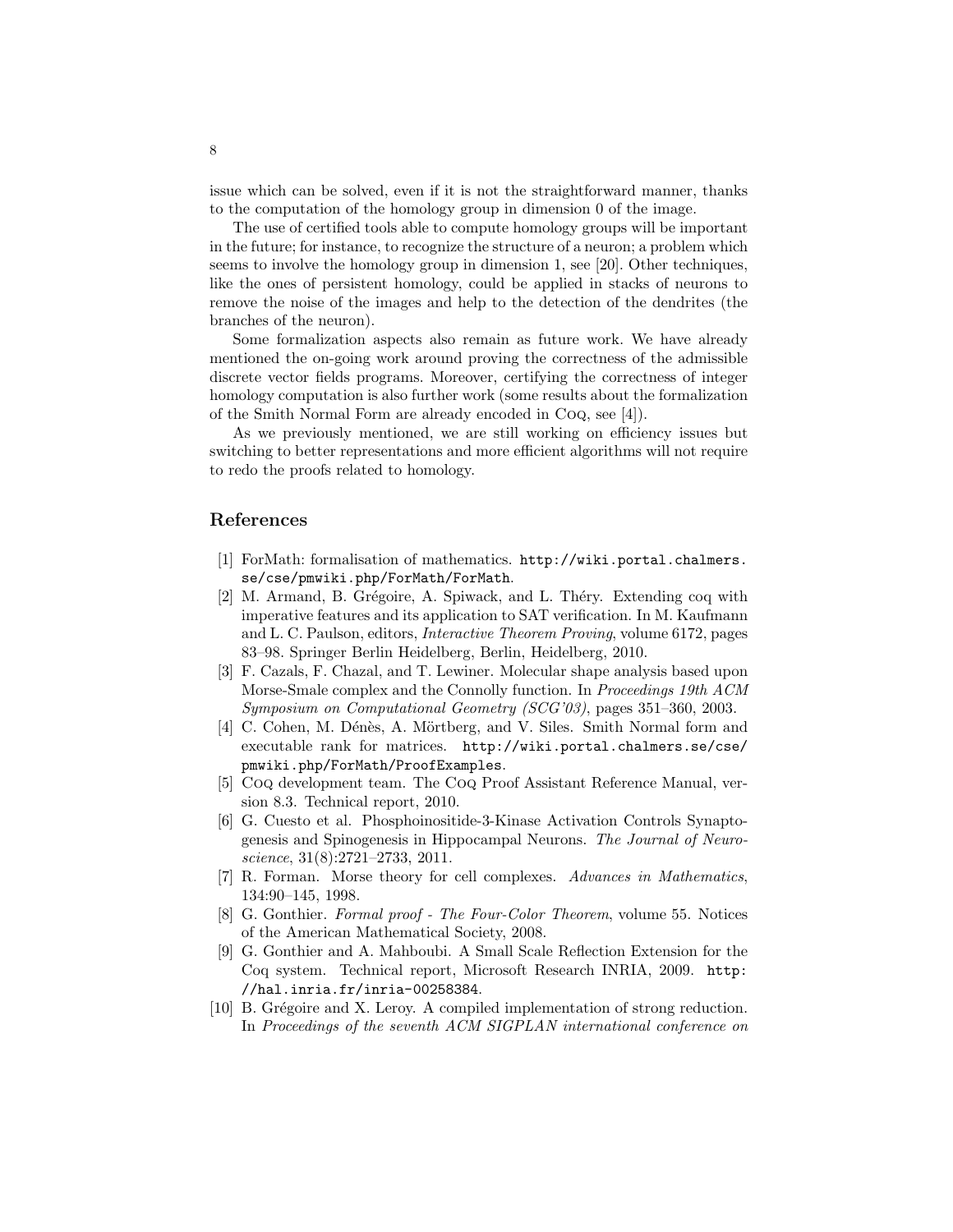Functional programming, ICFP '02, page 235–246, New York, NY, USA, 2002. ACM.

- [11] A. Gyulassy, P. Bremer, B. Hamann, and V. Pascucci. A practical approach to Morse-Smale complex computation: Scalability and generality. IEEE Transactions on Visualization and Computer Graphics, 14(6):1619–1626, 2008.
- [12] S. Harker et al. The Efficiency of a Homology Algorithm based on Discrete Morse Theory and Coreductions. In Proceedings 3rd International Workshop on Computational Topology in Image Context (CTIC'2010), volume 1 of *Image A*, pages  $41-47$ ,  $2010$ .
- [13] J. Heras, G. Mata, M. Poza, and J. Rubio. Homological processing of biomedical digital images: automation and certification. Technical report, 2010. http://wiki.portal.chalmers.se/cse/uploads/ForMath/ hpbdiac.
- [14] J. Heras, M. Poza, M. Dénès, and L. Rideau. Incidence simplicial matrices formalized in Coq/SSReflect. In Proceedings 18th Symposium on the Integration of Symbolic Computation and Mechanised Reasoning (Calculemus'2011), volume 6824 of Lectures Notes in Computer Science, pages 30– 44, 2011.
- [15] G. Jerse and N. M. Kosta. Tracking features in image sequences using discrete Morse functions. In Proceedings 3rd International Workshop on Computational Topology in Image Context (CTIC'2010), volume 1 of Image A, pages 27–32, 2010.
- [16] R. Krebbers and B. Spitters. Computer certified efficient exact reals in coq. In J. H. Davenport, W. M. Farmer, J. Urban, and F. Rabe, editors, Intelligent Computer Mathematics, volume 6824, pages 90–106. Springer Berlin Heidelberg, Berlin, Heidelberg, 2011.
- [17] G. Mata. SynapsCountJ. University of La Rioja, 2011. http://imagejdocu.tudor.lu/doku.php?id=plugin:utilities: synapsescountj:start.
- [18] Mathieu Boespflug, Maxime Dénès, and Benjamin Grégoire. Full reduction at full throttle. In Jean-Pierre Jouannaud and Zhong Shao, editors, Certified Programs and Proofs, volume 7086, pages 362–377. Springer Berlin Heidelberg, Berlin, Heidelberg, 2011.
- [19] H. Molina-Abril and P. Real. A homological-based description of subdivided nD objects. In Proceedings of the  $14$ th international conference on Computer analysis of images and patterns (CAIP'2011), volume 6854 of Lectures Notes in Computer Science, pages 42–50, 2011.
- [20] M. Mrozek et al. Homological methods for extraction and analysis of linear features in multidimensional images. Pattern Recognition, 45(1):285–298, 2012.
- [21] F. L. R. node. From Digital Images to Simplicial Complexes: A report. Technical report, 2011. http://wiki.portal.chalmers.se/cse/uploads/ ForMath/fditscr.
- [22] W. S. Rasband. ImageJ: Image Processing and Analysis in Java, 2003. http://rsb.info.nih.gov/ij/.